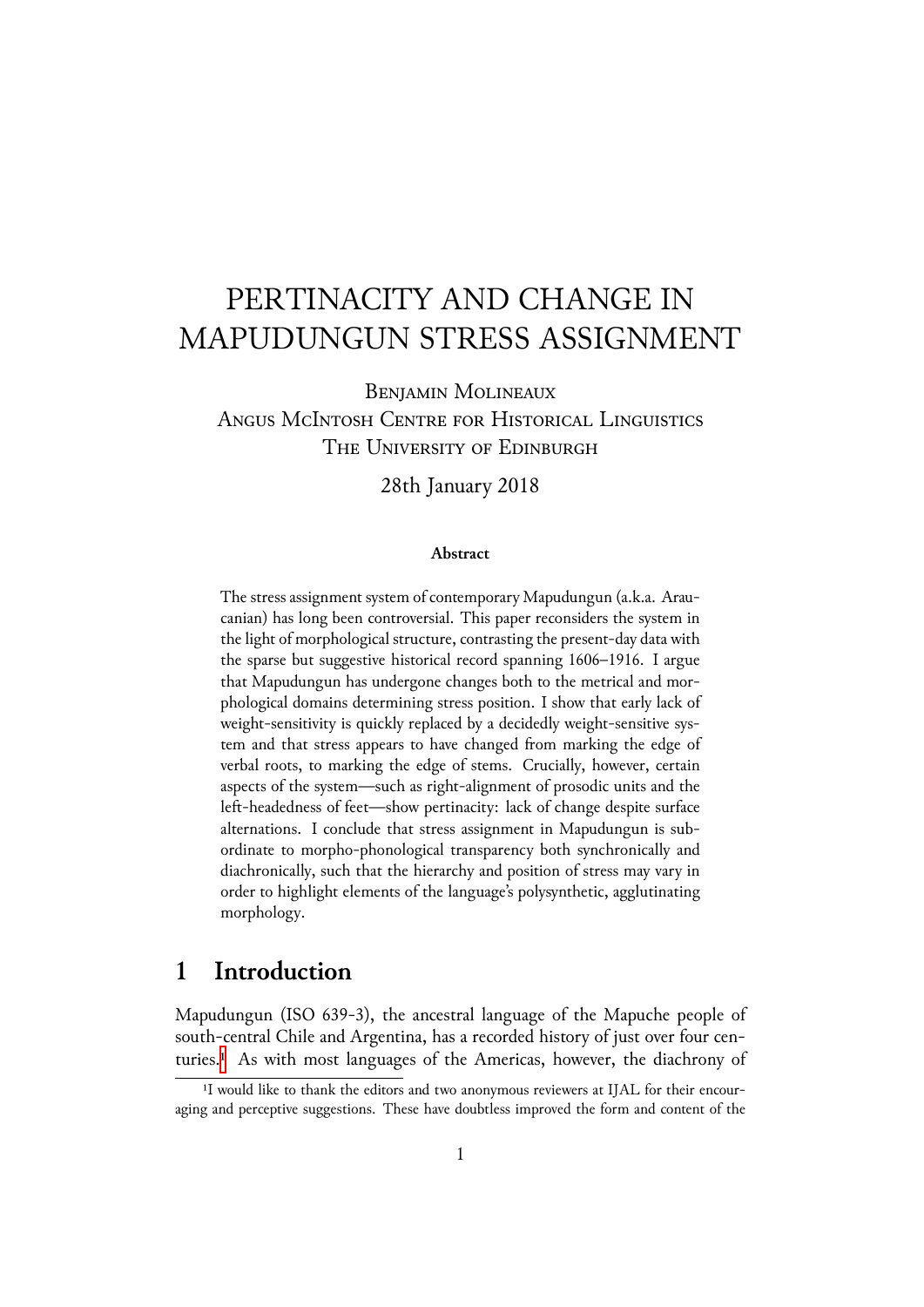Mapudungun remains largely unexplored. I will argue here that, while the record is somewhat patchy and often difficult to interpret, early Mapudungun data can be successfully mined for at least some features and synchronic stages, allowing us to propose paths of development into the surviving varieties.

This paper focuses on stress, for which Present-Day Mapudungun (PDM) has attracted considerable attention in the typological literature. Indeed virtually all major surveys of stress assignment include "Araucanian"<sup>2</sup> - the nowdisprefered exonym for Mapudungun— as a potential example of a "perfect grid" system, where, from left to right, all even-numbered syllables bear stress, independent of syllable weight (see 1, where main stress is on the s[ec](#page-1-0)ond syllable, followed by secondary stress on the fourth and sixth syllables, if available).<sup>3</sup>

⑴ "Perfect grid" stress in PDM (Echeverrı́a & Contreras 1965: 134)

a.  $[wu![e]$ 

'tomorrow'

- b. [tri.ˈpan.to]
	- 'year'

²Araucanian — Spanish *araucano* — is a term imposed by the *conquistadores* for both the people and their language. It probably originates from the demonyn for *Arauco*, a place name based on Mapudungun [raɰ ko] 'muddy water'. Today, the endonyms *Mapuche* ([mapu-t͡ʃe] 'land-people'), for the people, and *Mapudungun* ([mapu-θuŋun] 'land-speech'), for the language, are preferred.

<span id="page-1-0"></span>Among others, Araucanian is discussed by Hyman 1977: 41-2, Kager 1993: 409, 2007: 205-6, Hung 1993: 177-80, 1994, Kenstowicz 1994: 556, Hayes 1995: 266, Gordon 2002: 522, 2011: 143 Hyde 2002, 2011: 1055-65, McGarrity 2003: 59-61, Tesar 2004: 220-21, Hermans 2011: 982-984, Goedemans, Heinz & van der Hulst 2014, Martı́nez-Paricio & Kager 2015.

³The following glossing conventions a[re used in thi](#page-48-0)s paper [\(Zúñiga 20](#page-49-0)06b, [Smeet](#page-49-1)s 2008): APPL: applicative, в1: [broke](#page-48-2)[n implicature \(see](#page-49-2) Soto [& Hasler 201](#page-48-3)0), CAUSE: causative, CIS: [cisloc](#page-48-5)ative, CONT: con[tinuat](#page-48-7)ive, D: dual, DES: desiderative, DET: [determiner](#page-50-0), EP: epenthetic, FP: focal person, FUT: future, HAB: habitual, IND: indicative, INV: inverse, IMP: imperative, NEG: negative, NMLS: nominaliser, PASS: passive, PL: plural, PROG: progressive, POST: post[position,](#page-50-1) REST: restorative, RFX: reflexive, SIM: simulative, SP[: satelite person,](#page-50-2) SG: singular, SUBJ: subjunctive, TEMP: temporal, TRLOC: translocative, 1: first person, 2: second person, 3: third person. Additional abbreviations include D: dependant, H: heavy syllable / head, L: light syllable, PDM: Present-Day Mapudungun,  $\kappa$ : root, s: stem,  $\sigma$ : any syllable,  $\omega$ : prosodic word, full stop (period) in the parsing line: syllable boundary.

paper. I am also indebted to Patrick Honeybone and Aditi Lahiri for comments on earlier versions of the text. Finally, I owe an enormous debt of gratitude to the native-speaker informants of the Rucapangue and Rupahue communities near Cholchol, Chile, especially Mr. Sergio Catricura, my main informant. Any remaining errors of fact or interpretation are none but my own.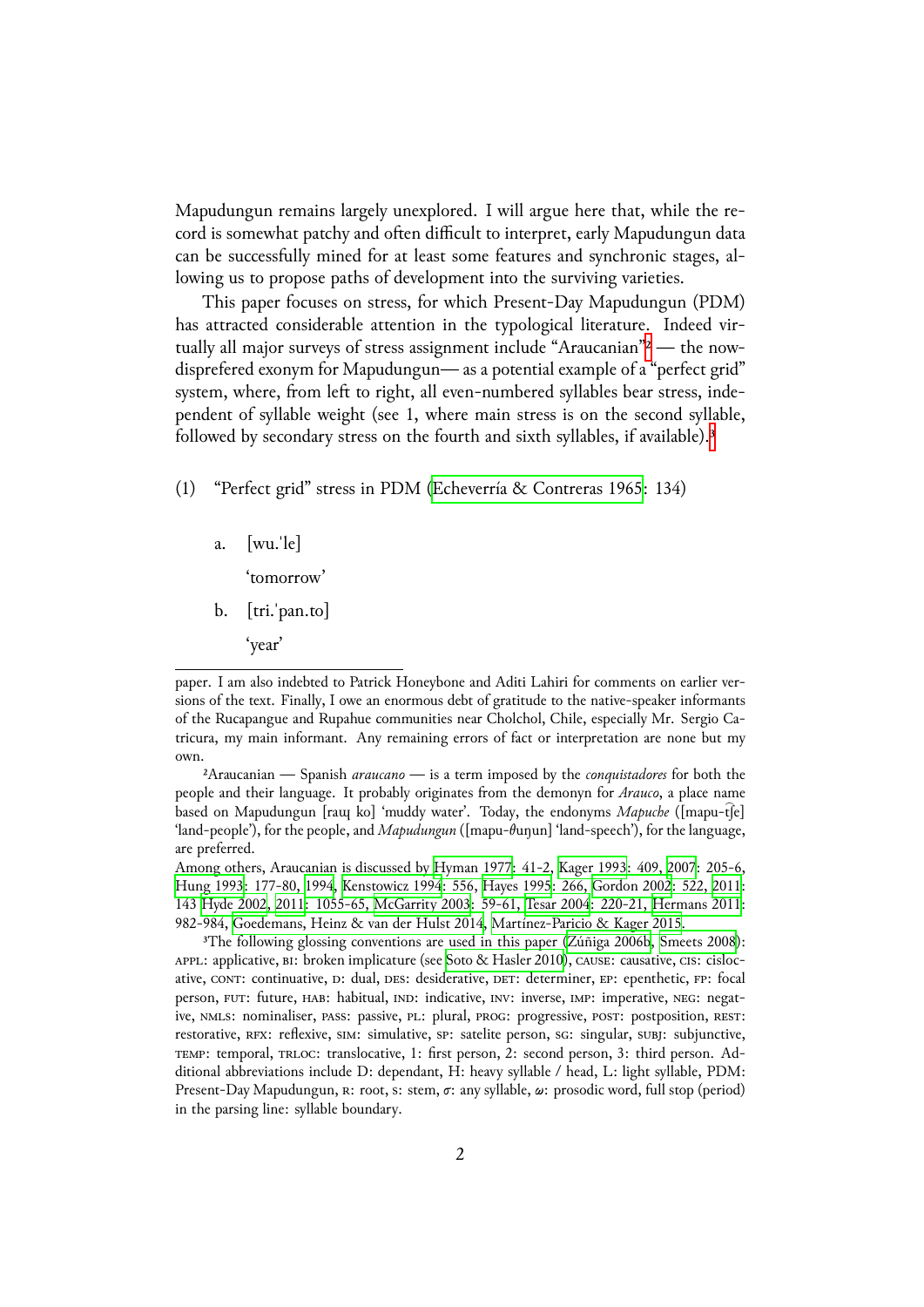c.  $[e$ .  $|u$ .-mu.- $j$ –u  $give$ – $2$ INV– $1$ IND– $D$ 

'you give us (both)'

d.  $[e$ .  $|u - a - e - n - ew|$ give-FUT-INV-1sp-3

's/he will give me x'

e. [ki.ˈmu.–fa.ˌlu.–wu.–ˌla–j] know–SIM–RFX–NEG–3IND

's/he (her/himself) pretended not to know'

Regardless of whether systems like these exist in the languages of the world, the data upon which such claims are made for Mapudungun are problematic. First of all, the first-hand description which the typologists rely on — Echeverrı́a & Contreras (1965) — has recently been shown to be empirically lacking, both in the quality and quantity of data (de Lacy 2014). Furthermore, Echeverría and Contreras' account is at odds with all other available descriptions of [PDM stress](#page-47-1) (cf. [Echeverrı́a 1964](#page-47-1), Salas 1976, 1992, Catrileo 1995, Zúñiga 2006b, Smeets 2008, Sadowsky, Painequeo, et al. 2013, Molineaux 2014), which tend to place main stress on the word's final sylla[ble, if closed o](#page-47-2)r, alternatively, on the penult. Fin[ally, the typolog](#page-47-3)i[cal analyses](#page-50-3) [fail to](#page-50-4) [consider the i](#page-47-4)[nternal structur](#page-51-0)e [of the](#page-50-1) [targe](#page-50-1)t [words, presupposing a single leve](#page-50-5)l [for stress assignm](#page-49-5)ent, despite evidence that morphology is key to the language's prosodic organisation (cf. Augusta 1903, Echeverrı́a 1964, Molineaux 2014, 2016a).

In what follows, I will argue that morphological boundaries and hierarchies play an important part in the stress-assignment system of Mapud[ungun past and](#page-46-0) present (after M[olineaux 2014\), an](#page-49-5)[d that](#page-49-6) disagreement in the basic descriptions of PDM can be attributed — at least partly — to failure to consider the interaction of these two levels of linguistic structure. I provide a summary of the morphologica[lly-based account](#page-49-5) of PDM stress assignment given in Molineaux 2014, which is both trochaic and quantity sensitive in nature (*contra* Echeverrı́a & Contreras 1965 and the typological literature).

The bulk of the article goes on to propose a careful re-reading of [the histor](#page-49-5)[ical s](#page-49-5)ources for stress in Mapudungun, applying the insights gained i[n the study](#page-47-1) [of PDM to unders](#page-47-1)tanding its past. Based on over four centuries of materials, I reconstruct the stress-system for the language at four distinct synchronic stages (Section 3), tracing a plausible path between them (Section 4).

The key finding is that Mapudungun stress has undergone important surface changes which, nonetheless, have conspired to highlight the morphological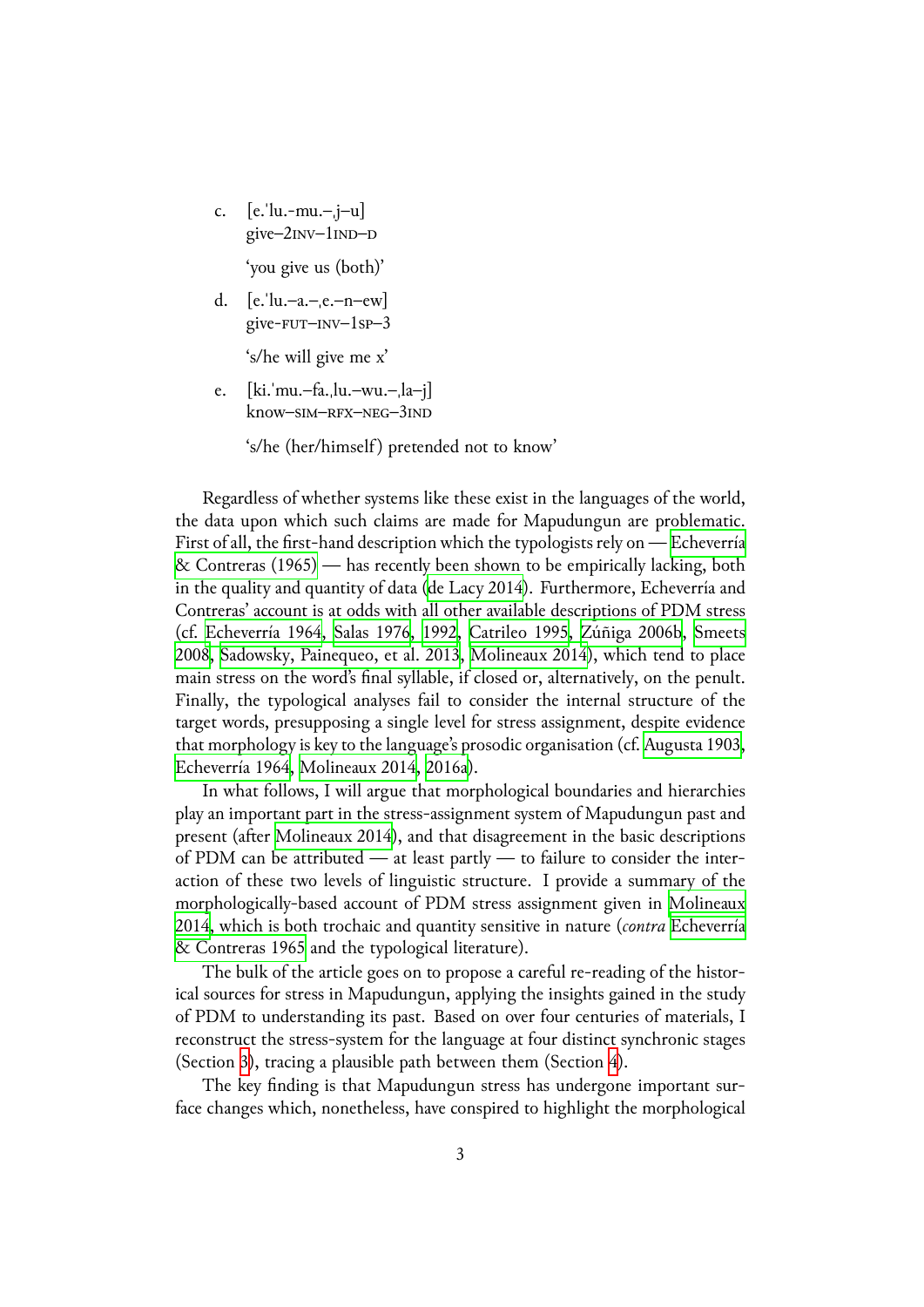structure of words. Hence, we observe that stress has changed in terms of quantity sensitivity and the marking of stems, while it has remained right-aligned and left-headed in its foot-structure. It is this pattern of *pertinacity* (Dresher & Lahiri 2003, Lahiri 2015) — the preservation of certain elements of the grammar despite extensive restructuring elsewhere — that shows the history of Mapudungun to be fundamentally distinct from other, better-docum[ented stress](#page-47-5) [systems.](#page-47-5)

# **2 Present-Day Mapudungun and the literature on stress**

<span id="page-3-0"></span>Today, Mapudungun is spoken by an estimated 144,000 people in Chile (Zúñiga 2007) and 8,400 in Argentina (INEC 2005). In both countries, however, monolingualism is now exceedingly rare, and transmission is in sharp decline (Gundermann et al. 2008, Zúñiga 2007). Central Mapudungun, spoken in [Chile's](#page-51-1) [Arau](#page-51-1)canía and Los Ríos regi[ons, is the m](#page-49-7)ost robustly preserved variety, and the basis for most contemporary descriptions (including my own, which [I re](#page-48-9)[port on below\). Huil](#page-48-9)l[iche, the sout](#page-51-1)hernmost variety, is considered the furthest dialectal outlier (cf. Alvarez-Santullano Busch 1992, Sadowsky, Aninao, et al. 2015), while Northern Mapudungun, spoken in the Bío Bío Region of Chile, differs only moderately from the central variety (see Salas 2006, Lenz 1895-1897, Croese 1980, 1985). [Varieties in Argentina's Neuqu](#page-46-1)é[n and Río Negro regions](#page-50-6) [are g](#page-50-6)enerally similar to Central Mapudungun, while those spoken in La Pampa seem closer to Chile's northern varieties (Gollusci[o 2009\). I](#page-50-7)[n terms of stress](#page-49-8), [however, the](#page-47-6)r[e are](#page-47-7) no reported dialectal differences.

Primary accounts of Mapudungun prosody are fundamentally descriptive, providing no formal analysis for stress plac[ement. All such](#page-47-8) accounts agree on the non-contrastive nature of stress. They also identify a certain perceptual weakness to stress cuing, alongside a tendency for stress to shift position in particular domains. Crucially, there are no clear phonological patterns conditioned by stress. Potential candidates, such as vowel neutralisation or deletion in unstressed syllables, have been shown either to have no empirical basis (Sadowsky, Painequeo, et al. 2013: 93–94) or to have alternative, more parsimonious analyses (Molineaux 2014: 35–38).

There are only minor discrepancies regarding stress-pl[acement in most primar](#page-50-5)y [literature o](#page-50-5)n PDM (for details see Molineaux 2014). Overwhelmingl[y, these](#page-49-5) [sources su](#page-49-5)ggest a trochaic parsing for the language (cf. Suárez 1959, Echeverrı́a 1964, Salas 2006, Zúñiga 2006b, Sadowsky, Painequeo, et al. 2013, Molineaux 2014). Based on Echeverrı́a & Co[ntreras \(1965\), ho](#page-49-5)wever, typological studies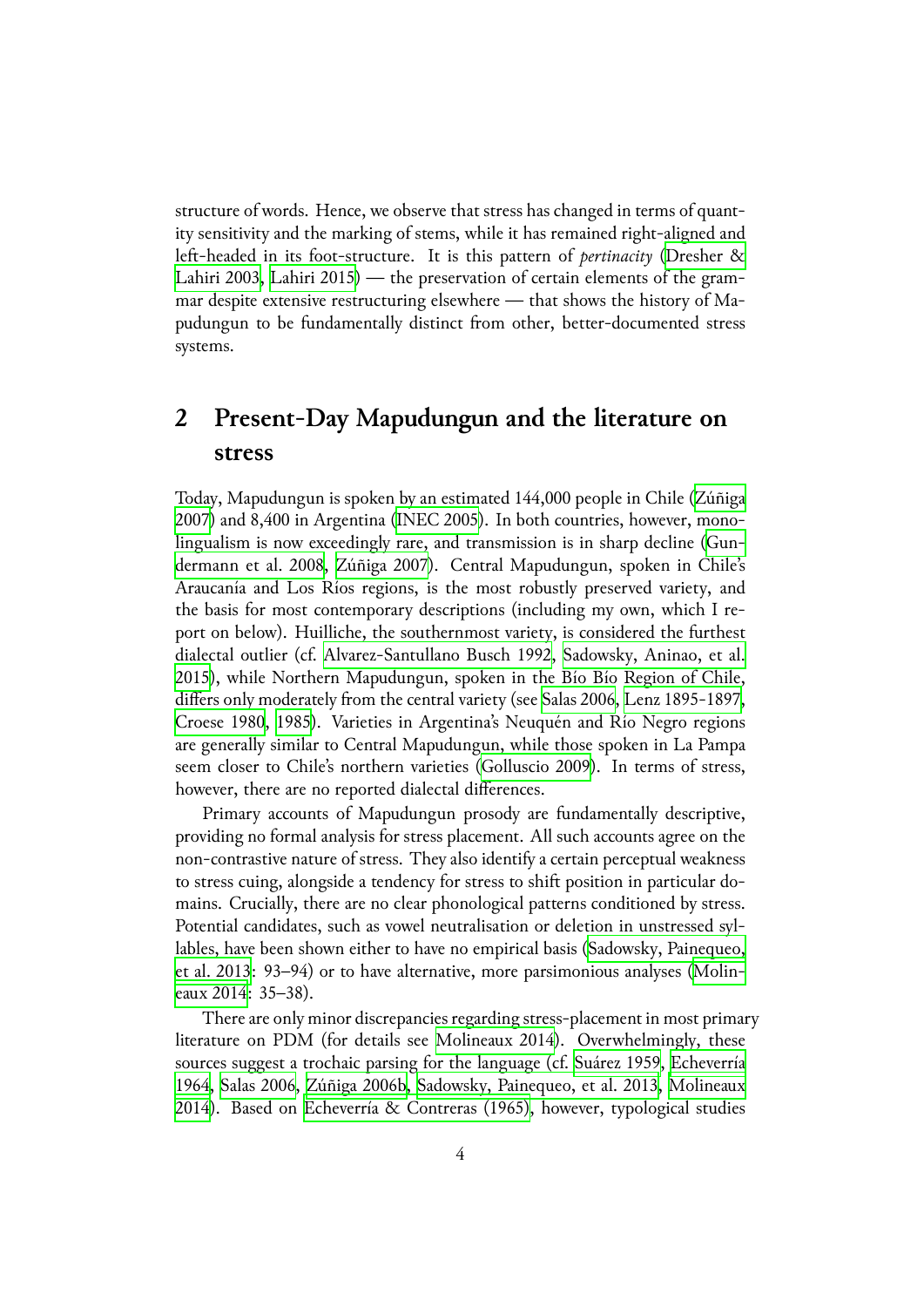|                                                                     | FOOT | WEIGHT DIRECTION ITERATION    |            |
|---------------------------------------------------------------------|------|-------------------------------|------------|
| PDM SPECIALISTS Trochaic Sensitive Right-Left<br><b>TYPOLOGISTS</b> |      | Iambic Insensitive Left-Right | No.<br>Yes |

take Mapudungun to be fundamentally iambic. The resulting two accounts, as presented in Table 1, differ in all basic parameters for stress assignment.

<span id="page-4-0"></span>Table 1: Two competing accounts of stress placement in Mapudungun

As bizarre as this misalignment may seem, it is my claim that the main differences in these analyses can be explained by taking into account the brevity of most simplex words, and the morphological boundaries of the more complex ones. The result is a tendency for both analyses to converge, especially where overridden by morphological rules.

I will show that, while morphological structure plays a non-trivial role in Mapudungun prosody, the baseline for phonological stress assignment can be established by examining nouns. This is because nouns rarely present complex morphology, and so need not correspond to more than a single layer for stress assignment.

The data for my analysis of PDM comes from a series of interviews and guided elicitation tasks conducted with eight Mapudungun-dominant bilinguals living in the vicinity of Cholchol, in Chile's Araucanía Region (for details see Molineaux 2014, 2017). Crucially, speakers show reliable intuitions regarding the position of stress in words in isolation. This ease of intuition is probably facilitated by awareness of stress in Spanish, which plays an important role in [both the morpho](#page-49-5)[logy](#page-49-9) and orthography of the language. While these percepts were elicited for words in isolation, the main acoustic correlate of stress (pitch maxima) could be found consistently on the same syllable for the same lexical items across different positions in the utterance, thus revealing these to be a lexically-based prominences and not a only a phrasal ones (Molineaux 2014: 103–9).

## **2.1 Morphologically simplex nouns**

<span id="page-4-1"></span>A representative sample of di- and trisyllables and their relevant stress patterns are presented in Table 2. Here I follow the syllabification practices in Echeverrı́a (1964), Salas (1976, 2006) and Zúñiga (2006b) which claim surface onset and coda clusters are avoided, while onsets are maximised.

Leaving aside the [da](#page-5-0)ta on disyllables ending in a vowel (Table 2 c–[d\), this first](#page-47-3) [approx](#page-47-3)i[mation poin](#page-50-3)t[s stron](#page-50-7)gly t[o a weight-sensi](#page-51-0)tive system, or more specifically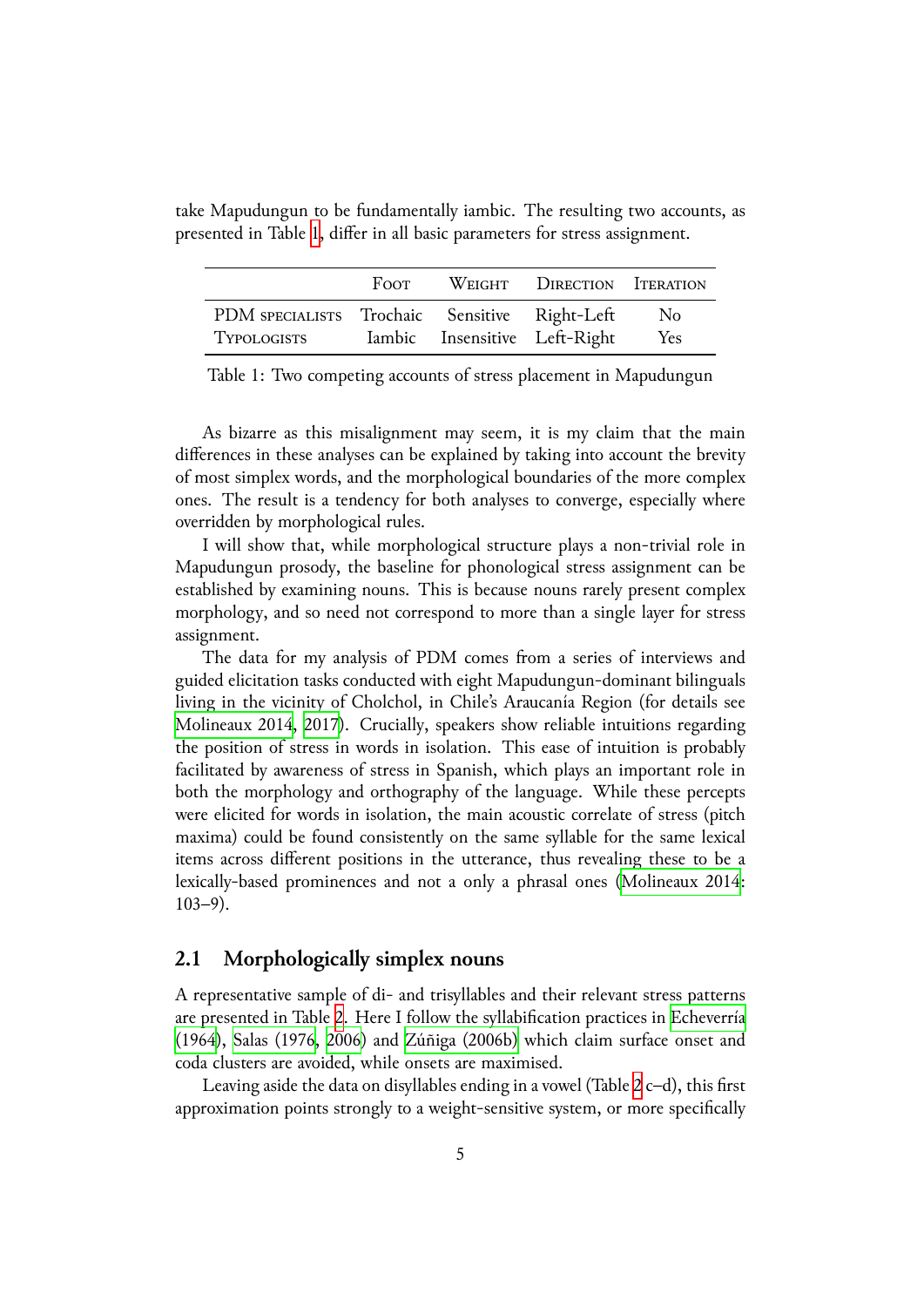|                            | Disyllables                                                      |                 |                   | Trisyllables                                                                                 |                                       |
|----------------------------|------------------------------------------------------------------|-----------------|-------------------|----------------------------------------------------------------------------------------------|---------------------------------------|
| a.<br>b.<br>$\mathsf{C}$ . | [pu!kem]<br>$[$ laf.' $\text{ken}$ ]<br>['ma.pu] $\sim$ [ma.'pu] | 'sea'<br>'land' | $f_{\cdot}$<br>g. | 'winter' e. $[a.fa.'waA]$<br>$[a.\hat{t}]$ us pen]<br>$\left[$ ma.'wi. $\theta$ a]           | 'hen'<br>'floating ash'<br>'woodland' |
|                            | d. ['piw.ke] $\sim$ [piw.'ke] 'heart'                            |                 | i.                | h. $[pup.jpg$<br>$\lceil \pi \cdot \hat{f} \cdot \hat{k} \cdot \hat{k} \cdot \hat{k} \rceil$ | 'armpit'<br>'two-tone flute'          |

<span id="page-5-0"></span>Table 2: Stress-placement in PDM monomorphemic nouns

to a right-aligned moraic trochee as the basic foot structure of Mapudungun nouns.<sup>4</sup> Final closed syllables are uniformly stressed (Table 2a–b and  $e$ –f), as they are parsed as final heavy feet (cf.  $[a.t[uA.(open)]]$ ). Where there is no final closed syllable, the penult (Table 2g–i) bears stress, either with a branching foot made [up](#page-5-1) of two light syllables (cf. [puɲ.(ˈpu.ja)]), or as a heav[y](#page-5-0) syllable followed by an unfooted light (cf. [pi.('fi.).ka]). For simplex nouns, then, this analysis is more parsimonious than the left-aligned quantity insensitive iambic analysis of many typological accounts, which predicts second-syllable stress. Indeed, trisyllables ending in a closed syllable  $(2e-f)$  present a challenge to the iambic analysis, even if they are a relatively infrequent type of monomorphemic word.

The vowel-final disyllables exemplified in Table 2 c–d alternate the position of stress, such that it fits the quantity inse[ns](#page-5-0)itive iambic analysis when final, and the quantity sensitive trochaic one when initial. This pattern is identified by virtually all present-day accounts, with the general consensu[s t](#page-5-0)hat stress falls on the penult more frequently than on the final. It is also reported that penultimate stress is judged by speakers as "more correct" than the alternative, and may thus be register-bound. Furthermore, the placement of stress seems not to be governed by the word's position in the phrase or utterance, but fluctuates relatively freely (Molineaux 2014, 2017). Finally, this fluctuation in nouns is not attested for adjectives, adverbs or pronouns, which have final stress irrespective of the final syllable's weight (cf. [e.ˈɲum] 'hot', [we.ˈθa] 'bad', [wu.ˈle] 'tomorrow', [iɲ.ˈt͡ʃe]  $\gamma$  /me').

<span id="page-5-1"></span><sup>&</sup>lt;sup>4</sup>Following Hayes (1995): a moraic trochee has the structures ( $\underline{L}$  L), ( $\underline{H}$ ) and sometimes (L), where underlining represents the position of stress, while quantity-insensitive iambs may be represented as  $(\sigma g)$ . This second foot type, however, is explicitly banned in the Hayesian model (Hayes interprets Mapudungun as a defective quantity sensitive iambic system, where weight-by-posit[ion plays no ro](#page-48-3)le — 1995: 266–268).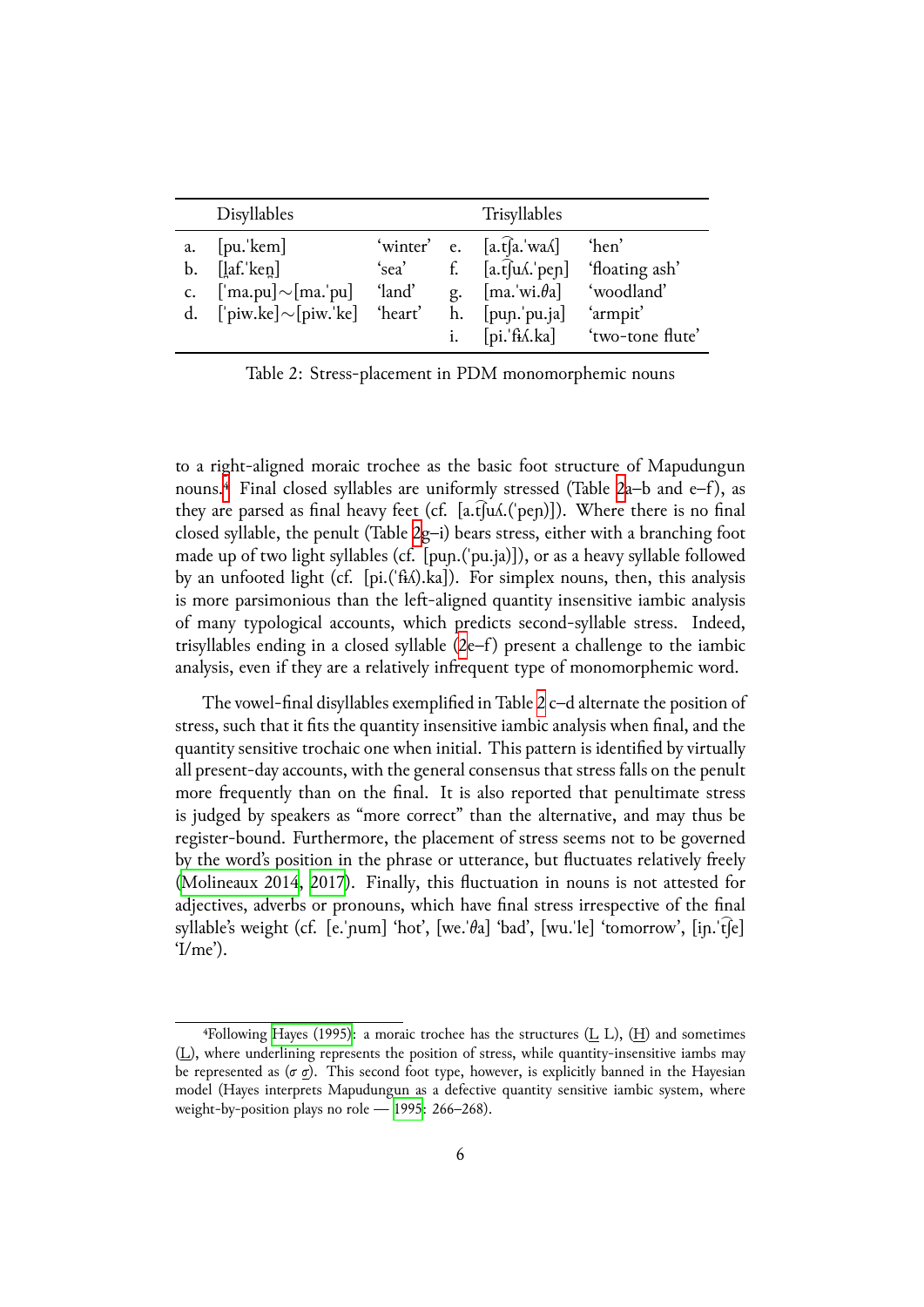## **2.2 Multi-suffix verbs**

<span id="page-6-0"></span>While speakers I interviewed had intuitions for no more than one stress in monomorphemic words, complex words were often deemed to have two stresses. This lines up with the observations made by several Mapudungun grammarians, who claim that for "longer words" there are two stress windows, one at the right edge, and one at the left (Salas 2006: 74, Zúñiga 2006b: 64, Smeets 2008: 49). While they agree on the pattern of right-edge stress — final if the syllable is closed, otherwise penultimate — the position of left-edge stress is less clearly defined, falling on either th[e first or th](#page-50-7)e se[cond syllable.](#page-51-0) Som[e representat](#page-50-1)ive examples for multi-suffix verbs — with native speaker intuitions marked — are given in (2). Note that in my data subjects tend not to discern a hierarchical organisation of the two stresses (Molineaux 2014, 2016a).

[⑵](#page-6-0) a. [[θew.ˈma.]*R*–ka.–ˈki–j]*<sup>ω</sup>* make-CONT-HAB-3sG:IND

's/he is usually making'

b. [[ɨ.ˈʈ͡ʂɨf.]*R*–tu.–pu.–ke.–ˈla–j.–m–i]*<sup>ω</sup>* throw-REST-TRLOC-HAB-NEG-IND-2-SG

'you don't usually throw x back here'

c. [[ˈlef.]*R*–pu.–ˈle–j]*<sup>ω</sup>* run-TRLOC-PROG-3sG:IND

's/he is running here'

d. [[ʈ͡ʂi.ˈpa.]*R*–ke.–ˈla–j.–m–i]*<sup>ω</sup>* exit-HAB-NEG-IND-2-sG

'you don't usually go out'

A quick look at the examples in (2) shows right-edge stress is consistently on the final pre-consonantal vowel, in the general weight-sensitive, trochaic pattern identified for nouns. In the case of the left-edge, the pattern would be difficult to ascertain, were it not for the indi[ca](#page-6-0)tion of the verbal root in brackets. Consistently, it is the final syllable of the root that takes stress, irrespective of weight considerations. As verbal roots tend to be disyllabic, with occasional monosyllables (cf. 2c), it is unsurprising that Echeverría & Contreras (1965) describe a quantity-insensitive iambic system at the left edge, a pattern that also aligns with adjectives, adverbs and pronouns.

There [ar](#page-6-0)e still a couple of import[ant wrinkles in this description](#page-47-1) of verbs. Firstly, there is a small category of fairly productive diathesis-changing suffixes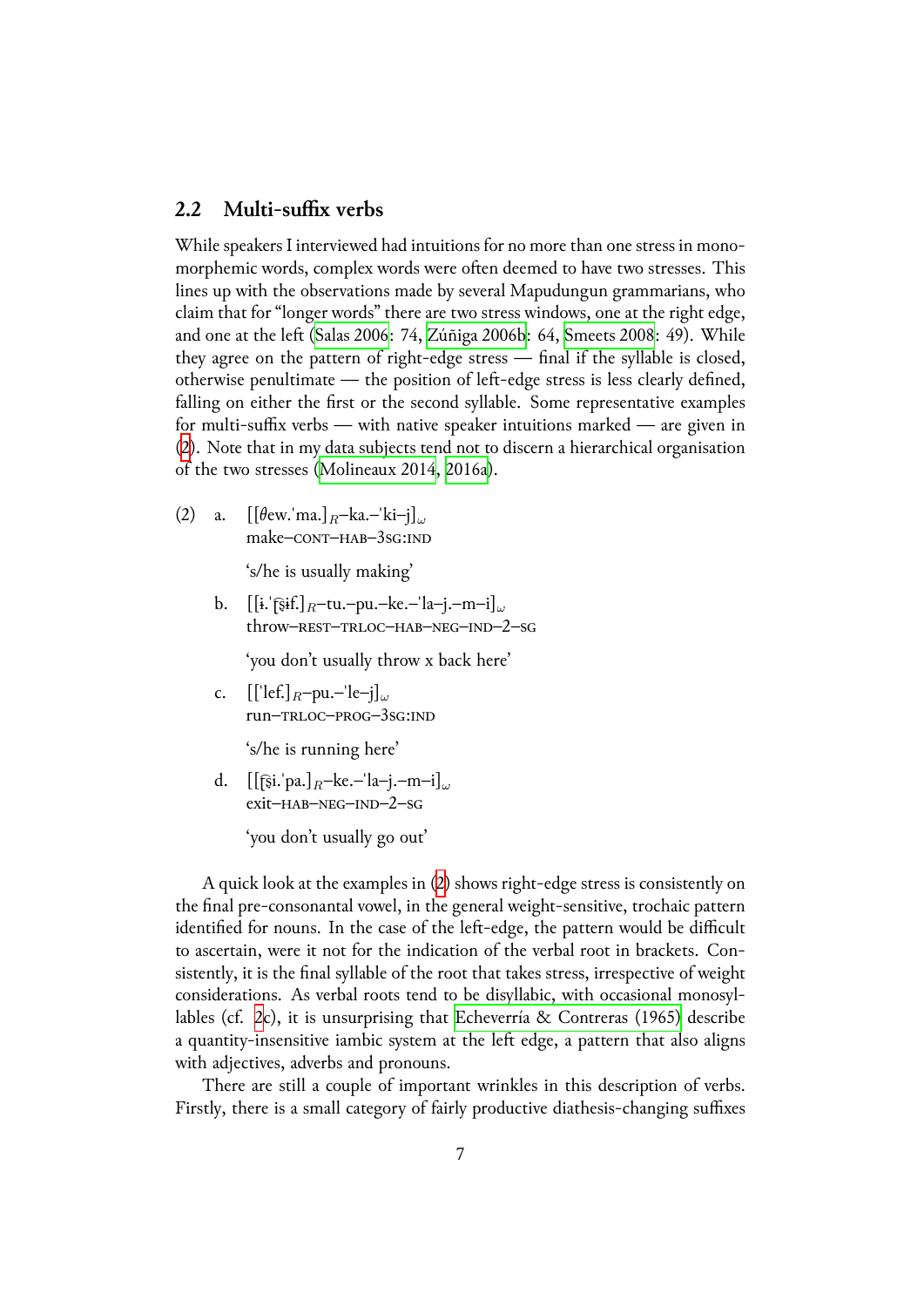which tend to bear stress (cf. underlined suffixes in 3). Due to their core semantics, their immediate adjacency to the root, and their ability to induce rootallomorphy (cf. Molineaux 2014: 161-2), these suffixes may be treated, together with the verbal root, as an extended verbal stem. [Th](#page-6-0)is, in turn, may be the broadest domain for the realisation of left-edge stress, which we now may more properly term *stem stress* and analyse as right-aligned to the stem edge. Note, then that in th[e examples in \(3\)](#page-49-5) there is stress both on a word-final trochee and on the final vowel of the stem.

⑶ a. [[[tu.ku.]*R*–ˈŋe.]*S*–[la](#page-6-0).–ˈfu–j]*<sup>ω</sup>* place–PASS–NEG–BI–3sG:IND

's/he (it) didn't used to be placed'

b.  $\left[\left[\left[\left[\ln n\right]_R-\lim\right]_S-\text{ke}-\left[\ln-\frac{1}{m}\right]\right]_{\omega}\right]$ die–cause–hab–dir:3sp–3sg:IND

's/he usually killed him/her'

c. [[[pe]*R*-ɲ.ˈma.]*S*–la–ˈfi–j]*<sup>ω</sup>* see-APPL-NEG-DIR:3sp-3sg:IND

's/he did not see him/her/it (for the benefit/detriment of somenone)'

The second issue to account for in the verb-stress data is that of clash arising from the adjacency of stem and right-edge stress domains. Although occasionally clash is tolerated, the default pattern in clash contexts — as seen in the examples in  $(4)$  — seems to be the deletion of stress on simple stems (stem=root) and the preservation of stress in complex stems (stem= root+suffix). The result is the stressing of the word-final trochee in (4a–b), and the stressing of the diathesis-c[ha](#page-6-0)nging suffix in (4c–d)

⑷ a. [[le.li.]*S*–ˈfi–j.–m–i]*<sup>ω</sup>* watch– $3sp$ – $IND-2$ – $SG$ 

'you watch him/her/it'

b. [[e.li.]*S*–ˈfi.–j]*<sup>ω</sup>*  $watch-3:SP-3sG:IND$ 

's/he watches him/her/it'

c. [[[e.lu–ɲ.ˈma.]*S*–fi–j.–m–i]]*<sup>ω</sup>* give-APPL-3sp-IND-2-sG

'you give him/her/it x'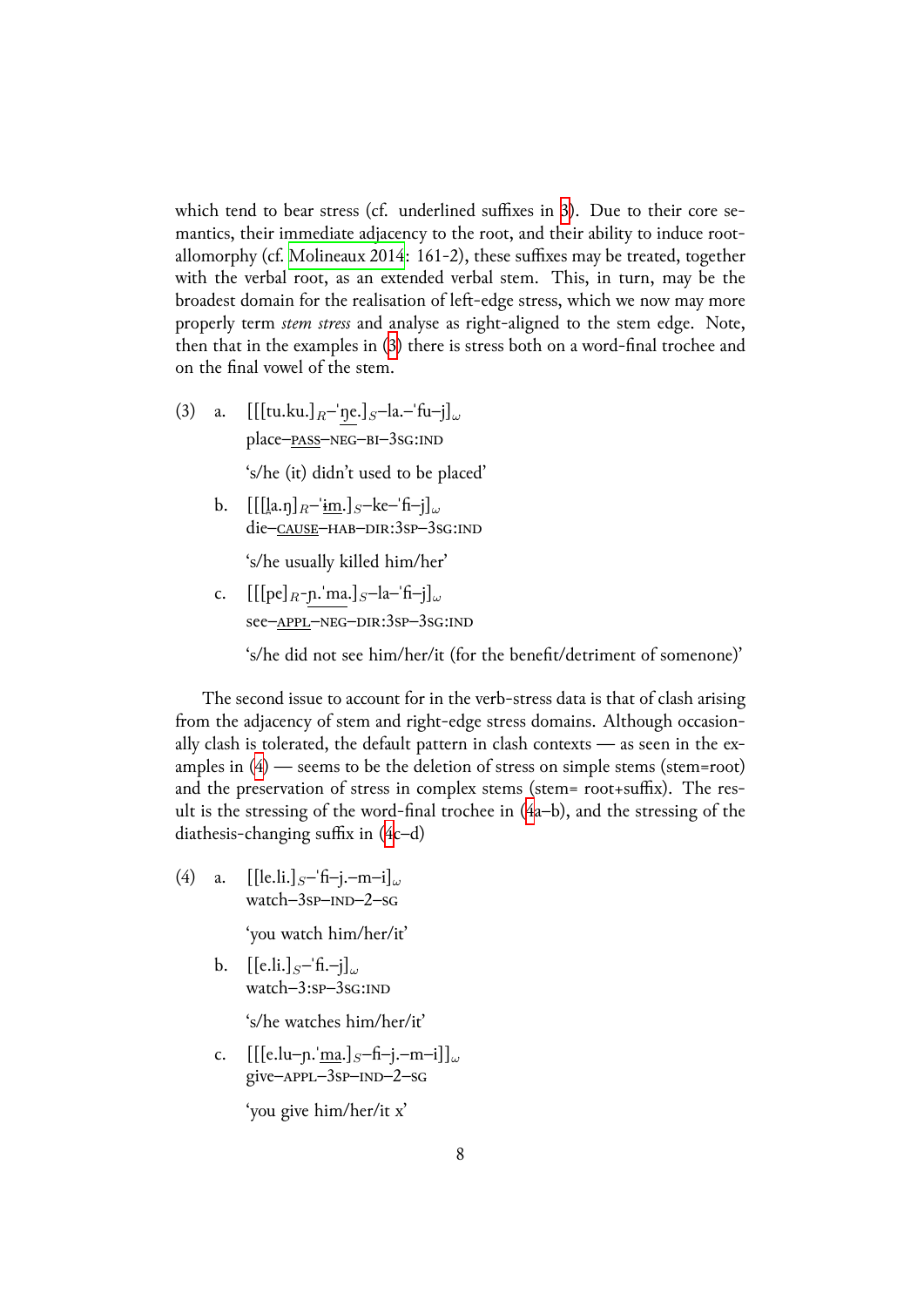d. [[[l̪a.ŋ]–ˈɨm.]*S*–fi–j]*<sup>ω</sup>* die–cause–3sp–3sq:IND 's/he kills him/her/it'

Although there may be a number of ways of establishing the basic prosodic units and processes leading to stress positioning in PDM verbs (see, for instance, the proposals in Molineaux 2014), it is clear that there is a place for the moraic trochee in the system, as well as for morphological structure playing a fundamental role. As we shall see in the following section, these traits are not limited to the verbal sys[tem.](#page-49-5)

### **2.3 Nominal compounds**

<span id="page-8-0"></span>In contrast to the richness of Mapudungun verbal morphology, nouns show practically no inflectional or derivational affixes. Nevertheless, the concatenation of free nominal stems — compounding — is highly productive. A peculiarity of this word-building process in the language is that it displays compounds with both an initial and a final morphosyntactic head (cf. Baker & Fasola 2009: 598).

(5) a.  $[t[a, f_0]_D-[ku, f_0]_H$ cough–disease

'a cold'

b.  $[\hat{t}]$ a.<sup>'</sup> $\eta u \Lambda$ ]<sub>H</sub>–[n̪a.'mun̪]<sub>D</sub> finger–foot

'toe'

c.  $[\text{ku.}\theta\text{i}]_D$ – $[\text{fo.ro}]_H$ mortar–bone

'spine'

d.  $[$ fo.'ro]<sub>H</sub>–[[ $\hat{s}$ a $\Lambda$ .wa]<sub>D</sub> bone–fish

'fishbone'

Note that in the examples in (5a,b) the stress system seems to follow what we find in the verbal system: stress falls on the final closed syllable of the word (a right aligned moraic trochee), as well as on the final syllable of the first rootelement, irrespective of weight. [Th](#page-8-0)ere are also cases where this pattern would predict stresses clash, as in (5c,d), where the target syllables of the two rules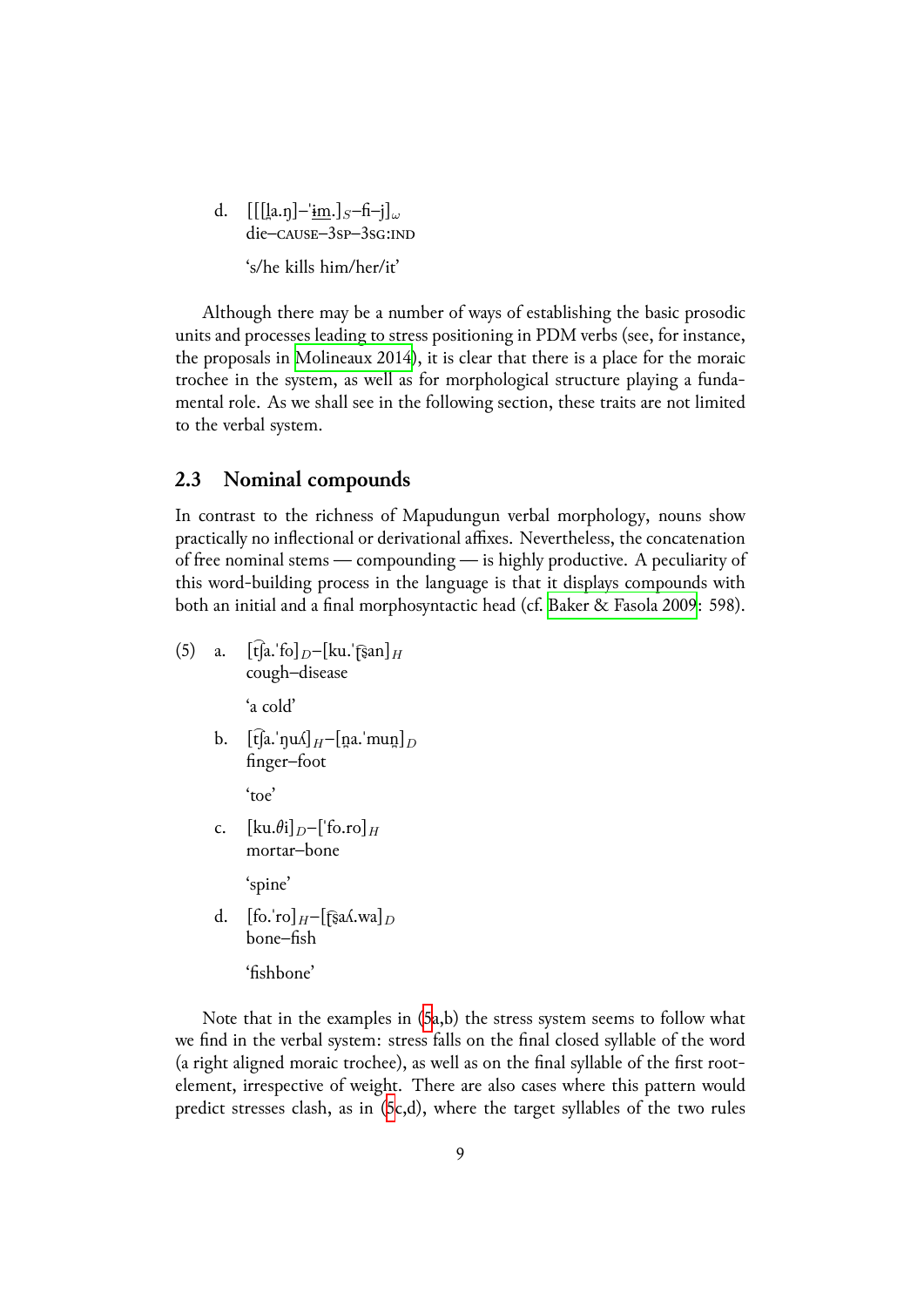are adjacent. Such compounds reveal a new pattern in the data: the head of the compound preserves stress, while the morphologically dependant root lacks stress altogether, hence (5c) has no stress on the first element, and (5d) has no stress on the second.

## **2.4 Obligatory Fi[nit](#page-8-0)e Inflection (OFI) and stress**

Given that in the following sections we will be examining stress in early descriptions of Mapudungun, and that such works are particularly concerned with the intricacies of verbal inflection, I introduce here the most commonly discussed inflectional paradigms in the language, termed "obligatory finite inflection" (Salas 1992). The OFI is usually made up of the three rightmost slots in the language's complex agglutinating verbal morphology, marking mood, person, and number,<sup>5</sup> all of which are obligatory for finite verbs, as in  $(6)$ . This positi[on is](#page-50-4) [partic](#page-50-4)ularly relevant for our purposes, as the structure of rightmost morphemes will determine right-edge stress placement.

 $(6)$ [R](#page-9-0)OOT MOOD PERSON NUMBER  $\int$ sipa –l –m –u  $ext \t -SUBJ \t -2 \t -D$ 'if you two exited…'

Considering the mostly agglutinating nature of the language, portmanteau morphemes are thought to be the exception (cf. Rivano 1989: 150). However, the first person singular indicative  $/-(i)n/$  and the singular forms of the imperative,  $/$ -t $\int$ i/,  $/$ -ne/, and  $/$ -pe/  $(1<sup>st</sup>, 2<sup>nd</sup>$  and  $3<sup>rd</sup>$  person, respectively) seem to be undecomposable. Excluding these morphemes, it [is easy to ass](#page-50-8)ume that distinct meanings in the paradigms of verbs should be represented by separate affixes at the underlying level — which is precisely what most accounts do. The language also appears to have little in the way of suppletive inflection, but does display some regular phonological alternations that may somewhat obscure the agglutinating pattern. The overall one-affix, one–meaning system for mood, person and number can be summarised as follows, according to Salas (1992), Zúñiga (2006b) and Molineaux (2014):

A range of alternations in the syllabic makeup of PDM verbs, which affect stress placement, are produced by (a) the alternation [between syll](#page-50-4)a[bic and](#page-51-0) [non-syll](#page-51-0)abic high-front sonorants ([i∼j] marking the indicative, first person or

<span id="page-9-0"></span><sup>&</sup>lt;sup>5</sup>Mapudungun has an has a direct/inverse person marking system in which the transitive verb is marked to indicate which of the two arguments is more central/salient to discourse. In direct (zero-marked) verbs, it is the A and in inverse-marked verbs it is the P argument. (cf. Salas 1976, 2006, Baker 2003).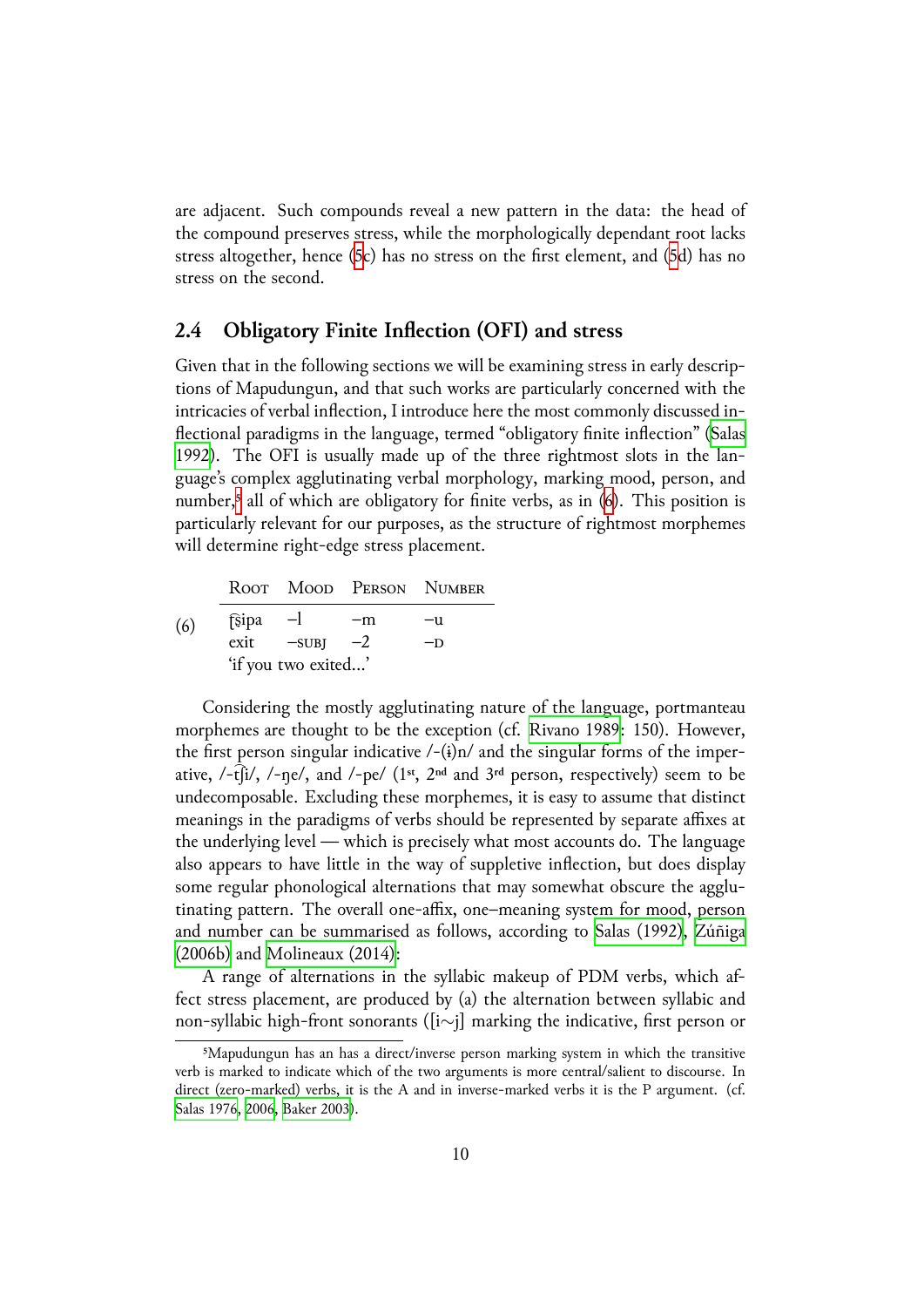| Mood   | IND | <b>SUBJ</b><br>$-(i)$       | <b>IMP</b> |
|--------|-----|-----------------------------|------------|
| Person | 1   | $\mathcal{P}_{\cdot}$<br>-m | 3          |
| Number | sg  | D<br>u                      | Рl         |

<span id="page-10-1"></span>Table 3: Mood, person and number markers in Mapudungun

singular), (b) the deletion and  $(c)$  insertion of these same segments, and  $(d)$  the insertion of epenthetic [ɨ] to break up consonantal clusters. A cursory statement of the key patterns at play in the inflectional system is given in  $(7)$ , while tables 4 and 5, based on Salas (1991, 1992), Zúñiga (2006b), and Molineaux (2014), make the surface alternations plain.

- [⑺](#page-11-0) [Ke](#page-11-1)y phonolo[gical process](#page-50-9)e[s gove](#page-50-4)r[ning the OFI in](#page-51-0) PD[M](#page-49-5)
	- a. Glide formation: /i/ becomes [j] following a vowel, except where it would create a word-final final cluster. (e.g. /kon-i-i-u/→[ko.ni.ju], but /ʈ͡ʂipa-*∅*-i-ɲ/→[ʈ͡ʂi.pa.iɲ]-\*[ʈ͡ʂi.pajɲ])
	- b. High-front sonorant deletion:  $\frac{1}{i}$  is deleted in tautosyllabic series with /i/, except when final (e.g. /ʈ͡ʂi.pa.-i-i-ɲ/→[ʈ͡ʂi.pa.iɲ]; /ko.n $i-i/\rightarrow$ [ko.nij])
	- c. High-front sonorant insertion:  $\frac{1}{i}$  is inserted as a transition between high vowels (e.g. / $\text{r}$ §i.pa.-l-i.-u/ $\rightarrow$ [ $\text{r}$ si.pa.li.ju])
	- d. Epenthesis: [ɨ]-inserted to break up tautosyllabic consonantal series (e.g. /kon-*∅*-m-n/→[kon.mɨn])
	- e. n-palatalisation:  $/n/$  becomes [n] following a high front vowel (e.g. /kon-*∅*-i-n/→[ko.niɲ])

An important analytical difference must be made between [ɨ] in the final syllable of all forms of the second person plural and [ɨ] in the vowel-initial allomorphs of the subjunctive marker  $\frac{-i}{i}$  and the indicative 1<sup>st</sup> singular marker /-ɨn/ (see Table 5).⁷ In the first case, the vowel is never stressed, and in the second cases, it usually is. As epenthetic [ɨ] is well attested elsewhere in Mapudungun,

⁶See Rivano (1990) and Molineaux (2014) for formal treatments of these patterns.

<span id="page-10-0"></span>⁷The vowel-i[nit](#page-11-1)i[al](#page-10-0) allomorph appears to be selected in inter-consonantal position, and in word-final position following a consonant (i.e., where /-l/ would create a consonant cluster).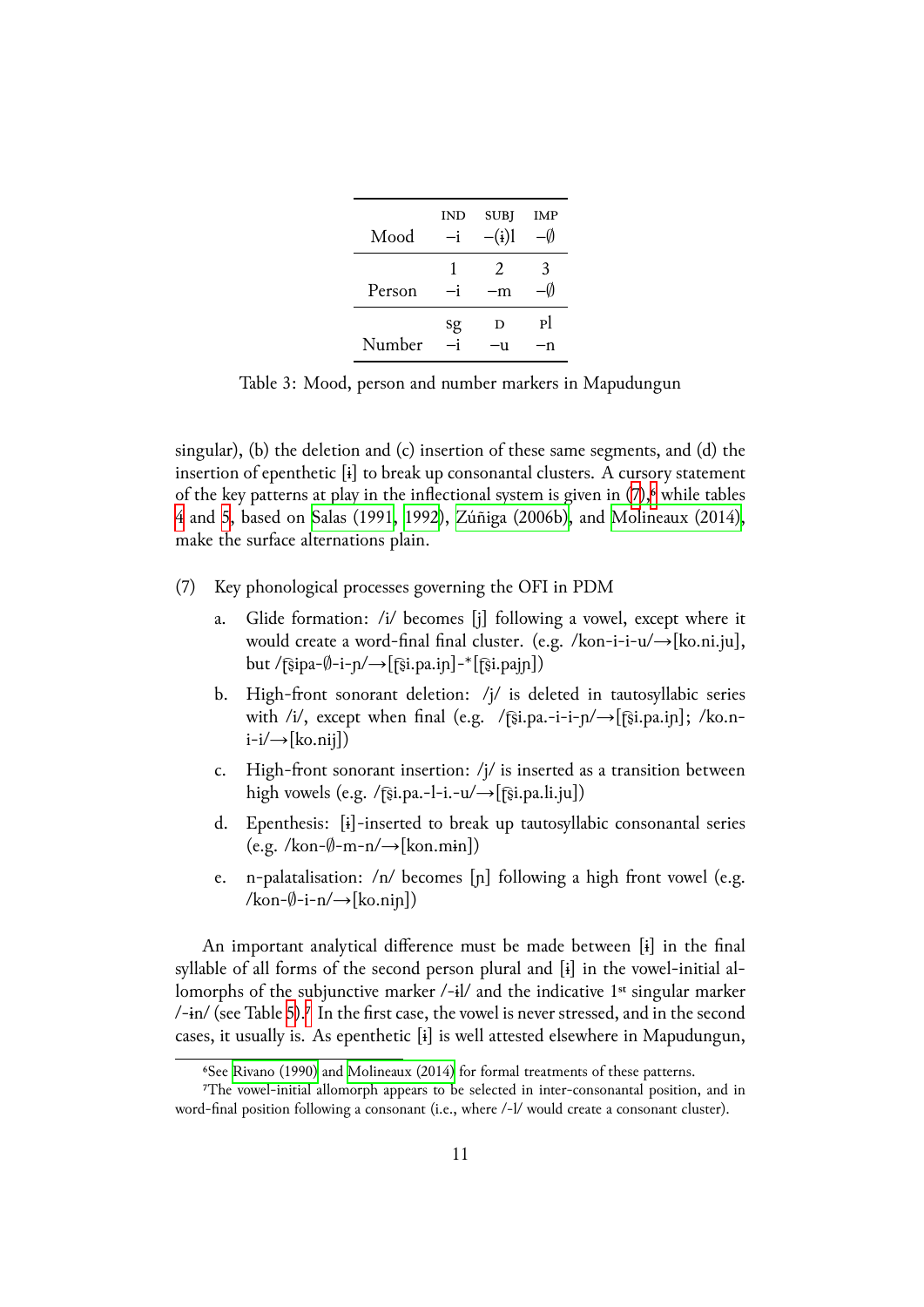|      |    | 1st                                         | 2nd                           | 3rd                         |
|------|----|---------------------------------------------|-------------------------------|-----------------------------|
| IND  | SG | $[\hat{\sigma}$ si. pa-n]                   | $[\hat{\sigma}$ si.'pa-j.mi]  | $[\hat{fsi}$ : pa-j]        |
|      | D  | $[\hat{\sigma}$ si. pa.-ju]                 | $[\hat{\sigma}$ si.'pa-j.mu]  | ,,                          |
|      | PL | $[\hat{\sigma}$ si.pa.-'in]                 | [fsi.'pa-j.min]               | ,                           |
| SUBJ | SG | $[\hat{\sigma}$ si. pa.—li]                 | $[\hat{\sigma}$ si.'pa-l.mi]  | $[\hat{\sigma}$ si. pa.—le] |
|      | D  | $[\hat{\sigma}$ si.pa-'li.ju]               | $[\hat{\sigma}$ si.'pa-l.mu]  | , ,                         |
|      | PL | $[\hat{\sigma}$ si.pa.-'lin]                | $[\hat{\sigma}$ si.'pa-l.min] | ,                           |
| IMP  | SG | $[\hat{\sigma}$ si. pa.—t $\hat{\sigma}$ i] | $[\hat{\sigma}$ si.'pa.-ne]   | $[\hat{\sigma}$ si. pa.-pe] |
|      | D  | $[\hat{\sigma}$ si. pa.-ju]                 | $[\hat{\sigma}$ si.'pa.-mu]   | ,,                          |
|      | PL | $[\hat{\sigma}$ si.pa.-'in]                 | $[\hat{\sigma}$ si.'pa.-min]  | ,                           |

Table 4: PDM verbal paradigm for the vowel-final root [ʈ͡ʂipa-] 'exit'

<span id="page-11-0"></span>

|             |    | 1st                                                   | 2nd                             | 3rd                               |
|-------------|----|-------------------------------------------------------|---------------------------------|-----------------------------------|
| <b>IND</b>  | SG | $[ko, n-in]$                                          | $[ko.'n-i.mi]$                  | $[\text{ko}, \text{n}-\text{ij}]$ |
|             | D  | $[ko, n-i.ju]$                                        | $[ko.'n-i.mu]$                  | ,                                 |
|             | PL | $[\text{ko}.^{\dagger} \text{n} - \text{i} \text{n}]$ | $[ko.'n-i.min]$                 | ,                                 |
| <b>SUBJ</b> | SG | $\lceil \text{kon}-\text{li} \rceil$                  | $[ko.'n-i].mi]$                 | ['kon.-le]                        |
|             | D  | $[kon-ii.ju]$                                         | $[ko.'n-i].mu]$                 | "                                 |
|             | PL | $[kon - lin]$                                         | $[ko.'n-il.min]$                | ,                                 |
| IMP         |    | sg $[\text{kon}-\hat{t}]$                             | $\lfloor$ kon. $-\eta e\rfloor$ | [ˈkon.–pe]                        |
|             | D  | $\lceil$ 'kon.-ju]                                    | [' $\text{kon-mu}$ ]            | ,                                 |
|             | PL | $[kon - in]$                                          | ['kon.-min]                     | "                                 |

Table 5: PDM verbal paradigm for the consonant-final root [kon-] 'enter'

<span id="page-11-1"></span>I assume that the unstressed forms are, indeed, epenthetic vowels added after stress assignment, while stressed [ɨ] is part of the underlying allomorph of the relevant suffixes (see Section 4.3).<sup>8</sup>

Most importantly we note that, given the caveats above, minimal inflectional patterns in PDM follow the general stress pattern established for multisuffix verbs. As a right-align[ed tr](#page-40-0)[oc](#page-11-2)hee would either overlap or clash with stemfinal stress in OFI-only verbs, only the trochaic pattern is consistently visible.

<span id="page-11-2"></span><sup>&</sup>lt;sup>8</sup>In general, contemporary and historical grammars and texts use [i] and [a] somewhat interchangeably, both for what appear to be epenthetic vowels and underlying ones. Although statements are found in the literature placing [ə] in unstressed positions, and [ɨ] elsewhere, transcriptions are not consistent. Indeed, in a careful phonetic study, Sadowsky, Painequeo, et al. (2013: 93) actually find the opposite distribution.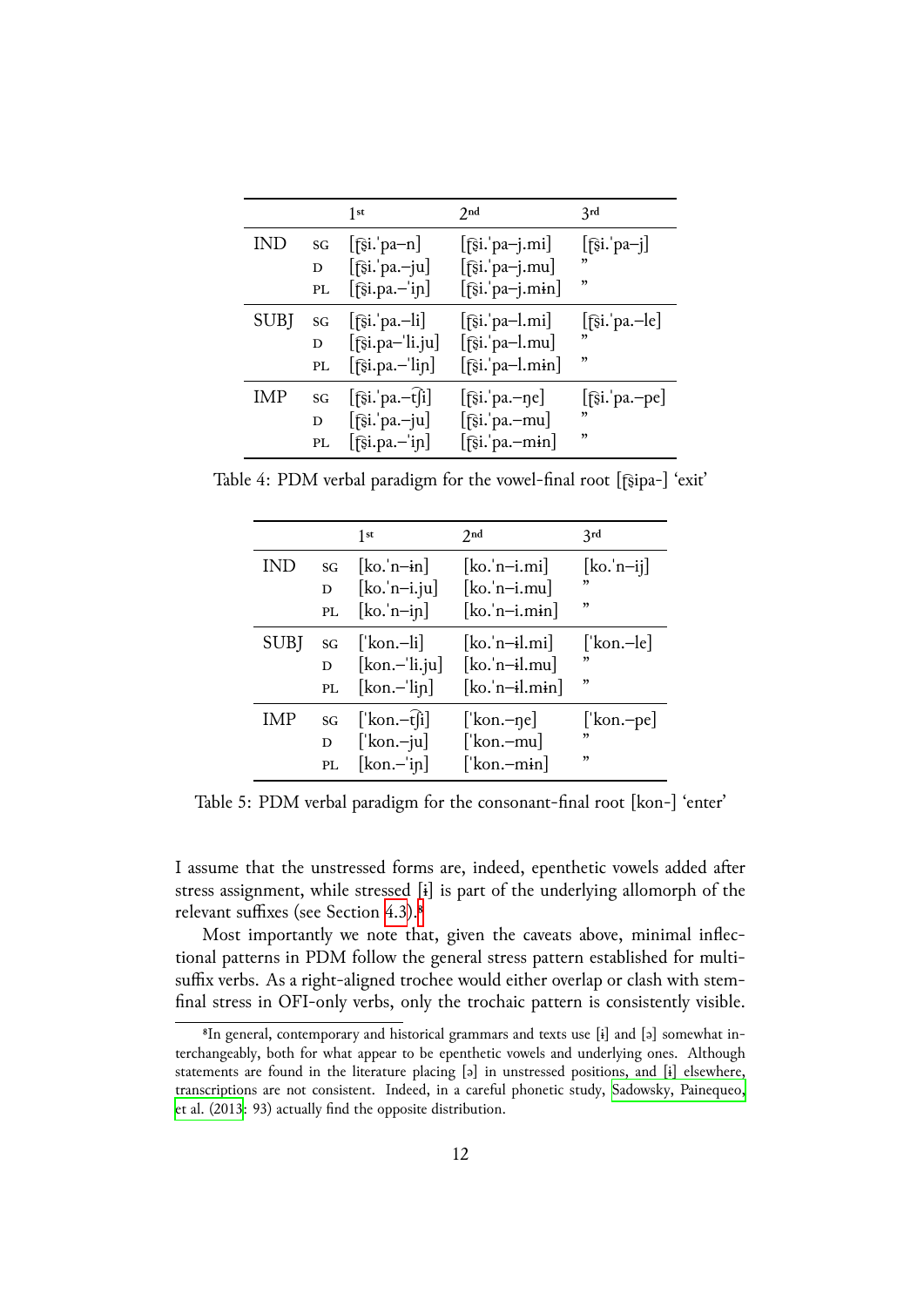Note that, while in vowel-final roots, most forms of the verb display an overlap between the two potential locations for stress, in consonant-final ones, stress is more often assigned to a vowel belonging to the inflectional material, rather than the root.

### **2.5 Summary for stress in PDM**

As we have seen, then, the stress pattern for PDM nouns and verbs is predominantly a right aligned moraic trochee. In the case of adjectives, adverbs and pronouns, however, stress surfaces as final. We have also encountered this latter pattern in the first element of morphologically complex verbs and nouns. Although here I remain agnostic as to the latter pattern's foot structure, one possible analysis is presented in Molineaux (2014). There, I propose moraic trochees for both the word and the stem edge, with a constraint against stressing an initial syllable (initial syllable extrametricality) guaranteeing stem final stress in most forms.<sup>9</sup>. An alte[rnative interpretati](#page-49-5)on of the facts, as suggested by a reviewer, would be for PDM to have a 'non-cohering' metrical system (such those proposed for some Panoan languages by González 2016) where the word-level right-alig[ne](#page-12-0)d moraic trochee of nouns and verbs stands alongside a right-aligned iambic foot in stems, adjectives, adverbs and pronouns.

Perhaps most interestingly, the PDM stress syste[m — particula](#page-48-10)rly in compounds and verbs — seems to establish a hierarchy of stress-placement that makes reference to several levels of morphological structure. Even though it has been mentioned that stress is perceptually 'weak', and that it has little interaction with the phonological system overall, we can also see (as claimed in Molineaux 2014, 2016a) that it plays an important role in highlighting — demarcating the morphological structure of this highly agglutinating language.

Lack of agreement in previous work on the language, in my vie[w, is unsur](#page-49-5)[prisin](#page-49-5)[g, as th](#page-49-6)e ultimate system for stress assignment is not only layered, but also allows for a fair amount of variability. The pervasiveness of such features begs the question as to the stability of the system overall and the origins of its idiosyncrasies. In the following sections I attempt to probe this stability, placing it within a more general typology of prosodic change and evaluating the incidence of language internal and contact phenomena therein.

<span id="page-12-0"></span>⁹This claim is backed up by the fact that trisyllabic first elements in compounds seem to follow a right-aligned, quantity sensitive trochaic pattern as seen in Table 26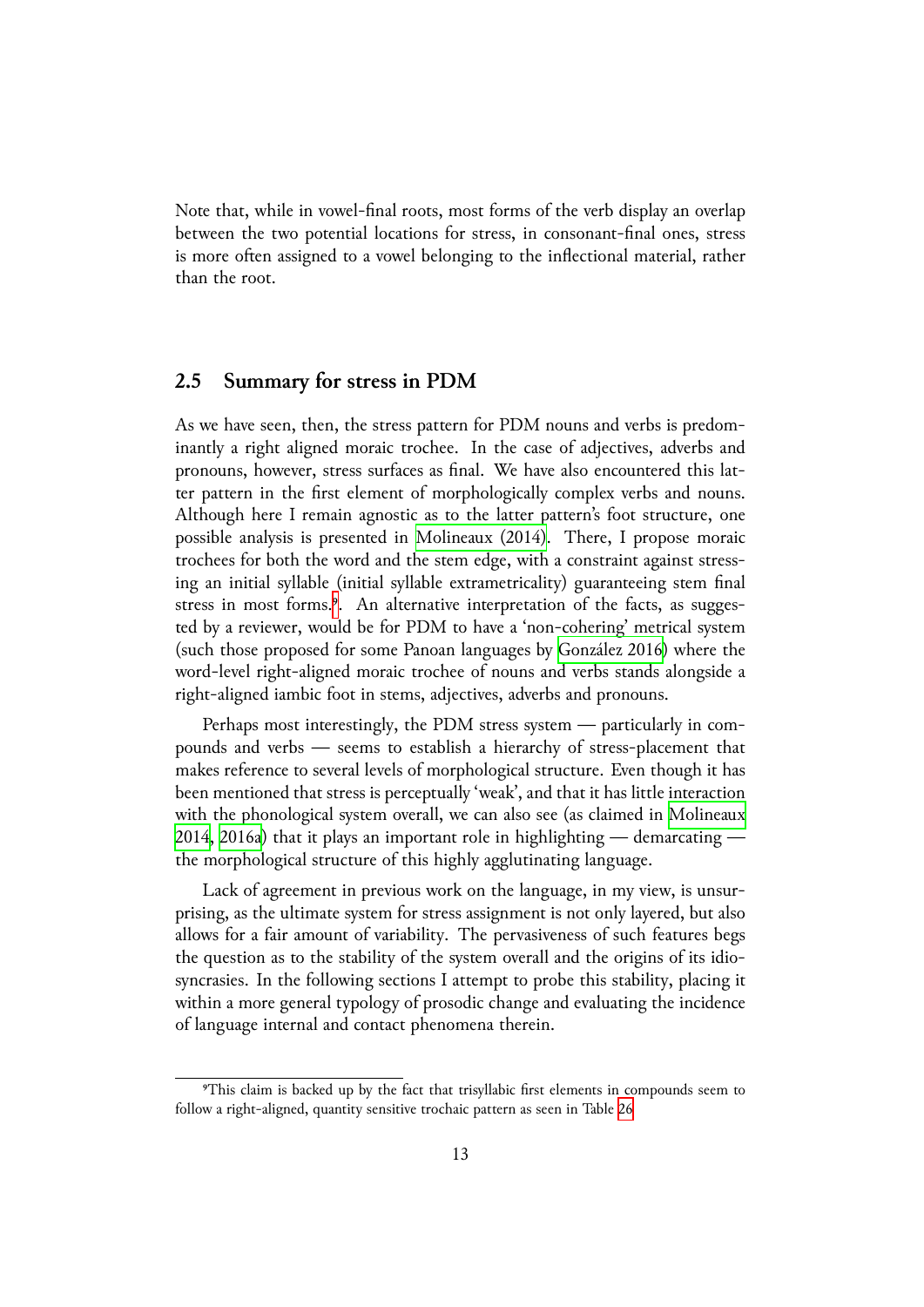# **3 Reconstructing early Mapudungun stress assignment: 1606–1903**

In the following sections I will take a detailed look at the available record for Mapudungun stress and trace its development into the present day. I will divide the historical attestations into three stages, to which I add the contemporary data as a fourth (cf. Table 6).

| Stage   | Period                                            | Sources                                            |
|---------|---------------------------------------------------|----------------------------------------------------|
| Stage I | Early 17th century                                | Valdivia (1606),                                   |
|         | Stage II Mid 18th century                         | Havestadt (1777), Febrés (1765)                    |
|         | Stage III Late 19th/ Early 20th century           | Lenz (1893, 1895-1897), Augusta (1903, 1910, 1916) |
|         | Stage IV Late 20th/Early 21 <sup>st</sup> century | Salas (1976, 1992), Molineaux (2014, 2017)         |

Table 6: Documented sy[nchronic stage](#page-48-11)[s for Mapud](#page-47-9)ungun

The data for historical Mapud[ungun are](#page-50-3) [subs](#page-50-4)t[antially differe](#page-49-5)nt from those for more familiar languages, such as Indo-European ones, where historical depth and close genetic affiliation allow for a broader view of the phenomena in context. Our knowledge of Mapudungun, in contrast, begins only in 1606, and comprises very few sources until the 20th century. Also, for lack of conclusive evidence, the language is commonly taken to be an isolate,<sup>10</sup> so all reconstruction efforts must be internal. Furthermore, as no written record exists prior to European arrival, and writing was never widespread amongst native speakers, the older Mapudungun records are all provided by non-native sp[eak](#page-13-0)ers (predominantly missionaries) using spelling conventions based on the languages they were familiar with. As a result, spellings are roughly sound-based, but rely on the non-native speaker's own perceptions of the Amerindian language's sounds, which leads to some difficulties of interpretation. Finally, as no truly consistent marking of stress is given in the available sources (it seems clear that it was never phonemic), and no diagnostic synchronic or diachronic stress-related alternations have been put forth, we must rely mostly on explicit descriptions of stress given in grammars.<sup>11</sup>

In short, the data-presentation in our source documents is not homogenous in form, theoretical outlook, or depth of exemplification. However, there

<sup>&</sup>lt;sup>10</sup>For an alternative proposal and a review of the literature see (Díaz-Fernández 2011)

<span id="page-13-0"></span><sup>&</sup>lt;sup>11</sup>As regards the quality of the phonological data we are provided with, we may state that Valdivia and Havestadt's accounts are least detailed, and hence weaker. Febrés is more strongly conscious of matters of pronunciation, though his exposure to the language is less than that of Valdivia and Havestadt. Similarly, Lenz is a trained phoneticia[n, but had only limited](#page-47-10) access to native speakers. Finally, while Augusta spent forty years in Mapuche territories, he lacked formal linguistic training and, he claims, 'the sensitive ear of Dr. Lenz' (Augusta 1910: XI).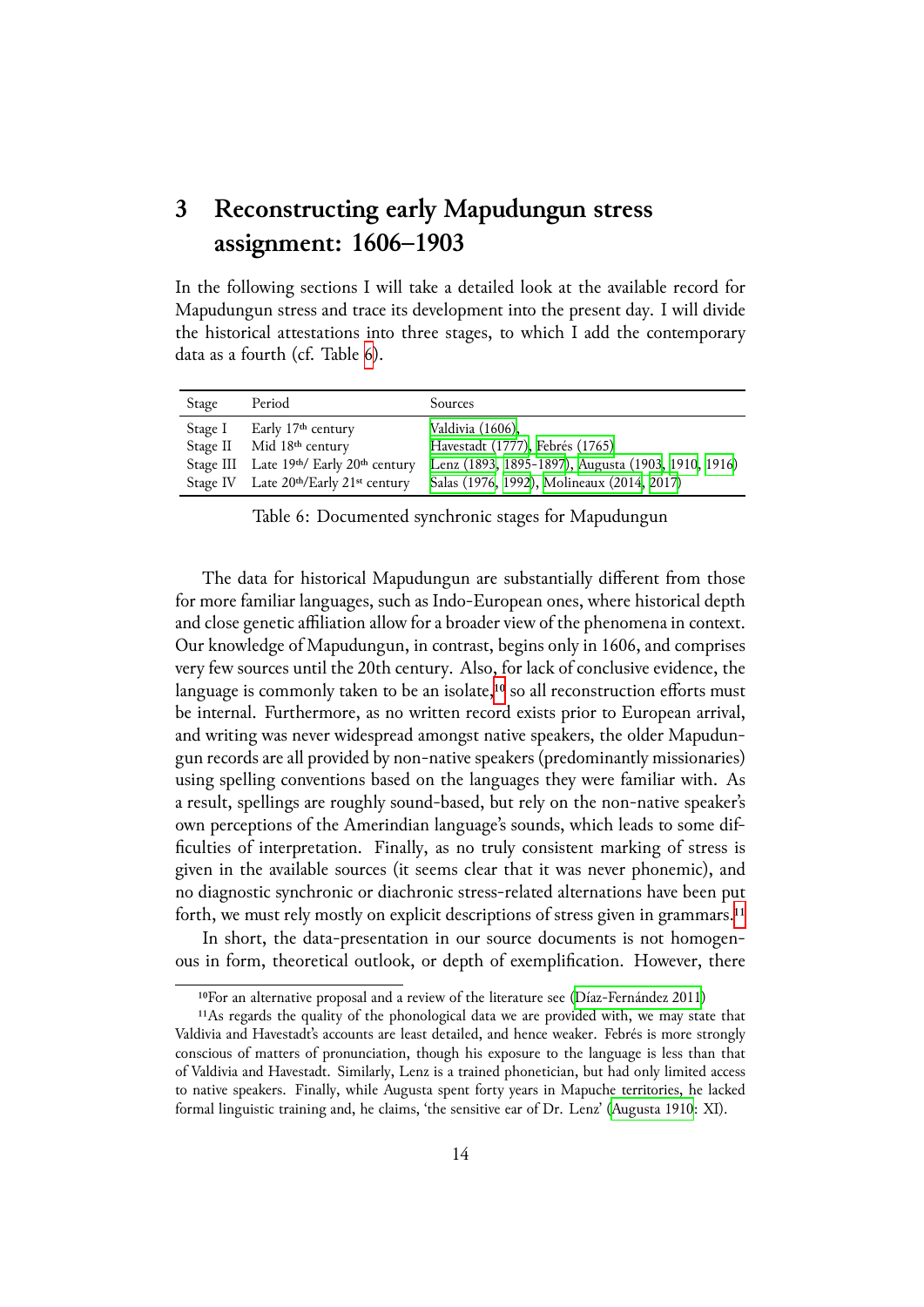is no doubt that all the works deal with closely related varieties of a single language, and that it should be possible to trace a diachronic path from one stage to another.

## **3.1 Stage I: The turn of the 17th century**

<span id="page-14-1"></span>The earliest extant description of Mapudungun is Spanish Jesuit Luis de Valdivia's *Art and Grammar* of the language, first published in Lima in 1606. The work was the result of Valdivia's almost 15 years in the Mapuche territories, learning and preaching in the language (see Olivares 2005, Toribio Medina 1894). Valdivia was probably exposed to the now-extinct dialect spoken in and around Santiago, but he traveled widely and claims to document mostly the varieties from 'further south' where 'the languag[e is spoken in](#page-49-10) [its proper form' \(1606](#page-51-3): 9). In the sixteenth century this most likely referred to the Mapuche heartlands where the predecessors of the central dialect of PDM would have been spoken (cf. Adelaar & Muysken 2004: 508–9).

Meant as a missionary learner's-guide, the grammar was written in th[e tra](#page-51-2)ditional, scholastic model of the day. Needless to say, this type of description is r[ather inadequate for a lang](#page-46-2)uage so typologically dissimilar from Latin, the prototype for such manuals. All in all, however, Valdivia did innovate a reasonable amount, creating a range of new categories to deal with his recalcitrant data (Zwartjes 2000). Abstracting away from its theoretical framework, the grammar is very thorough and generally considered a fair description of the language, especially as regards phonology and verbal morphology (Zwartjes 2000: 205-6, [Salas 2003: 7, b](#page-51-4)ut also Lenz 1895-1897: 16), thus giving a reasonable body of data for this diachronic study.

The stress assignment system for the language is given [in the final se](#page-51-4)ction of [Valdivia's g](#page-50-10)rammar (16[06: 74-5\). Unfor](#page-49-8)tunately, the rules are extremely parsimonious, no concrete examples are given, and there is no stress marking in the texts or examples elsewhere in his grammar or in his *Sermons*, published in 1621. Although we are tol[d tha](#page-51-2)t there are a number of exceptions, the stress system is summed up by three basic rules: $12$ 

⑻ Rules for stress assignment, Valdivia (1606: 74-5)

<span id="page-14-0"></span> $12$ Here, as in the other sources of [ear](#page-14-0)ly Mapudungun, I have provided my own close paraphrases — not direct translations — of the original Spanish, Latin or German, in order to smooth over some of the idiosyncrasies [of the theoretical](#page-51-2) frameworks and style of the authors. Throughout the early grammars, I have tried not to make matters more difficult for the reader by presenting the transcription system of the authors in detail. Instead, I have followed the author's descriptions and my own PDM data in order to provide the most likely IPA transcription possible. Where these assumptions are not straightforward, I have made my resoning explicit.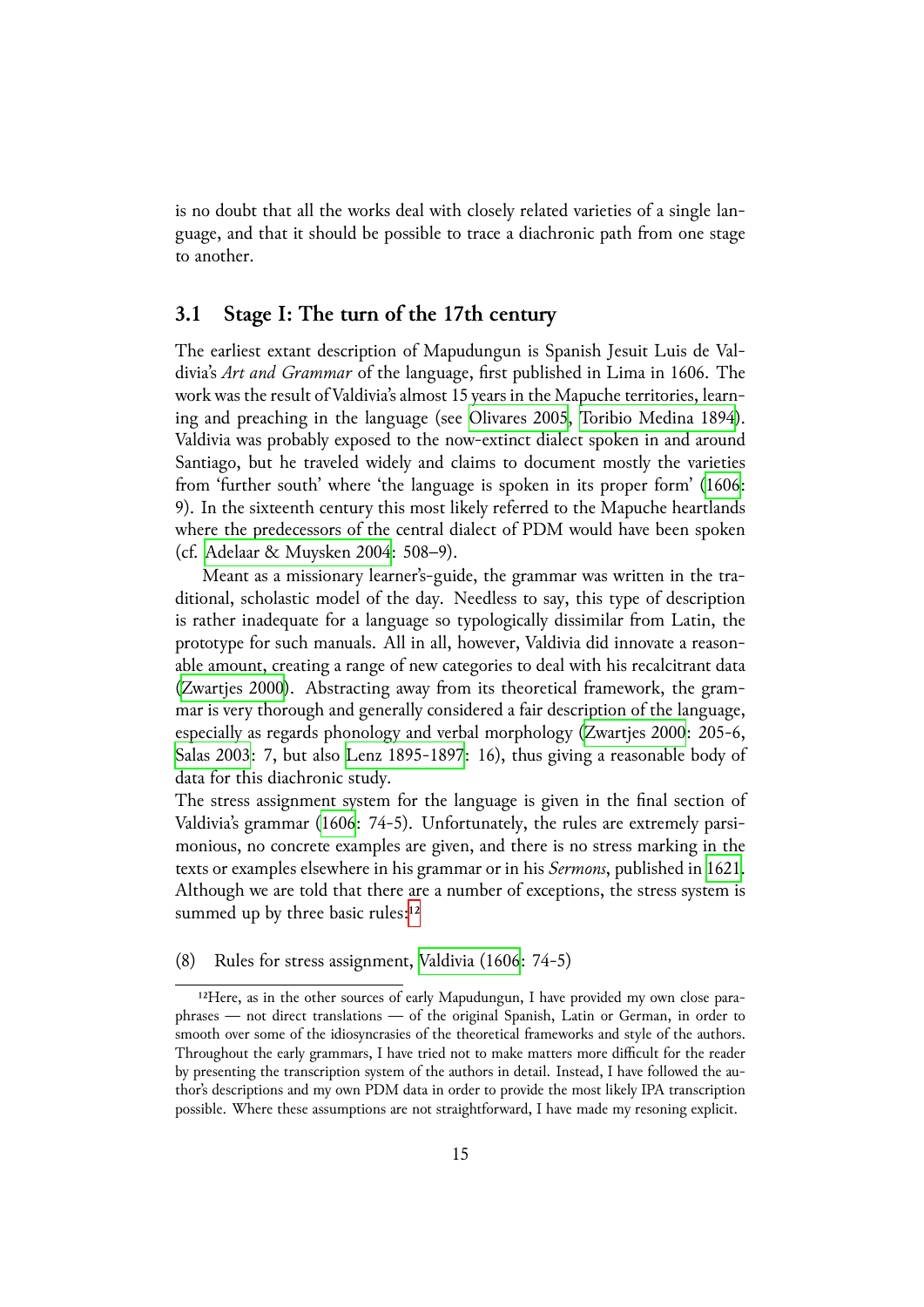- *Rule 1* All nouns, prepositions, conjunctions, adjectives, adverbs, participles and interjections tend to be stressed on the penultimate syllable.
- *Rule 2* For verbs in the indicative, stress is on the final syllable for the first person; in verbs in the subjunctive, the first person is stressed on the penultimate syllable. For the other persons stress falls on the same syllable as the first person.
- *Rule 3* In the imperative, stress is on the penultimate syllable of the first singular dual and plural, as well as in the dual of the second and third person, but on the final syllable in the second and third person singular and plural. In transitions,<sup>13</sup> stress is on the *-e* or *-mo* that marks them.

If these rules are truly rep[res](#page-15-0)entative of the distribution of Mapudungun stress at the turn of the seventeenth century, they present an important departure from what we find in the contemporary data. We now take a look at the different word categories and attempt to reconstruct their actual patterns, accounting for their distribution.

#### **3.1.1 Nominal and adjectival stress**

<span id="page-15-1"></span>The difference between present-day and turn-of-the-seventeenth-century stress is immediately evident in the case of the nominal and adjectival system. Recall that PDM was claimed to have penultimate mora stress in nouns, while adjectives (as well as adverbs and pronouns) had final stress. Here, nevertheless, we find only one system, which fits neither of these patterns: stress is on the penultimate syllable, regardless, apparently, of weight considerations, as can be seen in Table 3.1.1.<sup>14</sup>

If Rule 1 is accurate, at least from a surface perspective, the system appears to be trochaic, right-aligned and quantity insensitive (i.e. a syllabic trochee, in the [sense](#page-15-1) [of](#page-15-2) Hayes 1995). This, of course, is at odds with the moraic system outlined in Section 2.1 for PDM nouns, as well as with the alternations we find in the perception of stress in light-final disyllables (Molineaux 2017). The system also

<sup>&</sup>lt;sup>13</sup>Vald[ivia, as well as m](#page-48-3)ost early grammarians of Mapudungun use the term *transiciones* to refer to the explici[t mo](#page-4-1)rphological marking of argument relations on verbs (Adelaar 1997, Zwartjes 2000). These forms entail a passing of the verbal action from one argument to another, or doing so reflexively or reciprocally. Crucially, transitions include inversion marking, where there is a reversal of the agency relations of verbs, with satellite person becoming the agent, in place of the default, focal-person agent.

<span id="page-15-2"></span><span id="page-15-0"></span><sup>&</sup>lt;sup>14</sup>Example (f) is not attested in Valdivia's text. It is given here for co[mparison with](#page-46-3) t[he PDM](#page-51-4) form in Table (2).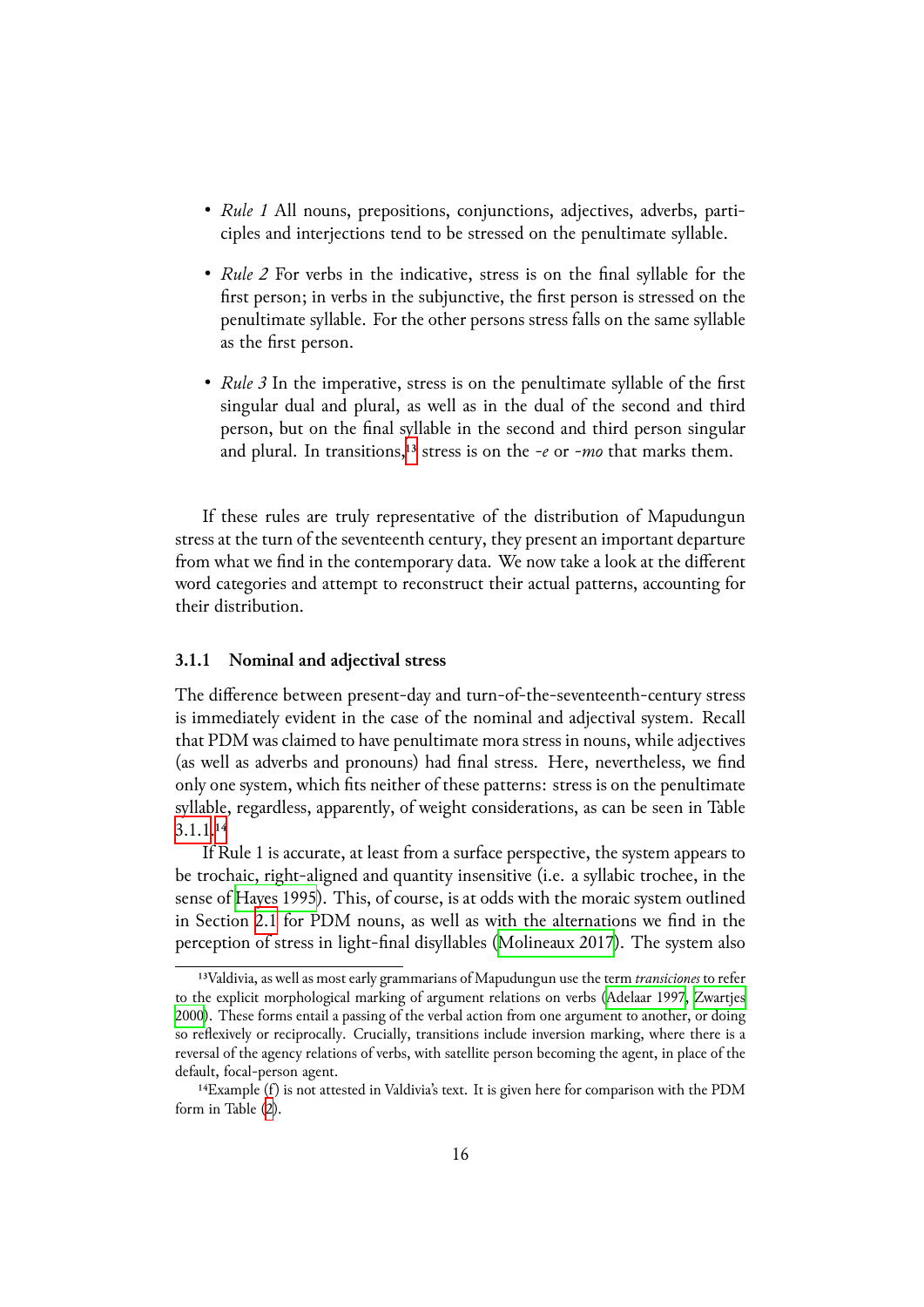|    | Disyllables              |                   |    | Trisyllables                 |                |
|----|--------------------------|-------------------|----|------------------------------|----------------|
| a. | $[$ 'pu.kem]             | 'winter'          | e. | $[a.]$ [sa.wa $\Lambda$ ]    | 'hen'          |
| b. | $\lceil$ laf.ken]        | 'sea'             | f. | $[a.$ fu $\Lambda$ .pep]     | 'floating ash' |
| c. | $[$ 'ma.pu]              | 'land'            | g. | $\left[$ ma.'wi. $\theta$ a] | 'woodland'     |
| d. | $[\n]$ piw.ke]           | 'heart'           | h. | $[pun.\overline{pu}.ja]$     | 'armpit'       |
| i. | $[$ 'e. $pum]$           | 'hot'             |    |                              |                |
| j. | ['we. $\theta$ a]        | 'bad'             |    |                              |                |
| k. | $\lceil$ 'wi.le $\rceil$ | 'tomorrow'        |    |                              |                |
|    | $[$ in.t $\hat{e}$ ]     | $^{\prime}$ I/me' |    |                              |                |

Table 7: Early 17c stress in nouns, adjectives, adverbs and pronouns, after Valdivia (1606)

<span id="page-16-0"></span>contrasts with the PDM tendency for adjectives, adverbs and pronouns to be stressed on the final syllable, regardless of weight.

Another important aspect of the nominal system, as regards stress placement, is that where later grammars usually break up a sequence of tautosyllabic consonants by claiming the presence of a  $[i]$  or  $[j]$  (see Section 4.3), Valdivia assures us that the clusters are acceptable and do not syllabify separately:

... in this language of Chile two consonants often precede or follow a vowel… and it should not be thought that therefore there i[s a n](#page-40-0)ew syllable besides the vowel, for there is no more than one. (Valdivia  $1606: 3$  — my translation)

Although we shall see that verbs show clear evidence for some form of epenthesis at morpheme boundaries (cf. 10), the process seems less c[lear for n](#page-51-2)ouns, a fact [that](#page-51-2) is also evidenced by the forms in the *Vocabulary* that concludes his grammar.

- (9) a.  $[p\text{Ai}]$  'soul'
	- b. [dŋu] 'word'
	- c. [mamʎ] 'wood'
	- d. [f͡ʂan̩ʎ] 'finger'

It is possible that, as in the case of verbs, epenthesis escapes Valdivia's awareness in nouns. However, if it does exist, the process doubtless post-lexical. If it were lexical, epenthesis would most likely interact with stress assignment (at least in the initial consonant clusters), in which case we would expect a stressed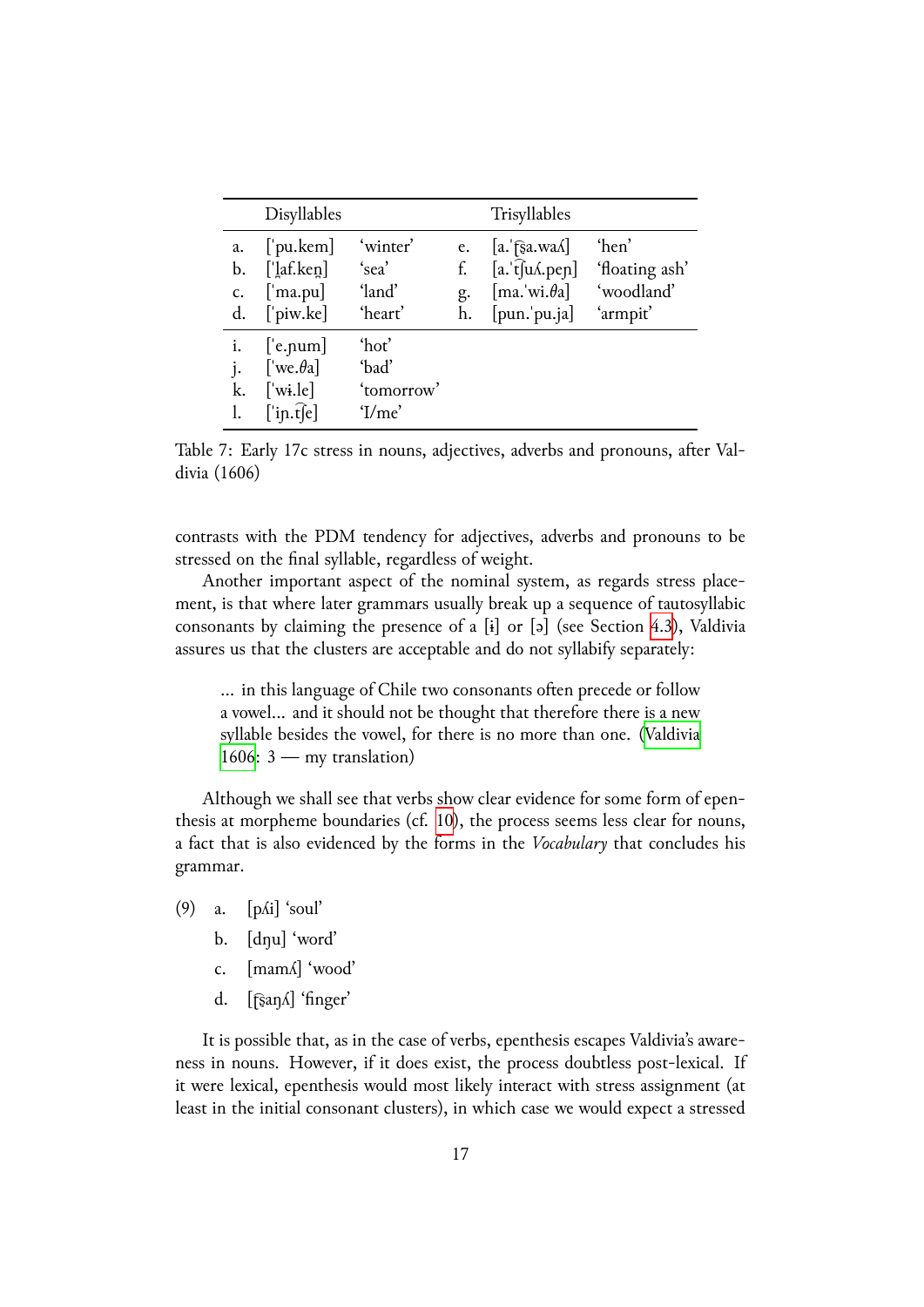vowel to be salient enough to warrant transcription (\**⟨*pülli*⟩* 'soul' or \**⟨*mamüll*⟩* 'wood' in Valdivia's transcription), which is evidently not the case.

#### **3.1.2 Verbal stress**

<span id="page-17-1"></span>Rules 2 and 3 in (8) present a picture of verbal stress that is fundamentally determined by morphological structure, rather than by the phonology of the language. Stress appears to be a feature of the inflectional paradigms, rather than an phonologic[al](#page-14-1) rule computed from a constituent edge. As the first person singular of the indicative is  $[-n]$  and that of the subjunctive,  $[-li]$ , stress will always surface on the vowel immediately preceding mood-marking (i.e. a final syllable closed by [*-*n] or a penultimate syllable, followed by [*-*li]). The vast majority of the imperative paradigm is also stressed on the vowel preceding mood-marking: here, the root-final vowel. The key exceptions are the portmanteau morphemes marking the second singular and third person ([-ŋe] and [-pe]), which take stress, even if they are the final syllable. Assuming Valdivia's rules, and with the rudiments of Mapudungun verbal structure outlined above, we may reconstruct early seventeenth century verbal stress for vowel-final roots as in Table 8. The main difference in the structure of the sixteenth century paradigms, as compared to the twenty-first century ones (see Table 4), seems to be the lack of an epenthetic in the second person plurals (Valdiva has *⟨*-mn*⟩*, where PD[M h](#page-17-0)as *⟨*mün*⟩*) and the surfacing of the first person marker as [j] (*⟨*y*⟩* in Valdivia's orthography) in the dual subjunctive (cf. [ʈ͡ʂi.ˈpa.–lju] [h](#page-11-0)ere versus [ʈ͡ʂi.ˈpa.–li.ju] in Table 4). Both these differences are in line with the greater acceptability of consonant clusters in Valdivia's period, as opposed to PDM.

|             |    | 1st                            | 2nd                          | 3rd                            |
|-------------|----|--------------------------------|------------------------------|--------------------------------|
| IND         | SG | $[\hat{\sigma}$ si. pa-n]      | $[\hat{\sigma}$ si.'pa-j.mi  | $[\hat{\sigma}$ si.'pa-j]      |
|             | D  | $[\hat{z}$ i. pa.-ju]          | $[\hat{\sigma}$ si.'pa-j.mu] | ,                              |
|             | PL | $[\hat{\sigma}$ si. pa.—in]    | $[\hat{\sigma}$ i.'pa-j.mn]  | ,                              |
| <b>SUBJ</b> | SG | $[\hat{\sigma}$ si. pa.—li]    | $[\hat{\sigma}$ si.'pa-l.mi] | $[\hat{\sigma}$ si. pa.—le]    |
|             | D  | $[\hat{z}$ i. pa.-lju]         | $[\hat{\sigma}$ si.'pa-l.mu] | "                              |
|             | PL | $[\hat{\sigma}$ si.'pa.-lin]   | $[\hat{\sigma}$ si.'pa-l.mn] | ,                              |
| IMP         | SG | $[\hat{B}$ i. pa.—t $\hat{H}]$ | $[\hat{\sigma}$ si.pa.—'ne]  | $[\hat{\sigma}, \hat{\sigma}]$ |
|             | D  | $[\hat{\sigma}$ si. pa.-ju]    | $[\hat{\sigma}$ si.'pa.-mu]  | "                              |
|             | PL | $[\hat{}$ si. pa.-in]          | $[\hat{\sigma}$ si.'pa.-mn]  | ,                              |

<span id="page-17-0"></span>Table 8: Verbal paradigm for vowel-final root [fɛ͡jpa-] 'exit', after Valdivia (1606)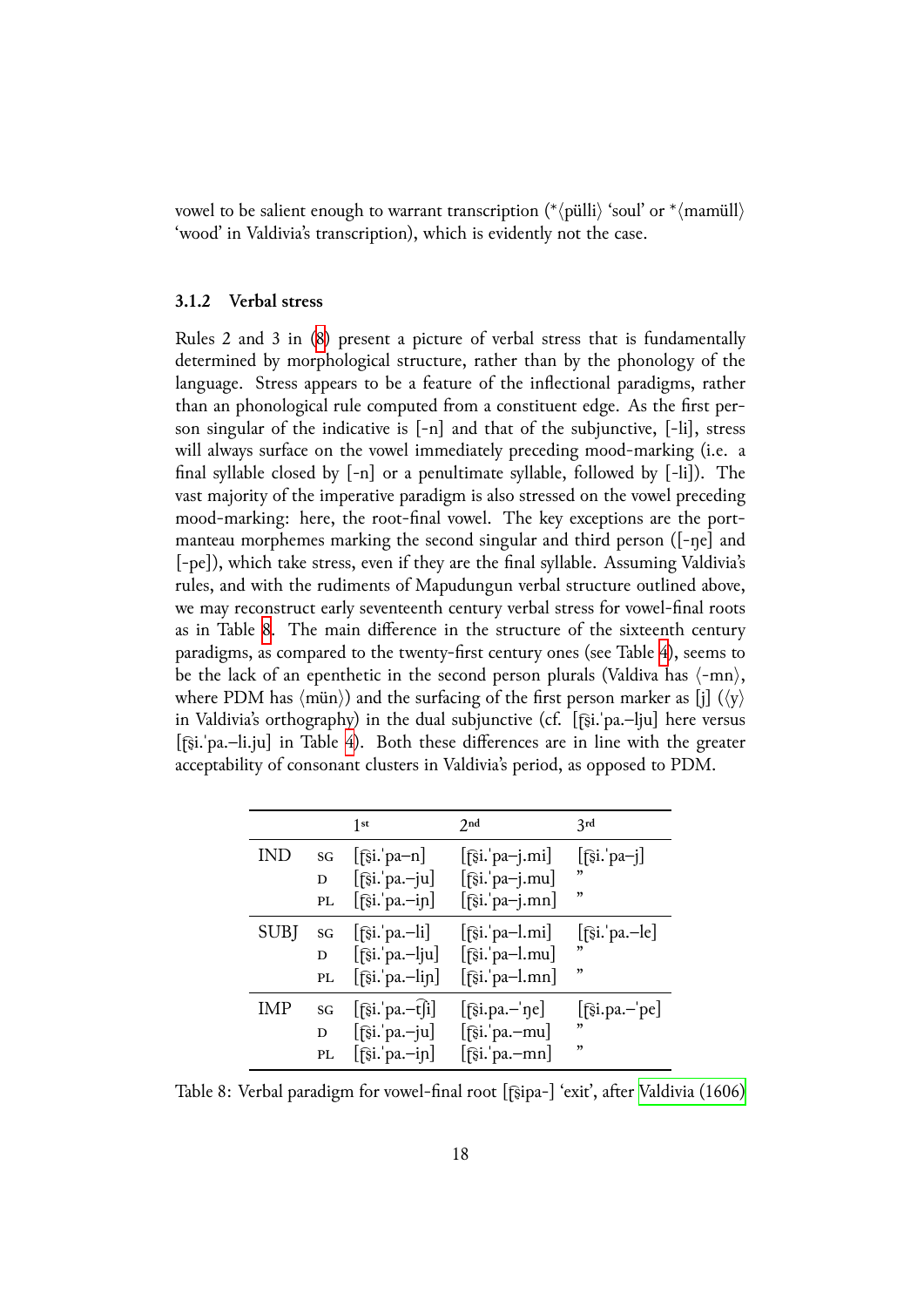Although Valdivia does not deal with the issue of consonant-final versus vowel-final roots, the data he provides in the *Vocabulary and Confessionary* that close his grammar, and his *Sermons* (Valdivia 1621), point to a series of verbs with epenthetic *⟨*i*⟩* breaking up consonantal clusters at the root/inflection boundary, as in (10).

⑽ a. *⟨*kim–i–n*⟩* know-EP-1sG:IND

'I knew'

b. *⟨*kim–i–l–m–n*⟩* know-EP-SUBJ-2-PL 'if they knew…'

Valdivia appears to be somewhat inconsistent in his use of the epenthetic form (cf.  $\langle$ elu-duam-n $\rangle$  'give-DES-1sG:IND' 1606: 14) making it an unlikely candidate for stress. I will therefore assume that, in the case of consonant-final roots (that show the *⟨*i*⟩ ∼ ∅* alternation), said vowel (transcribed here as [ɨ], following PDM) is disregarded for stress-a[ssignm](#page-51-2)ent purposes. Ultimately, this means that Rule 2 in (8) places stress on the final syllable of the verbal root, excepting the second singular and third person imperatives [-ŋe] and [-pe], as shown in Table 9.

|             |    | 1st                                         | 2nd                        | 2rd                        |
|-------------|----|---------------------------------------------|----------------------------|----------------------------|
| IND         | SG | ['ko.n-in]                                  | ['ko.n-i.mi]               | $[\text{ko.n-ij}]$         |
|             | D  | $\left[$ 'ko.n-i.ju]                        | ['ko.n-i.mu]               | ,                          |
|             | PL | ['ko.n-in]                                  | $\lceil$ ko.n-i.mn         | ,                          |
| <b>SUBJ</b> | SG | [ˈkon.-li]                                  | ['ko.n-il.mi]              | $\lceil$ 'kon-.le $\lceil$ |
|             | D  | $\lceil$ 'kon.-lju]                         | ['ko.n-il.mu]              | "                          |
|             | PL | ['kon.- $lin$ ]                             | $\lceil$ ko.n-il.mn        | "                          |
| IMP         | SG | $\lceil \text{kon} - \hat{t} \rceil \rceil$ | $[\text{kon} - \text{ne}]$ | $[kon -'pe]$               |
|             | D  | ['ko.n-ju]                                  | ['kon-.mu]                 | "                          |
|             | PL | $\lceil$ ko.n-in]                           | [ˈkon-.mn]                 | "                          |

Table 9: Verbal paradigm for the consonant-final root [kon-] 'enter' after Valdivia (1606)

<span id="page-18-0"></span>Nevertheless, the rules in (8) seem to imply that the addition of [tense or](#page-51-2) [aspect](#page-51-2) suffixes changes the placement of stress, as in (11), thus requiring a new analysis.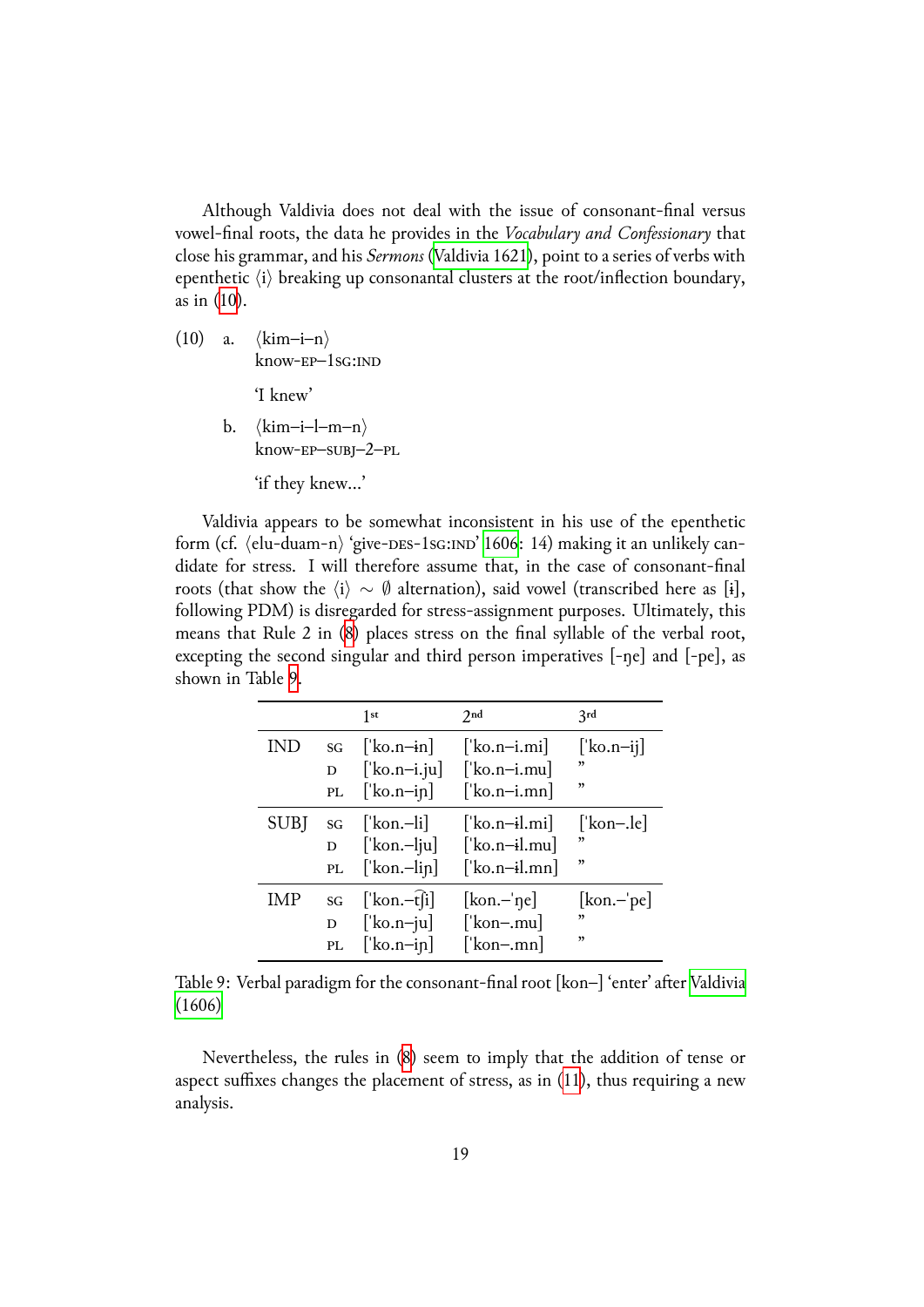$(11)$  a.  $[e.lu,-'bu-n]$ give-BI-1sG:IND

'I used to give'

b. [kim.–du.ˈa.m–ɨ–l.–m–n] know–des–ep–subj–2–pl

'I wish they knew'

c.  $[kon,-'la-n]$ enter-NEG-1sG:IND

'I didn't enter'

We may then consider stress as a stem phenomenon, where the stem would include the root and the tense and aspect marking, excluding mood, person and number — the OFI. This idea is furthered by the fact that the forms with 'transitions' are stressed on the [–e] and [–mo] suffixes that mark the satellite person (SP) agent in inverse forms (see Rule 3 in 8), and which always precede the OFI.

 $(12)$  a.  $\left[\text{elu--}e-\text{j--}m-\text{u}\right]$ give- $3$ sp- $IND-2-D$ 'He<sub>SP</sub> gave you both<sub>FP</sub>' b.  $[elu-mo-j-u]$ give-2p:sp-1<sub>IND</sub>-p

'You two<sub>SP</sub> gave us both<sub>FP</sub>'

Still, we have the problem of the final-stressed imperative forms, which are portmanteaus marking mood, person and number. It is evident that such affixes ([–ŋe] and [–pe]) are synchronically simplex, since they do not mark person and number according to the predominantly agglutinating pattern outlined above (cf. Table 3). It is possible that these forms are different in that they represent remnants of historical auxiliary verbs which have become positionally fixed, but have not yet fully grammaticalised as regards stress.<sup>15</sup> If, phonologically,  $[-\eta e]$ and [–pe] [r](#page-10-1)epresent independent prosodic words, we may assume that they are stressed separately as well.

<span id="page-19-0"></span><sup>&</sup>lt;sup>15</sup> Speculatively,  $[-\eta e]$  can be related to the root  $[\eta e^-]$  't[o b](#page-19-0)e' and  $[-\eta e]$  can be related to the root  $[pe-]$  'to see'. Also speculatively,  $[-\hat{f}j]$  ('IMP.1.s') may correspond to the demonstrative [t͡ʃi], so it would not be predicted to bear stress, originating in an unstressed, functional element.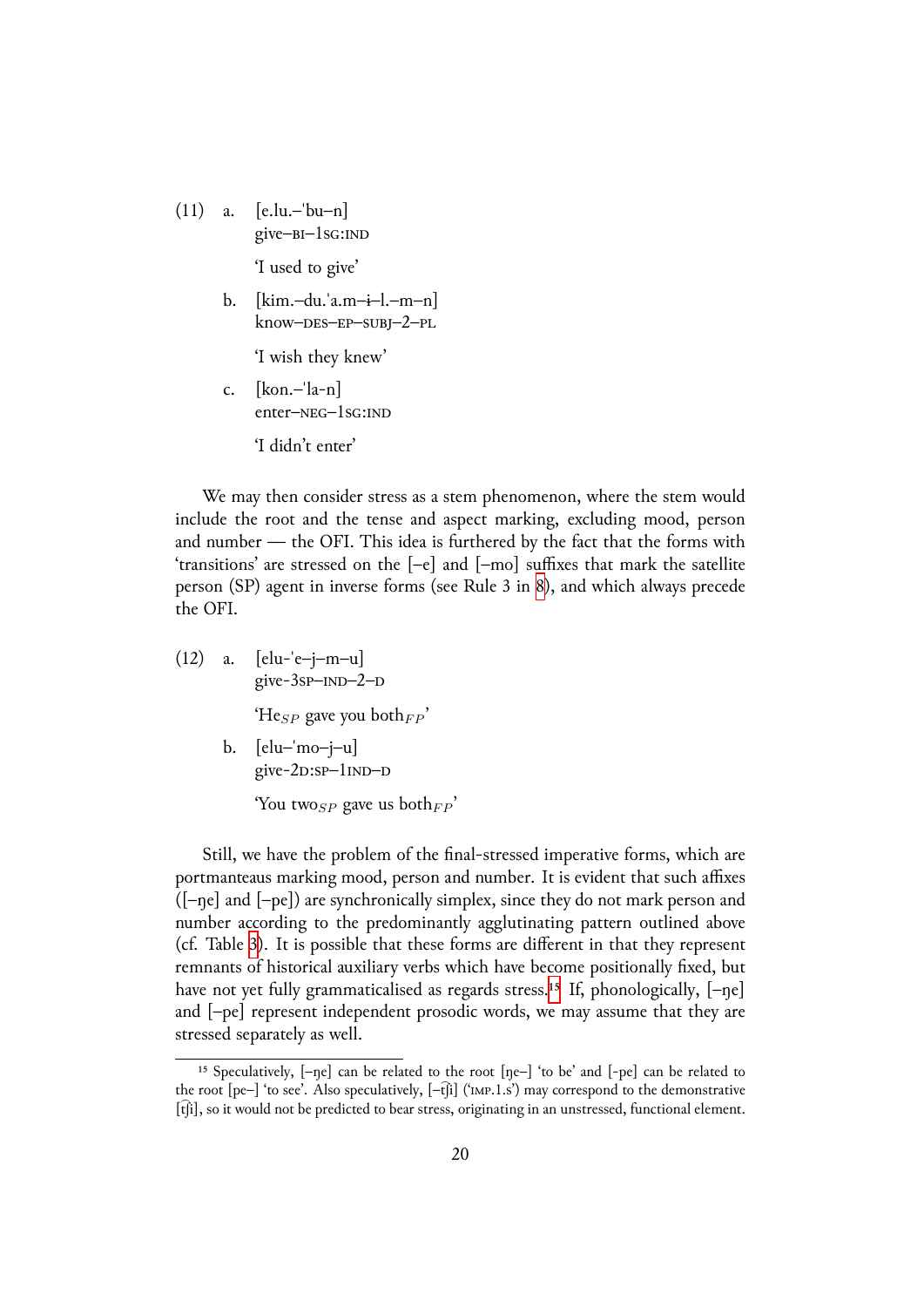These exceptions aside, verbal stress in the early seventeenth century Mapudungun of the dialects described in Valdivia's grammar display stress on the stem-final vowel, with the stem being defined as the entirety of the verbal form minus the OFI .

In sum, early 17<sup>th</sup> century Mapudungun appears to assign stress to rightaligned trochees in nouns, just as PDM does. However, in contrast to PDM, this early system is quantity insensitive, and extends to other non-verbal categories. In verbs, the data from Valdivia suggests a stress pattern that is fundamentally morphological in nature, marking the final syllable preceding obligatory inflectional marking.

## **3.2 Stage II: The mid-eighteenth century**

For a century and a half, Valdivia's grammar was the only widely available description of the Mapuche's language, and it continues to be an invaluable resource for its history. The mid-eighteenth century, however, saw the arrival of two Jesuits who would endeavour to update the work of their predecessor.

The first of these grammarians was Bernhard Havestadt (1714-1778), a Westphalian, who arrived in the Mapuche territories in 1748, remaining for twentytwo years. His grammar, though apparently available in a Spanish-language manuscript in the mid-1750's, was published in Latin only in 1777 as *Chilidúǵu: Sive Tractatus Linguæ Chilensis*.<sup>16</sup> This work — part grammar, part compilation of texts, and part travel-log — spans three volumes and nearly one thousand pages. In its structure, it mirrors Valdivia's work, adhering even more vehemently to the scholastic approach. In [dia](#page-20-0)lectal terms, Havestadt's grammar was probably most influenced by the predecessors of Northern Mapudungun, although the author was no doubt aware of dialectal differences, having travelled widely and encountered varieties from the areas of all major dialect groups (North, Central and South).

The second eighteenth-century grammar was that of a Catalan Jesuit, Andrés Febrés (1732-1790). Somewhat younger than Havestadt, he appears to have learnt the language and written his grammar less than five years after his arrival in Chile, in 175⒐ It seems, however, that Febrés came into contact with Havestadt's *Chilidúǵu* — in Spanish manuscript form — well before reaching the country (see Lenz 1895-1897: XLI-LI, and Havestadt 1777: 189). Febrés' grammar was, nevertheless, published before that of his German brother of the cloth, and is much more condensed, so was used more widely. Importantly, Febrés's gra[mmar clearly outdo](#page-49-8)es that of Have[stadt in its care i](#page-48-11)n transcribing the sounds

<span id="page-20-0"></span><sup>&</sup>lt;sup>16</sup>The acute marks in the spelling *Chilidúģu* do not represent stress, rather the 'special  $\langle u \rangle$ ' — which I transcribe as [ɨ] elsewhere — and the 'Spanish *⟨*ng*⟩* sound' — which I transcribe as [ŋ]. Hence, *⟨*Chilidúǵu*⟩* = [t͡ʃili-θɨŋu] 'Chile-speech'.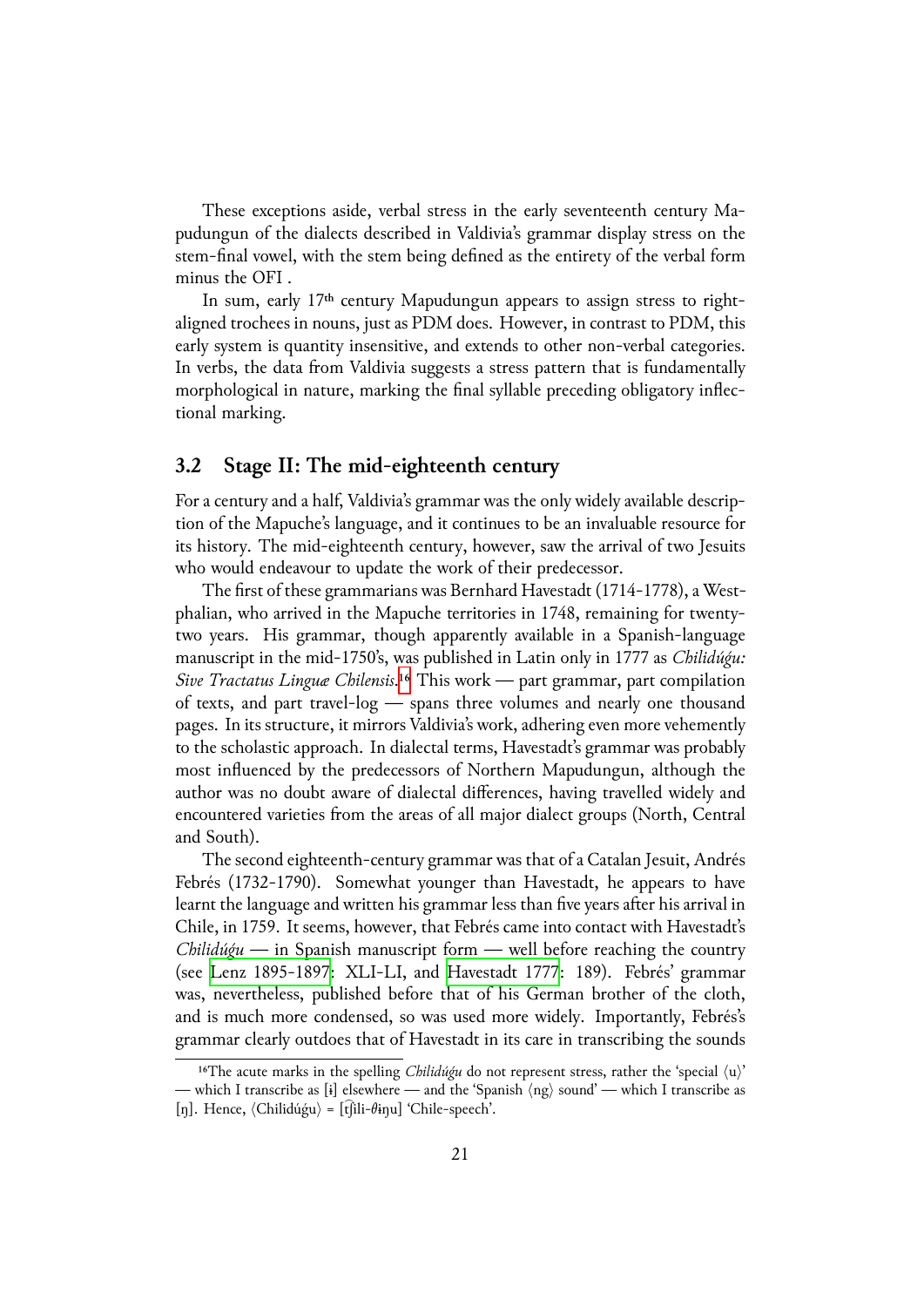|               | Disyllables                 |             |    | Trisyllables                                             |                                 |
|---------------|-----------------------------|-------------|----|----------------------------------------------------------|---------------------------------|
| a.            | [pu!kem]                    | 'winter' e. |    | $[a.f$ sa. wa $\Lambda]$                                 | 'hen'                           |
| b.            | $\left[$ laf.'ken $\right]$ | 'sea'       | f. |                                                          | $[a.f]uA.]$ eqn] 'floating ash' |
| $C_{\bullet}$ | $[e.]$ num]                 | 'hot'       | g. | $\left[\text{ma.}\forall\text{wi.}\theta\text{a}\right]$ | 'woodland'                      |
| d.            | ['we. $\theta$ a]           | 'bad'       | h. | [pun.'pu.ja] 'armpit'                                    |                                 |

<span id="page-21-1"></span>Table 10: Stress in nouns and adjectives (Havestadt 1777, Febrés 1765)

of the language, as is shown by abundant com[ment on pronunc](#page-48-11)i[ation matter](#page-47-9)s and exemplification. Febrés is likely to have gathered most of his material from his sojourns in Angol and Imperial, where dialects were probably the predecessors of Northern and Central Mapudungun, respectively.

In terms of the presentation of verbal morphology, both eighteenth-century grammarians follow Valdivia quite closely, and hence, their analysis falls in with that set out in Table 3, above. As for the issue of stress assignment, Havestadt and Febrés' grammars differ in their presentation, but converge — for the most part — on the loci of stress. Although both grammars present stress in far more detail than Valdivia d[oe](#page-10-1)s, they are still very condensed, and we must do our best to tease out the details of their proposed systems.

#### **3.2.1 Nominal and adjectival stress**

<span id="page-21-2"></span>Both Havestadt (1777: 2) and Febrés (1765: 6-8) give us a clear pattern for nouns and adjectives: stress the ultima if it ends in a consonant,<sup>17</sup> otherwise, stress the penultimate syllable — a pattern we recognise from PDM nouns, in Table 2. This [account is clearl](#page-48-11)y at var[iance with th](#page-47-9)at of the preceding grammar, where Valdivia depicts a quantity-insensitive system. Although [th](#page-21-0)e data is by no means exhaustive, it seems a reasonable assumption that in the period and dialects th[at](#page-5-0) Havestadt and Febrés cover, monomorphemic nominal and adjectival stress falls on a right-aligned moraic trochee, as in Table 10.

The only apparent exception to this trochaic pattern — aside from the stressshifting contexts detailed in Section  $3.2.2$  — is given by Febrés (p.7), who claims that nouns with a final consonant preceded by [\[ɨ\]](#page-21-1) are stressed on the penultimate syllable ([ˈne.mɨl] 'word/concept', [ˈma.mɨʎ] 'wood', [ˈpe.lɨm] 'guest'). As I have already claimed for the early-se[ventee](#page-22-0)nth-century data, [ɨ] appears to be the default epenthetic vowel. It seems, however, that by this period epenthesis in coda clusters is far better established than in the early seventeenth century (cf. 9). This also seems to be the case in onset clusters: where Valdivia has [pʎi]

<span id="page-21-0"></span> $17$ Febrés (1765: 6) actually says that default stress falls on a final syllable if it ends in a consonant or 'diphthong', i.e. *⟨*au, eu, ay, ey*⟩*, etc. (probably [aw], [ew], [aj], [ej], etc.).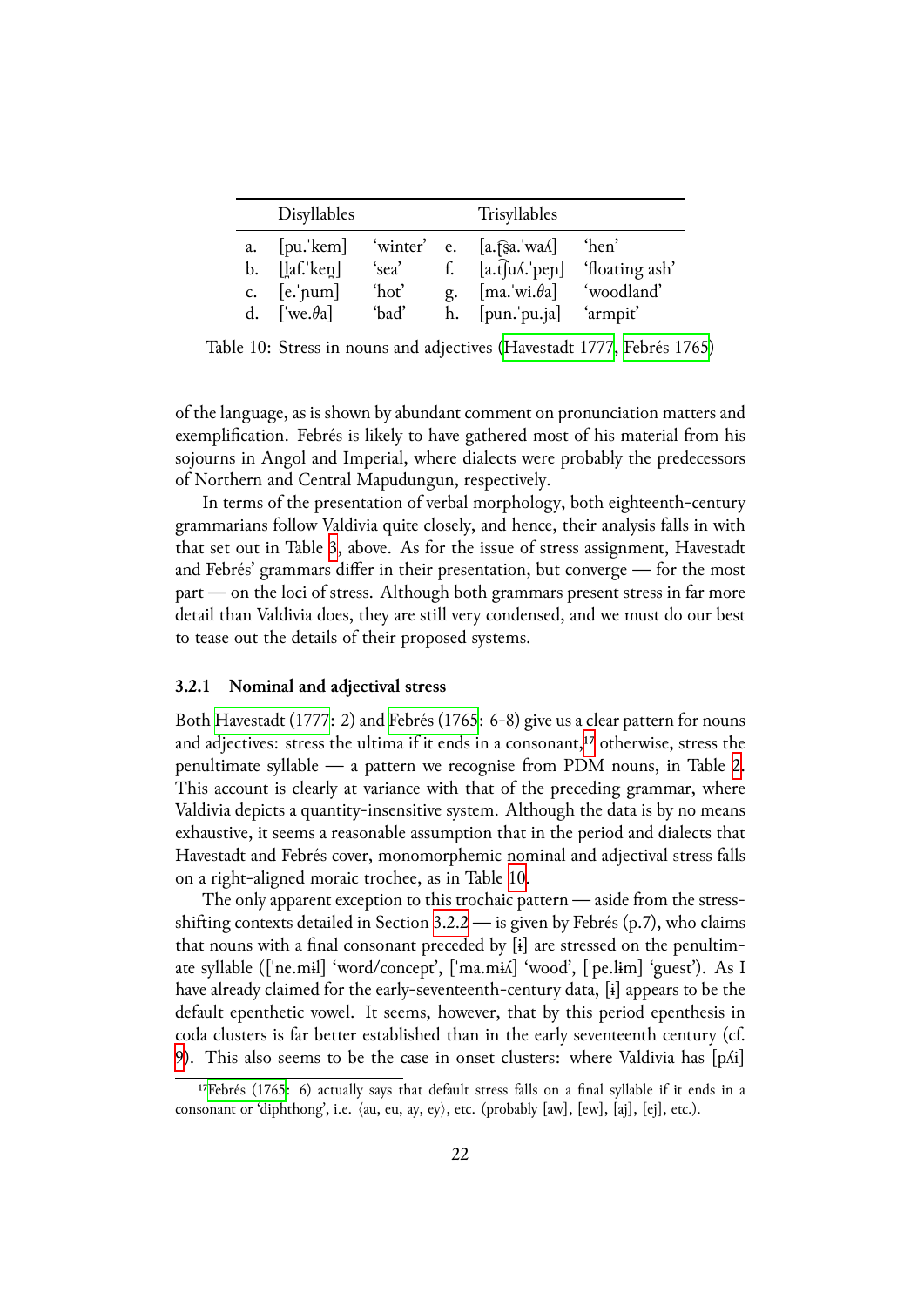'soul' and [dŋu] 'word', Febrés has [pɨʎi] and [dɨŋu]. Although we are not given the stress patterns of these latter words, we assume it was final, as it seems to have been in both Stage I and Stage III. Ultimately, since the epenthetic vowels do not appear to interact with stress in the eighteenth-century data, we assume that they are not part of the lexical representation and are added following stress assignment (cf. Table 14), so such words pose no major threat to the trochaic analysis.

Of course, while this moraic trochee analysis broadly fits the description for PDM nouns, it re[ma](#page-28-0)ins at odds with PDM adjectival forms, where stress is invariably word-final. Although we are provided with no explicit statements regarding adverbs and pronouns, I assume that these must follow the general rule stated by Febrés, thus contrasting with the state of affairs of PDM, where these parts of speech behave like adjectives.

#### **3.2.2 Stress shifting in Febrés (1765)**

<span id="page-22-0"></span>Havestadt's first assertion on Mapudungun stress is that it is often 'ambiguous or according to taste' (1777: 20). However, we have seen that — at least for PDM — this variability [is highly restri](#page-47-9)cted, manifesting mostly in vowel-final disyllabic nouns. A closer look at the first seemingly naturalistic speech recorded for the language shows [this v](#page-48-11)ariation to be similarly restricted in the eighteenth century. Indeed, Febrés provides the reader with two transcribed dialogues, the second of which he marks for phrase-final prominences (1765: 146-156), which he claims are typical of formal speech.

When they speak in the tone that befits a speech, which they call *coyaghtun* ([kojaɰtun]), all the words at which t[hey m](#page-47-9)ake a pause are pronounced long, e.g. *deuma pepavin gami mapú, marimari ca Llancahuenú, Dios pile, pentuayu ca mitá,* etc. 'I have already come to see your land, oh Llancahuenu! If God is served, we shall meet again'; where they pronounce the three words *mapu, Llancahuenu, mita* long, not because they are, but because they raise their voices further on these, and make a pause  $(8 - my translation)$ .

In the note that precedes his extended example of one such speech, he tells us:

I warn here that all the words that have an accent mark on the final syllable and are followed by a star, denote that upon that final syllable and word they make a pause, raise their voice, pronouncing it as long and taking a breath for the next clause, which is the way to give a *coyaghtun* (145 – my translation).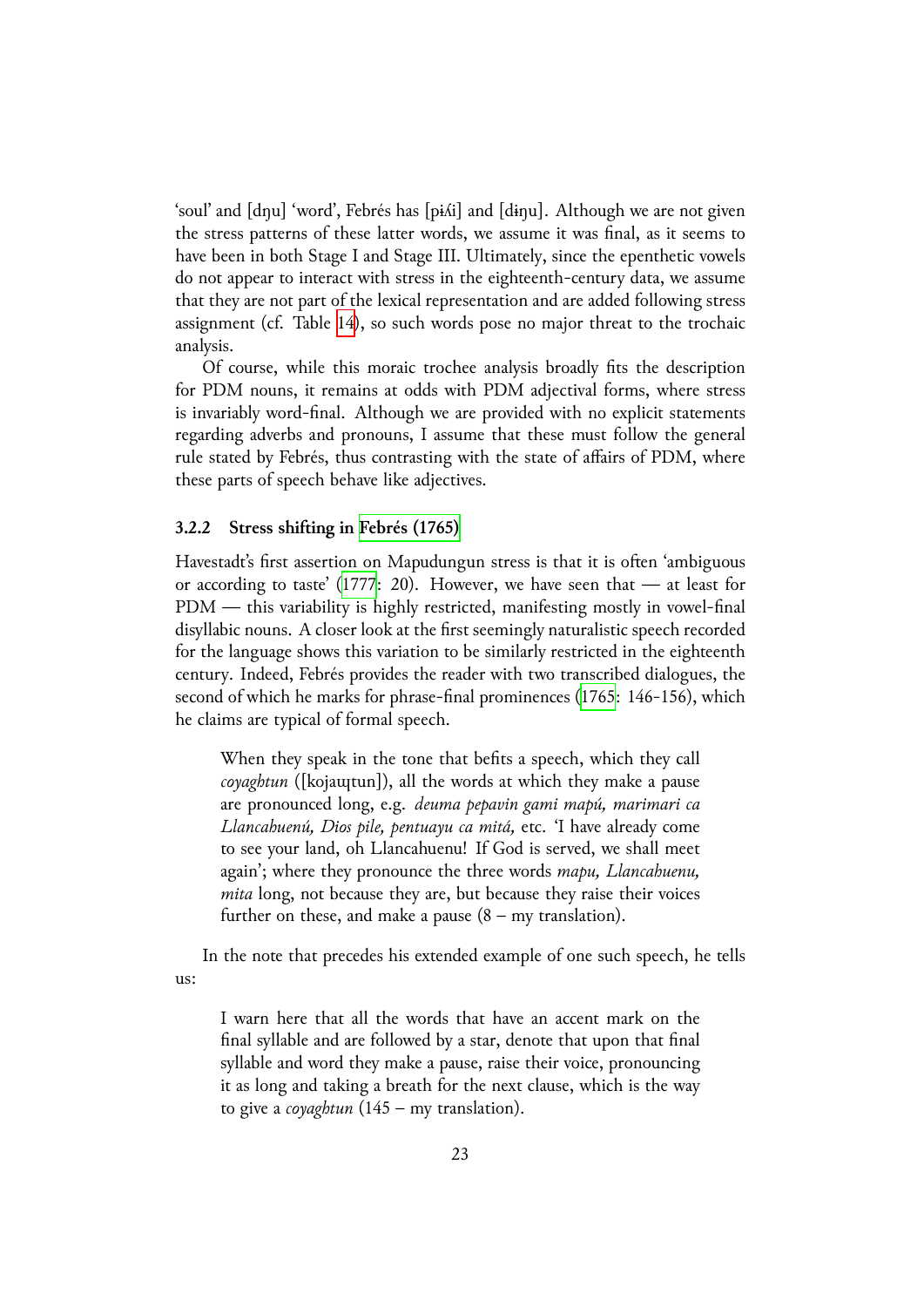Upon closer inspection of the actual marking in the text (near 150 clauses), the vast majority of words marked for final stress are words where stress on the ultima is expected: monosyllables ( $\lceil$ 'pi-n $\rceil$ 'call- $\lceil$ IND.1s'),<sup>18</sup> and words ending in a consonant ([kɨˈθaw] 'work'; [kuɲiˈfal] 'poor person', [ɨʎˈmen] 'rich person', [lav'ken] 'sea', [kɨme-ˈa-j] 'good-FUT-IND.3'). The only cases where final stress is unexpected is in vowel-final disyllabic nouns ([paˈje] 'pri[es](#page-23-0)t, father'; [maˈpu] 'land'), and the proper names of the two main speakers, [miʎa-leˈvu] 'gold-river' and [anka-teˈmu] 'body-temo.tree (Blepharocalyx cruckshanksii)'. Although the cases of final stress in these proper names are interesting, they can hardly be said to reflect the language's general pattern. The evidence seems to point, rather, to the fact that this alternation is mostly restricted to disyllabic nouns ending in a vowel.

The phenomenon of stress shifting in formal speech — if described correctly by Febrés — seems to be a consequence of intonational processes. It is not difficult to imagine that Febrés's perception of stress comes from an extreme pitch contour at the clause-edge (possibly a high intonational pitch accent:  $H^*$ ) in such spoken-discourse formulae (indeed, in Molineaux 2014 I find pitch maxima to be the strongest correlate of PDM stress). It seems interesting, however, to ask whether this L<sub>2</sub> interpretation of final stress in these forms would have been perceived as such by native speakers, [or whether they w](#page-49-5)ould have simply seen these phenomena as changes in the language's intonation-contour (cf. Molineaux 2017: for PDM data). The fact that the pattern is found almost exclusively in disyllables will be key to our understanding of the later development of stress in the language (cf. Section 4, below).

#### **3.2.3 Verbal stress**

At a first glance, verbal stress is described in a very similar fashion to nouns: stress the final if closed, otherwise, stress the penultimate. Again, it is made plain that this excludes epenthetic vowels, which are never stressed, such as those in the first person singular indicative (e.g.  $\lceil \text{kim}-(i)n \rceil$  'know- $\lceil \text{ND} \cdot 1 \rceil$ ), and in the second and third person plural for all moods (e.g. [eˈlu-m(ɨ)n] 'give-  $IMP.2P'$ ). As in the previous stage, the second and third person singular of the imperative are stressed on a final open syllable. Like in the seventeenth-century data, I assume these morphemes are somehow not fully grammaticalised, at least as regards the computation of stress.

<span id="page-23-0"></span><sup>&</sup>lt;sup>18</sup>Interestingly, postpositions such as [mew] are often stressed when final, as are particles such as [ve], which is described as interrogative or ornamental. Demonstratives and pronouns also appear in the clause-final position having stress on their only underlying vowel: cf. *⟨*tva*⟩ ∼* [tɨˈva] 'this, thus'; *⟨*eŋn*⟩ ∼* [ˈeŋɨn] 'they two'.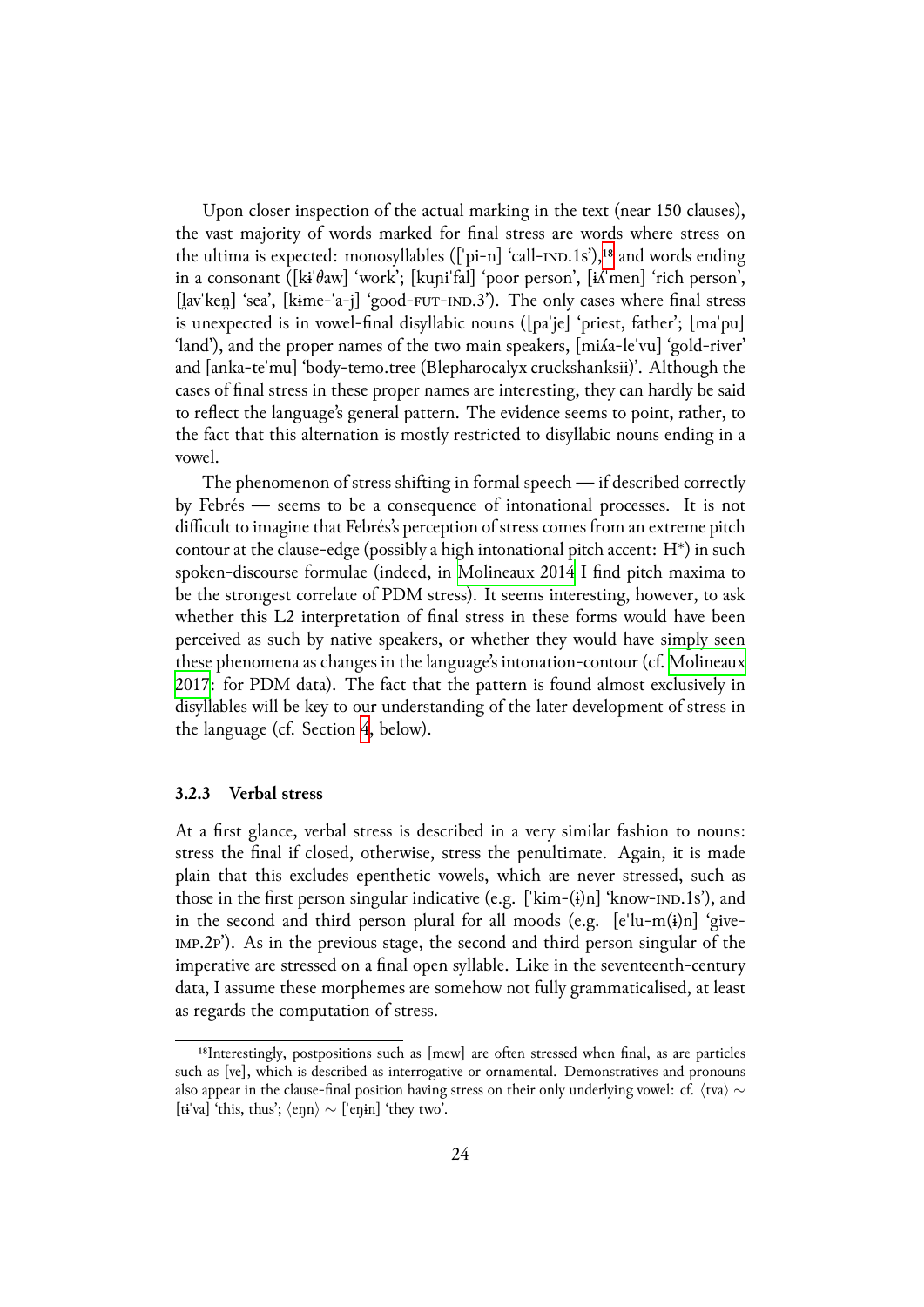The syllabification of the first person dual of the subjunctive, given as *⟨*-liu*⟩* in both grammars, differs from that given by Valdivia:  $\langle$ -lyu $\rangle$ . Regular epenthesis means that by this stage clusters are probably not permitted, so *⟨*-liu*⟩* is unlikely to represent [-lju], as in the previous stage (see Table 8). It is more likely that this represents a sequence of vowels in hiatus ([-li.u]) where the first attracts stress according to the general rule for the period.

A more unexpected pattern is that of the first pe[rs](#page-17-0)on plural of all moods, which bears stress on the penultimate syllable,<sup>19</sup> that is, on the vowel immediately preceding a final closed syllable. We can summarise these assumed stresspatterns for vowel- and consonant-final verb-roots in tables (11) and (12), respectively. We note, however, that we have fol[low](#page-24-0)ed Febres in the case of stress on the first person dual indicative of open syllables. Havestadt's claims that 'all first persons of the indicative' bore final stress, would predic[t st](#page-24-1)ress o[n a](#page-25-0) final open syllable for [ʈ͡ʂi.pa.-ˈju], a pattern that would be at odds with all other historical data, as well as Febrés' contemproary grammar. I assume, therefore, that the dual — which would have been the least familiar to a speaker of German and Spanish — was simply overlooked.

|             |    | 1st                                         | 2nd                           | 3rd                         |
|-------------|----|---------------------------------------------|-------------------------------|-----------------------------|
| IND         | SG | $[\hat{\sigma}$ si. pa-n]                   | $[\hat{\sigma}$ si. pa-j.mi]  | $[\hat{\sigma}$ si.'pa-j]   |
|             | D  | $[\hat{}$ si. pa.-ju]                       | $[\hat{\sigma}$ si.'pa-j.mu]  | ,,                          |
|             | PL | $[\hat{}$ [si. pa.-in]                      | $[\hat{\sigma}$ si.'pa-j.min] | "                           |
| <b>SUBJ</b> | SG | $[\hat{\sigma}$ si. pa.-li]                 | $[\hat{\sigma}$ si.'pa-l.mi]  | $[\hat{\sigma}$ si. pa.—le] |
|             | D  | $[\hat{\sigma}$ si.pa-'li.u]                | $[\hat{\sigma}$ si.'pa-l.mu]  | "                           |
|             | PL | $[\hat{\sigma}$ si.'pa.-lin]                | $[\hat{\sigma}$ si.'pa-l.min] | "                           |
| IMP         | SG | $[\hat{\sigma}$ si. pa.-t $\hat{\sigma}$ i] | $[\hat{\sigma}$ si.pa.-'ne]   | $[\hat{\sigma}$ si.pa.-'pe] |
|             | D  | $[\hat{\sigma}$ si.'pa.-ju]                 | $[\hat{\sigma}$ si.'pa.-mu]   | "                           |
|             | PL | $[\hat{}$ [si. pa.-in]                      | $[\hat{\sigma}$ si.'pa.-min]  | "                           |

Table 11: Verbal paradigm for vowel-final root [fɛ͡jpa-] 'exit', after Havestadt 1777 and Febrés 1765 (forms contradicting the 'general rule' shaded).

<span id="page-24-1"></span>The case of consonant-final roots, in particular in the indicative, [is radically](#page-48-11) [differ](#page-48-11)ent from what we find in the early seventeenth century. Key to the positioning of stress here is the alternation between non-nuclear [j] and nuclear

<span id="page-24-0"></span><sup>&</sup>lt;sup>19</sup>Havestadt and Febres share this percept for the first person plural of the subjunctive, but only data from Febrés is available for the imperative. In the case of the indicative, the two Jesuits disagree, with Havestadt stressing the final syllable and Febrés, the penult. Here I follow Febrés, whose data is more complete.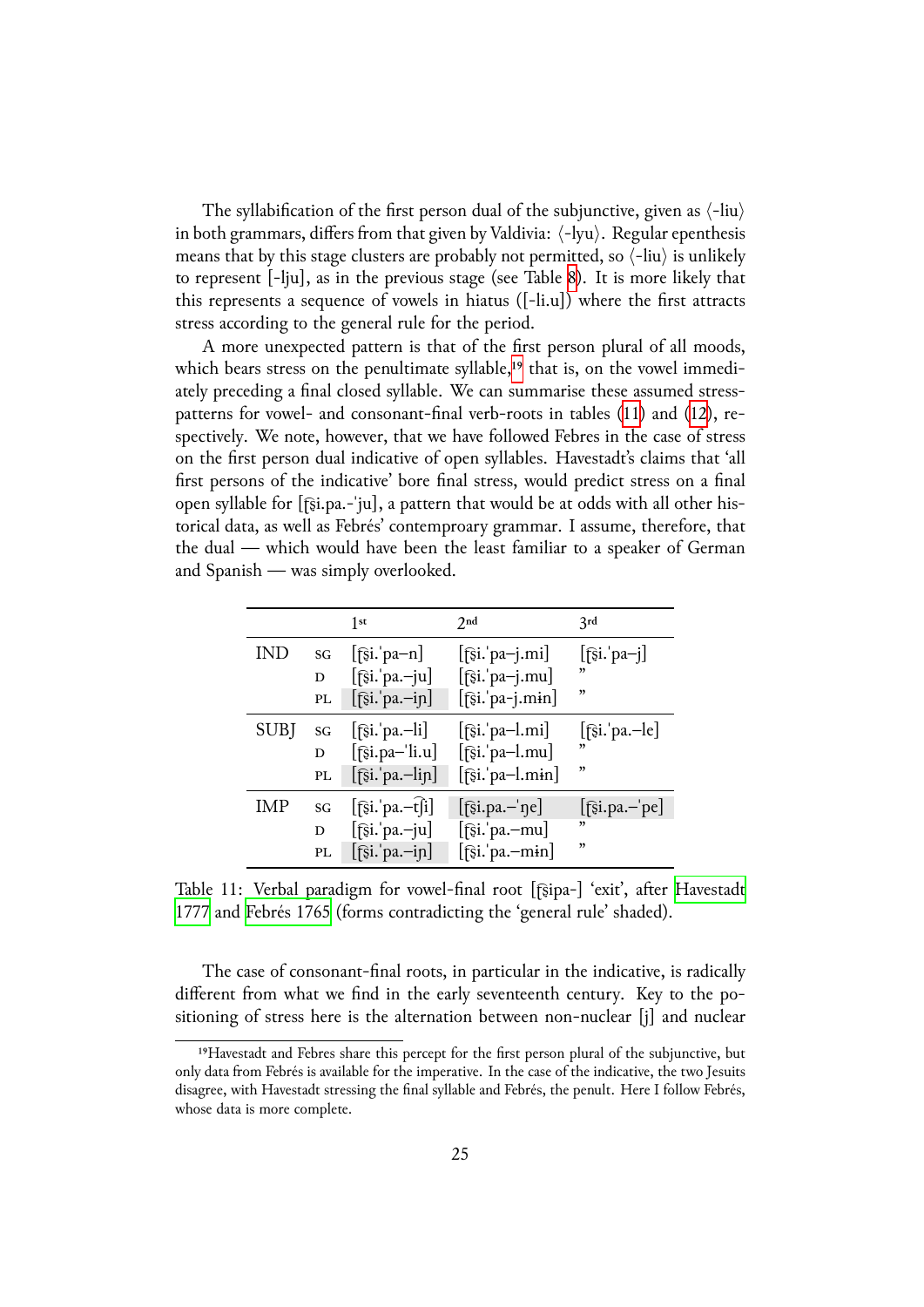|             |    | 1st                       | 2nd                  | 2rd                               |
|-------------|----|---------------------------|----------------------|-----------------------------------|
| IND         | SG | $\lceil$ ko.n-in          | $[ko.'n-i.mi]$       | $[\text{ko}, \text{n}-\text{ij}]$ |
|             | D  | $[ko, n-i.ju]$            | $[ko.'n-i.mu]$       | ,                                 |
|             | PL | $\left[$ ko.n-in          | $[ko.'n-i.min]$      | "                                 |
| <b>SUBJ</b> | SG | $\lceil$ kon.-li $\rceil$ | $\lceil$ ko.n-il.mi] | [ˈkon-.le]                        |
|             | D  | $[kon,-'li.u]$            | ['ko.n-il.mu]        | "                                 |
|             | PL | $\lceil$ kon.-lin         | ['ko.n-il.min]       | ,                                 |
| IMP         | SG | ['kon.-t $\hat{[}$ i]     | $[kon,-'ne]$         | $[kon - p e]$                     |
|             | D  | $[ko, n-i.ju]$            | [ˈkon.–mu]           | "                                 |
|             | PL | $\lceil$ 'ko.n-in         | [ˈkon.–mɨn]          | ,                                 |

Table 12: Verbal paradigm for the consonant-final root  $[kon-]$  'enter', after Havestadt 1777 and Febrés 1765 (forms contradicting the 'general rule' shaded)

<span id="page-25-0"></span>[\[i\] for the indic](#page-48-11)ativ[e marker. H](#page-47-9)avestadt tells us explicitly that the alternation depends on whether the segment is preceded by a vowel, in which case it has the value  $\langle y \rangle$  (meaning [j] – 1777: 26). The result is that all forms of the second person, alongisde the first person dual, stress the indicative marker — not the last pre-OFI syllable, as in Valdivia's account (cf. Section 3.1.2).<sup>20</sup>

Besides first person [plural](#page-48-11) forms, penultimate-mora stress also fails to fall on the non-finite markers [-el] and [-ɨm], in Febrés' data. Furthermore, inverse marker [-e] is stressed by Febrés despite being followed [by a c](#page-17-1)l[os](#page-25-1)ed syllable (as in the 17<sup>th</sup> century, cf. Table 12). In all these cases, some synchronic alternation seems to be afoot, sometimes stressing the penultimate mora, and sometimes the last pre-OFI syllable, as can be seen in Table 13.

|        | 'give-IND-1PL' 'give-TEMP'                                     |                                   | 'give-NMLS' 'give-INV-3IND-3sp'                         |
|--------|----------------------------------------------------------------|-----------------------------------|---------------------------------------------------------|
| Febrés | Havestadt $[e.lu.-('i-p)]$<br>$\lceil e' \ln - (i - p) \rceil$ | $[e.lu-(i-im)]$ $[e.lu.-('el)]$ — | $[e$ .'lu-(j.im)] $[e$ .'lu.-(el)] $[e$ .lu.-'e-(j-ew)] |

Table 13: Stem-final vs. penultimate mora stress in Havestadt and Febrés

<span id="page-25-2"></span>We note then, that in all these forms, where stress does not follow the general rule, it seems to revert to what we find in the previous stage: stress on the last vowel before the OFI. The only exceptions are imperative [-ŋe] and [-pe].

<span id="page-25-1"></span> $^{20}$ In the 2<sup>nd</sup> person plural, Havestadt (1777: 5) assumes that, although unwritten, there is a very brief vowel between the final consonants (*⟨*ù*⟩*, in his script, [ɨ] here).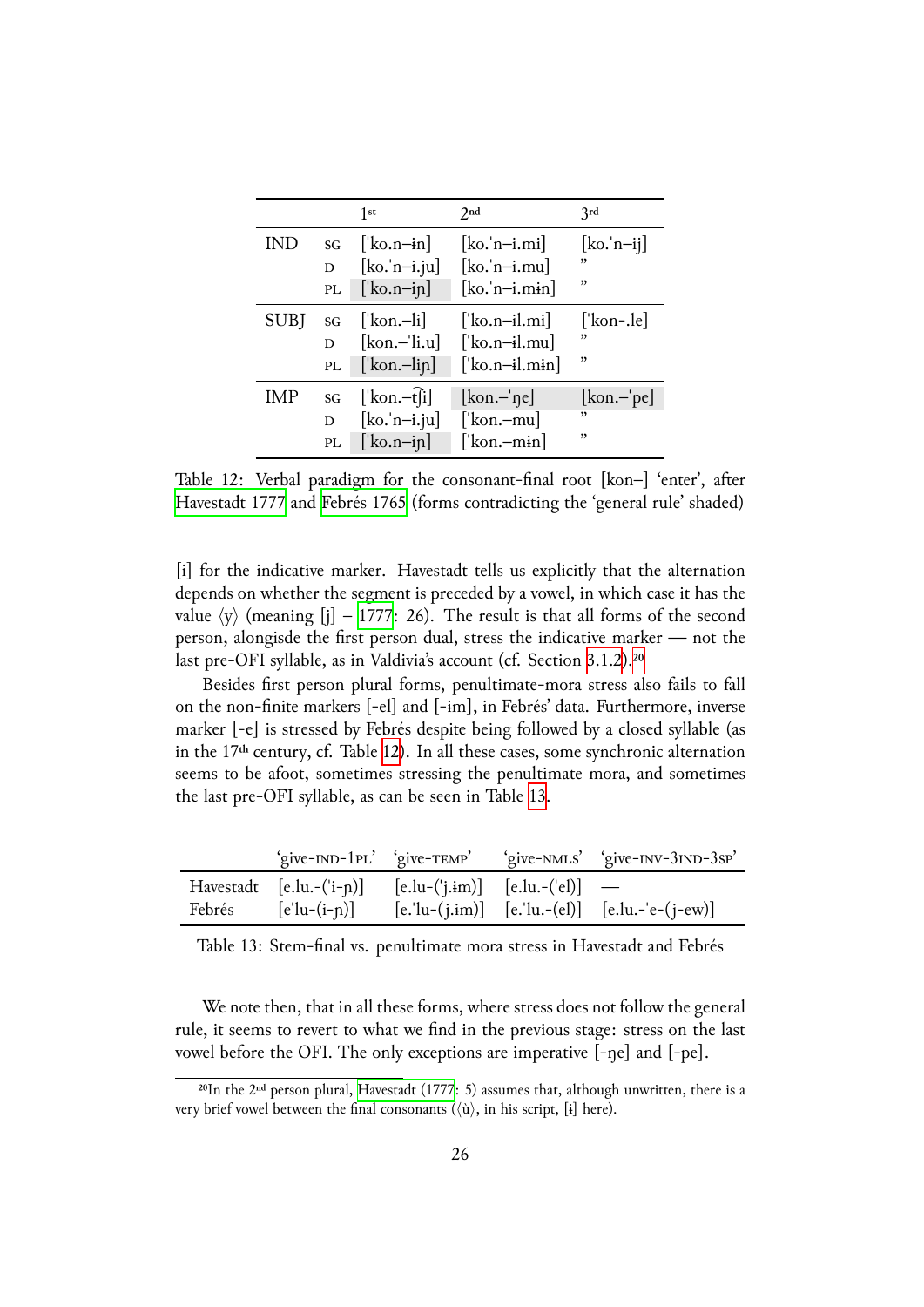It is my claim, then, that the stem-final syllable does have some degree of stress, which is normally demoted in favour of stress on the penultimate mora of the word. This would imply that, in building the verb's morphological structure, stress assignment rules are applied twice, once to the stem and once to the word.<sup>21</sup>

#### **3.2.4 Summary of mid-eighteenth century stress assignment**

Havestadt's claim that many words are simply "ambiguous or according to tast[e"](#page-26-0) as regards stress (1777: 20) appears to be symptomatic of a system in flux, though an appropriate linguistic generalisation was needed to restrict and explain the variation. The phrasal and pragmatic phenomena described by Febrés may be partially re[spons](#page-48-11)ible for Havestadt's observations, but the inconsistencies between the two grammarians point to other factors that are unstable within the system.

The picture I present for stress in this period is in many ways similar to what we find in the present-day account. The most important similarity is the practically exceptionless footing of a right-aligned moraic trochee at the word level. This is particularly true for the nominal system, excepting the cases with variable stress in PDM. The second similarity is the tendency to stress the stemfinal vowel in verbs. One of the major differences, however, is the fact that what appears to be the stem domain in the eighteenth century (and in the early seventeenth as well — all verbal morphology excluding the OFI) is significantly different to what the data yielded for the stem-domain in the twenty-first century (root plus core diathesis-changing suffixes, cf. Section ⒉2).

Interestingly, considering the possible structures of mood, focal person and number suffixes, there are only two possible distributions for the verb's two stresses: conflation or clash. This less than ideal distri[buti](#page-6-0)on of stresses, I venture, most likely led speakers, over time, to avoid clash by re-conceptualising the domains of the stem and word-morphology. We will ultimately see this reassessment of the stem-domain and the role of demarcative stress in the final historical works on the language, in Section 3.3 as well as in my own, twenty-first century data, which I will return to in Section 4.

## **3.3 Stage III: The turn of [the](#page-26-1) [t](#page-36-0)wentieth century**

<span id="page-26-1"></span>Towards the end of the nineteenth century, the work of Rudolf Lenz, a Germanborn linguist and philologist, opened up the field of Mapuche Studies to university academics. Based in Santiago from 1890 until his death, in 1938, Lenz focused first on the peculiarities of Chilean Spanish, which he claimed was "ba-

<span id="page-26-0"></span> $21$  For a more detailed, formal analysis of this data see Molineaux (2014: 260–4).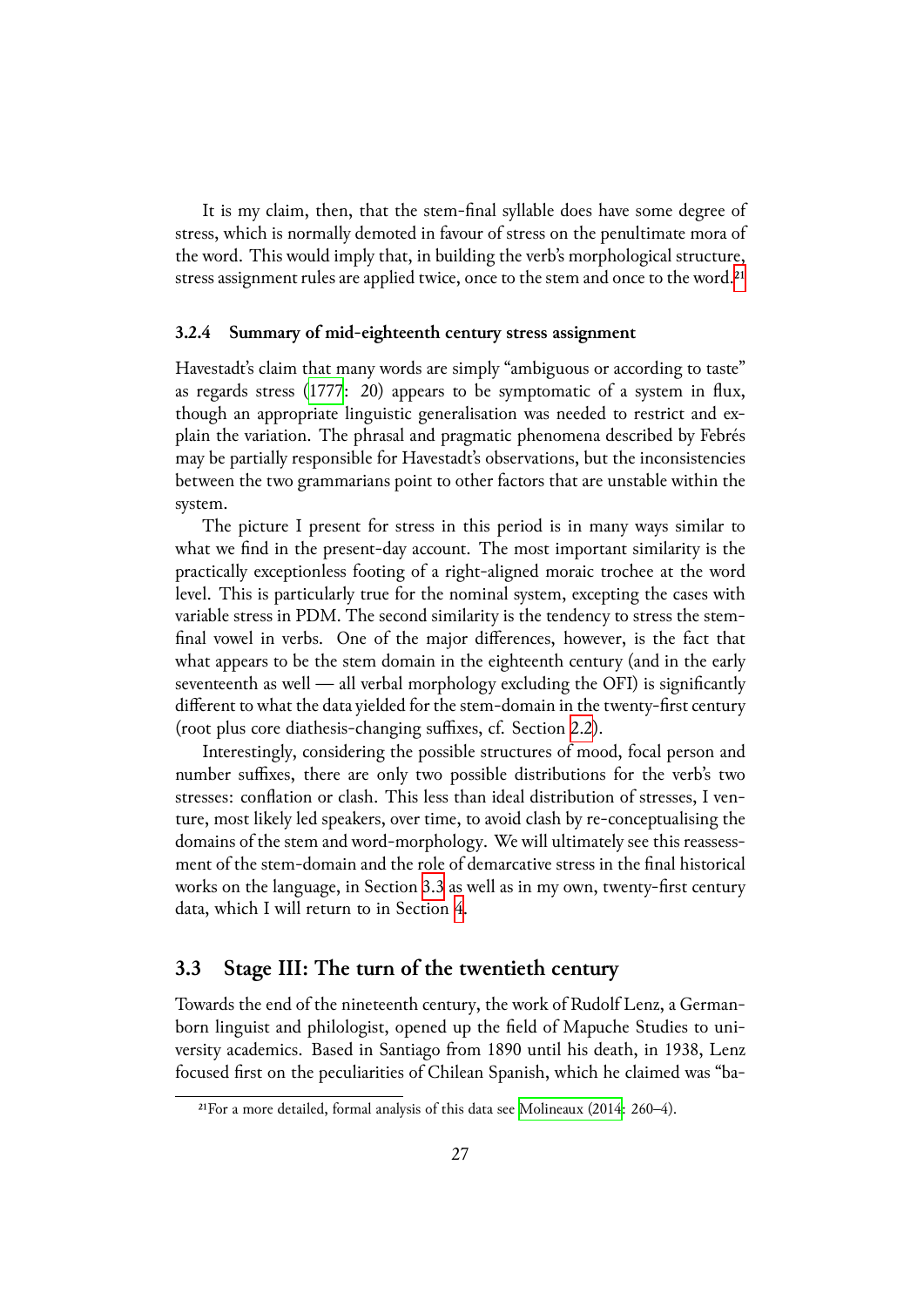sically Spanish with Araucanian sounds" (1893: 208). He soon turned his interest to Mapudungun itself, however, travelling repeatedly to Mapuche territories and making detailed notation of stories, poems, speeches and dialogues. His main works on Mapudungun — wri[tten b](#page-49-11)etween 1895 and 1897 — were compiled in *Estudios Araucanos*, where the dialectal origins of the different texts are made explicit. While the southern variety is underrepresented, there are lengthier texts representing northern and central dialects. For the first time in Mapudungun studies, the work did not have a pedagogical objective (as in the missionary grammars), but rather attempted a careful, scientific description.

In parallel, Felix de Augusta, part of a new contingent of Bavarian Capuchins, took on the task of renewing the missionary materials for working with the Mapuche, now forcibly relocated to reservations. His *Gramática Araucana* (1903) is the result of Augusta's first eight years of work in Chile's Araucanía Region, where the central branch of the language is spoken. It is perhaps the most manifestly 'pedagogical' of the missionary works, structured as a series o[f brie](#page-46-0)f grammar points followed by examples and exercises, as was the model of the day for learner grammars. Although the *Gramática* is Augusta's most explicit work on the language's structure, it should be taken as part of a trilogy — alongside his collection of texts, *Lecturas Araucanas* (1910), and superb bilingual dictionary (1916) — which provide a broader practical description of the language (Salas 1985, Molineaux 2016b).

Lenz's views on the phonetics and ph[onolo](#page-47-11)gy of the language are sprinkled [quite](#page-47-12) generously throughout his work. The most extensive account is giv[en in](#page-50-11) [the p](#page-50-11)r[ologue to his colle](#page-49-12)cted articles on Mapudungun (Lenz 1895-1897), where, with regards to stress, he states that it "has little strength and stability, changing its place according to laws of balance that are scarcely fixed" (XXIV). However, in a footnote elsewhere in the volume, he agrees wit[h Febrés in claim](#page-49-8)ing that "words are stressed on the penultimate syllable; only when ending in a consonant do they become acute" (388 fn.I).

Augusta's account of stress is stated early on in his first work on Mapudungun, giving a 'general rule', followed by a series of partial or superficial exceptions. As in the case of Lenz (as well as Havestadt and Febrés) he places stress on "the last syllable when it is closed or has a diphthong [i.e. a vowel plus a glide] and the penultimate elsewhere" (1903:2-3). Although, overwhelmingly, stress is not marked in Lenz or Augusta's transcriptions, where it is specified, this general pattern is usually upheld.

#### **3.3.1 Nominal and adjectival stress**

<span id="page-27-0"></span>In a 1893 article, preceding his *Estudios*, Lenz is more precise than anywhere else regarding Mapudungun stress: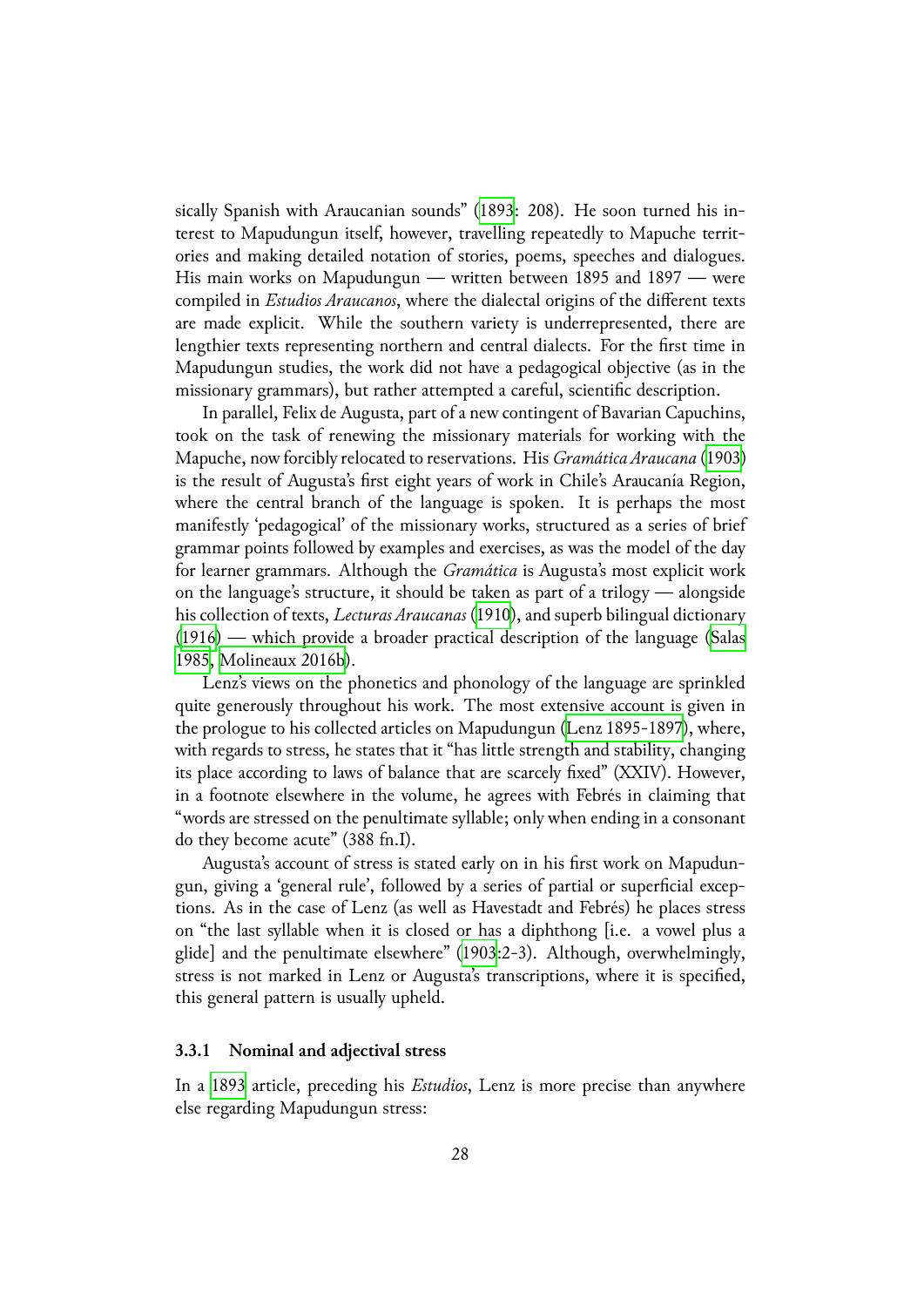Stress varies in accordance with lexical combinations; in general, words ending in a consonant are stressed on the last full syllable (those which do not include [ə]), while simplex, polysyllabic words ending in a vowel, are stressed on the penultimate syllable. (202 – my translation)

The overall result is identical to that of the eightieenth-century grammarians (see the examples in 10). As for lack of stress on final syllables with a schwa, this also agrees with Febrés claims (see Section 3.2.1). It is interesting, however, that in Lenz's texts, stress is indeed sometimes marked on a final syllable with epenthetic vowel  $[i]$  ([cf.](#page-21-1) [vo.'tim] 'son' p.95 and  $[na$ .'min] 'foot' p.230), which is elsewhere considered interchangeable with s[chwa.](#page-21-2)

Augusta's assessment of nominal stress is very similar to that of Lenz (and hence to Febrés and Havestadt, cf. Ex. 10), as it derives from his 'general rule' (penultimate mora stress). There are two exceptional cases, nonetheless: "disyllables that have a schwa in the first syllable are stressed on the last syllable regardless of the general rule", and "disyllable[s th](#page-21-1)at have a schwa in the final syllable have two stresses (a spondee)" (1903:4). Examples are: [pə.'li] 'soul', [pə.'/i] 'fly<sub>N</sub>' and ['fo.'təm] 'son'; ['ma.'mə*l*.] 'wood'. If indeed the dialect that Augusta describes has this distribution, we could explain the forms with stress on a final open syllable, as well as the case[s of 's](#page-46-0)pondee' stresses, by assuming that epenthesis is still an active part of Mapudungun's system, breaking up tautosyllabic clusters, and right-edge stress is applied cyclically. In other words, stress is assigned once before epenthesis, and once after, as suggested in Table 14. Be this as it may, taken together with the data from Lenz, Febrés and PDM, it seems clear that the interaction between stress and nominal epenthesis is not altogether settled, and, indeed, the historical epenthetic vowel might be in th[e p](#page-28-0)rocess of entering the lexical representation of at least some of the dialects and words of eighteenth-century Mapudungun.

|             | Underlying Stress Epenthesis Stress Surface Gloss |                                                  |  |
|-------------|---------------------------------------------------|--------------------------------------------------|--|
| $b.$ /fotm/ | 'fotm 'fo.tam                                     | $-$ [pə.'li] 'soul'<br>'fó.'tam ['fo.'tam] 'son' |  |

<span id="page-28-0"></span>Table 14: Stress and epenthesis in nouns, based on Augusta (1903)

Interestingly, although neither Lenz nor Augusta explicitly mention stress in other word categories than nouns and verbs, in both [authors' collectio](#page-46-0)ns of texts (especially Lenz's), stress is often marked on the final open syllable of disyllabic adjectives, adverbs, pronouns and demonstratives (cf. Lenz: [mu.ˈna] 'few',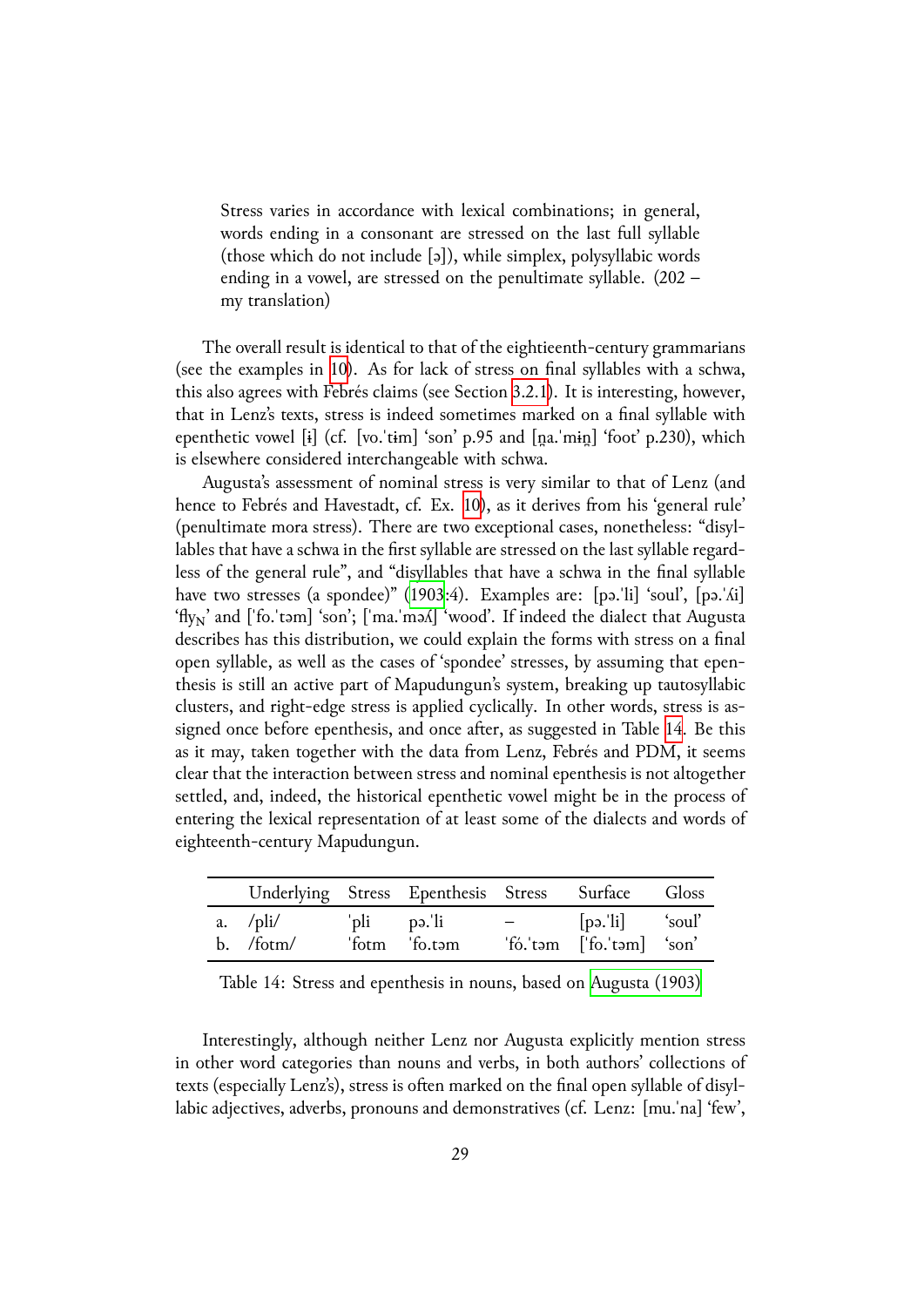[wi.le] 'tomorrow', [ki.|ne] 'one/DET' and [tu.|fa] 'this', Augusta: [we.|θa] 'bad', [fɨ.ˈta] 'old'). I assume, then, that this is the normal position of stress in such words, since we find no instances where their stress is marked initially.

#### **3.3.2 Stress-shifting**

<span id="page-29-0"></span>The major exception to the nominal pattern are the — by now familiar — disyllables ending in a vowel. In the prologue to his *Estudios* Lenz exemplifies the 'scarcely fixed' nature of stress in words such as *ruka* 'house', giving the forms in (13a–b). Upon closer inspection, it becomes evident that it is vowel-final disyllables that account for this variable stress pattern, as is plain in comparing  $(13c-d).$ 

| (13) | a. [tə. fa.-mu mə. l-i pi ru. ka]            |                        |
|------|----------------------------------------------|------------------------|
|      | DET-POST be-3sG:IND my house                 |                        |
|      | 'Here is my house'                           |                        |
|      |                                              | (Lenz 1895-1897: XXIV) |
|      | b. [pi $\frac{ru \cdot ka}{ra}$ mo kə.'pa-n] |                        |
|      | my house from come-IND-1sG                   |                        |
|      | 'I come from my house'                       |                        |
|      |                                              | (Lenz 1895-1897: XXIV) |
|      | c. $[wu.fsa,-'la-j$ $t[i \quad lon.ko]$      |                        |
|      | stand-NEG-3sG:IND the chief                  |                        |
|      | 'The chief did not stand up'                 |                        |
|      |                                              | $(Lenz 1895-1897: 18)$ |
|      | d. [mi.le.-fu ka. $\theta$ i.ke, lon.'ko]    |                        |
|      | be-BI leader chief                           |                        |
|      | 'they were leaders, chiefs'                  |                        |
|      |                                              | $(Lenz 1895-1897: 18)$ |

We note that, although the lack of stability is claimed for the language overall, the alternate position of stress on a final open syllable is restricted to twosyllable words, in particular, nouns. Clearly the forms t[hat do not follow](#page-49-8) the general rule seem most common clause-finally, or preceding the postposition [mo]/[mew] (a claim explicitly made by Augusta 1903: 4), but this behaviour is not consistent for such a position, nor exclusive to it.<sup>22</sup>

 $22$ Note, for instance the transcription ['ma.[pu mo\] in Lenz's](#page-46-0) texts (p.34), and the position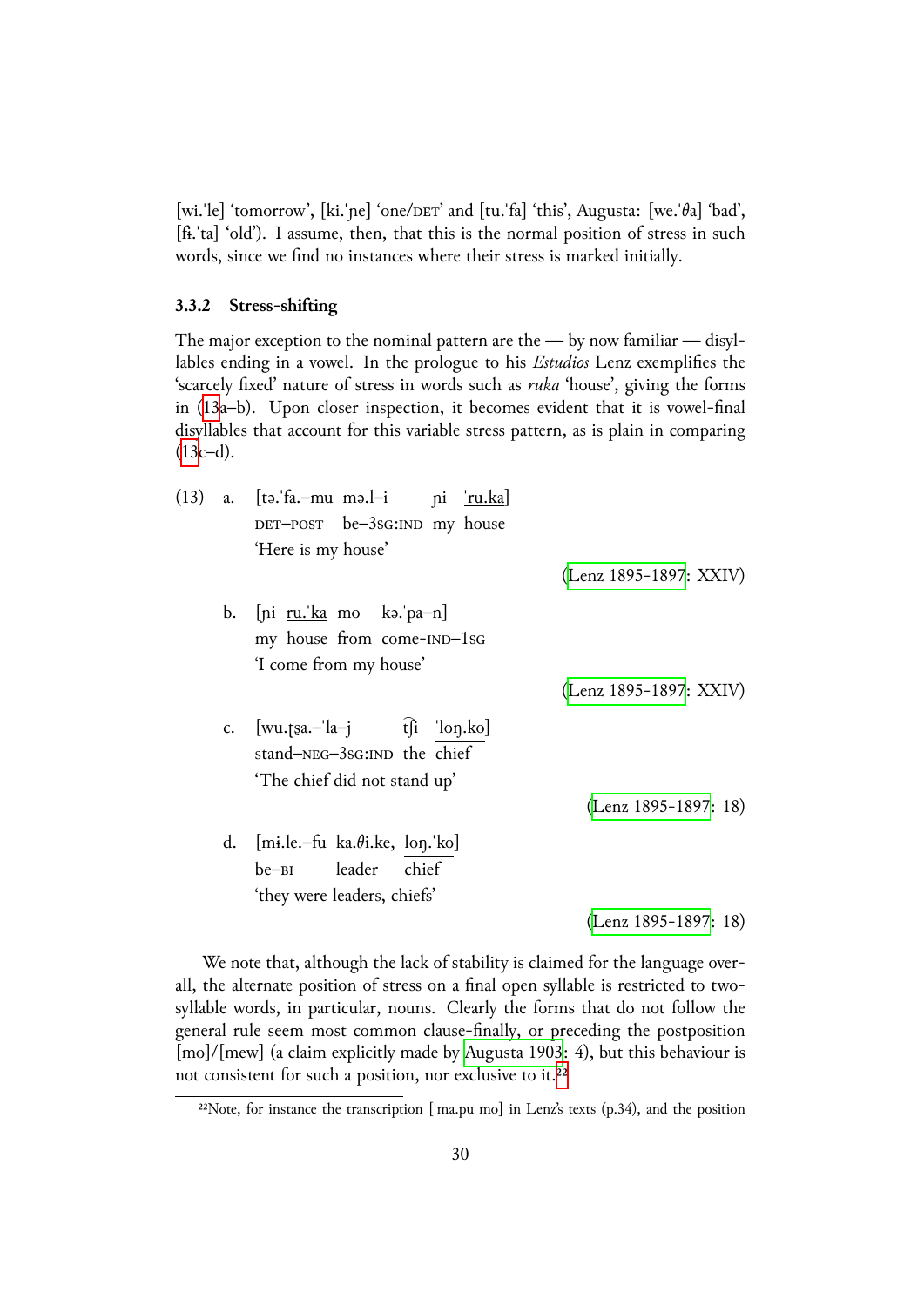As for Augusta, his actual transcripts do not diverge from the rules given in the grammar and the introduction to the *Lecturas*, except in the case of the adjectives. Nowhere in the transcriptions — and in contrast to Lenz's contemporary texts — do we find stress marked on the final open syllable of a noun in isolation. This, in my view, seems symptomatic of Augusta's representation of a lexical pattern, rather than the surface, post-lexical one, which Lenz would have had access to.<sup>23</sup> The key difference here is that Augusta is likely to have been one of the most proficient of the L2 speakers of Mapudungun to write a grammar of the language, while Lenz  $-$  a very competent phonetician  $$ would have lacked [th](#page-30-0)e long-term exposure necessary to tease apart the lexical and post-lexical patterns of prominence.

#### **3.3.3 Verbal stress**

<span id="page-30-2"></span>While Lenz gives no explicit guidance regarding verbs, in Augusta's work stress follows the general rule in the first person singular of all moods, with other conjugations following this form's stress (see Table 15). Only in the subjunctive does Augusta claim an exception, with the first person dual and plural not following the singular's pattern, but rather following the general rule.

The resulting system, in Table 15, is one where [the](#page-31-0) overwhelming majority of OFI-paradigm forms, in vowel-final roots, are stressed on the penultimate mora. The exception to this pattern — as in the data for the 18th century are the first person plural of the ind[icat](#page-31-0)ive and the imperative (greyed out), which have their stress on the root-final syllable. However, the subjunctive form no longer has exceptional, pre-OFI stress, and the second and third person singular of the imperative have come under the general rule.

For roots ending in a consonant, Augusta claims the existence of an epenthetic vowel, which in the first person singular of the indicative is often stressed  $([e.']$ -ən] 'put-1sG:IND'). This is the case if the root is monosyllabic (i.e.  $[e]$ , 'put'; [wəl-] 'give'). Otherwise, in polysyllabic roots, stress is assigned to the preceding vowel ([kuˈf͡ʂan–ən] 'sicken–1sG:IND').<sup>24</sup>

of stress in phrase-final [ˈma.pu] and [ˈloŋ.ko] in (13a) and (13c), respectively. Although rare, there are a few examples of disyllables transcribed with stress on a final vowel, even when not phrase final, as in [pɨ.t͡ʃi ˈma.pu ru.ˈka mɨ.le.–ka.–j–a–j] ['b](#page-30-1)it earth house be– $\overline{corr}$ – $\overline{3}$ IND (there won't be much distance to the house)'(97). It is possible, of course, that the speaker placed an intonational break following the word [[ru.k](#page-29-0)a], wh[ich](#page-29-0) brought with it the change in perceived stress.

<sup>&</sup>lt;sup>23</sup>Augusta tells us that "aside from the prosodic stresses, we also find declamatory or emphatic stresses which allow a certain syllable to be reinforced outside the rules of stress assignment" (1910: XI). No specific conditions for this reinforcement are given, nevertheless.

<span id="page-30-1"></span><span id="page-30-0"></span><sup>&</sup>lt;sup>24</sup>Augusta also claims that, in consonant-final roots, the third person singular of the in-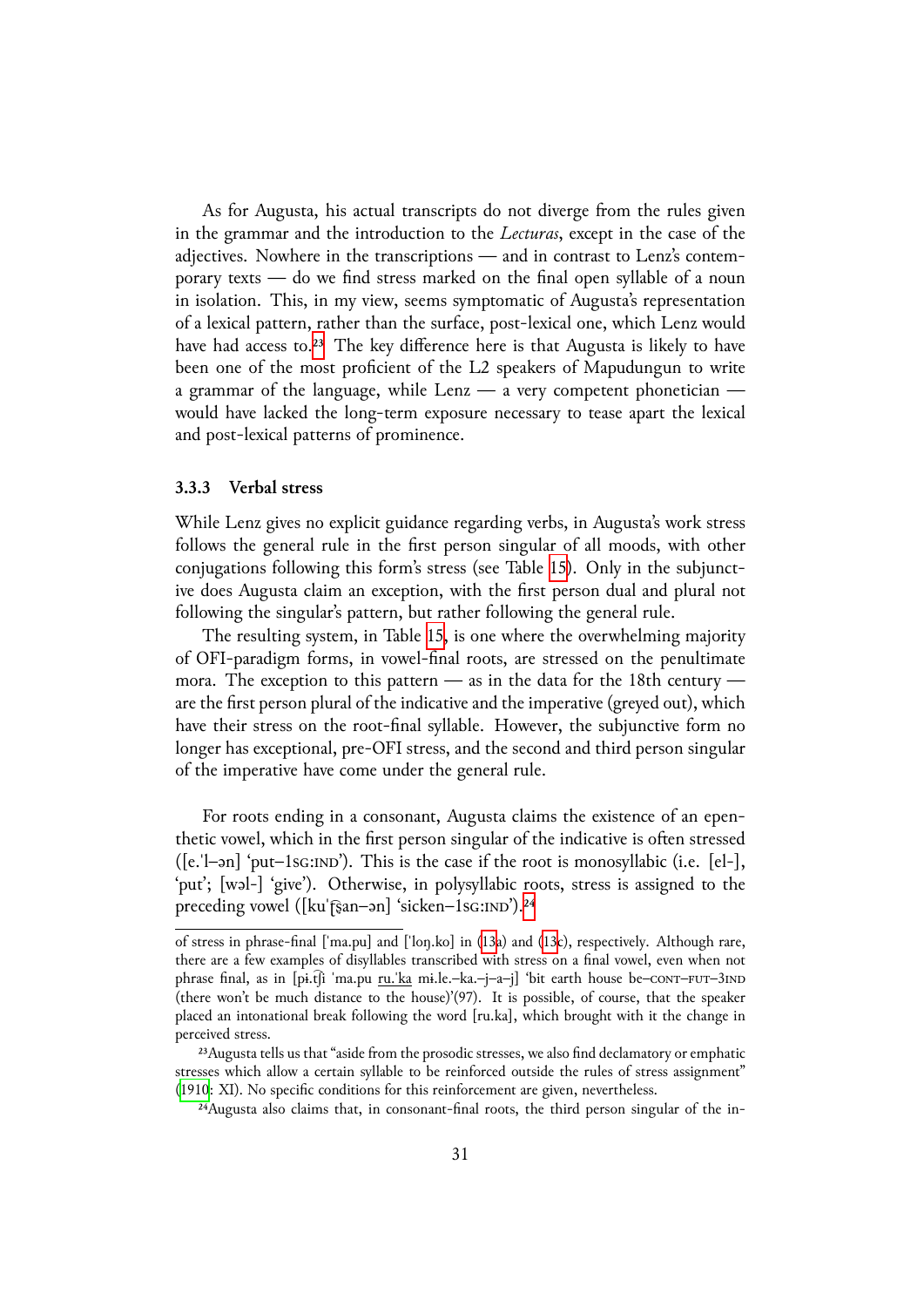|             |   | 1st                                         | 2nd                           | 3rd                         |
|-------------|---|---------------------------------------------|-------------------------------|-----------------------------|
| IND         | S | $[\hat{\sigma}$ si.'pa-n]                   | $[\hat{\sigma}$ si.'pa-j.mi]  | $[\hat{\sigma}$ si. pa-j]   |
|             | D | $[\hat{}$ si. pa.-ju]                       | $[\hat{\sigma}$ si.'pa-j.mu]  | "                           |
|             | P | $[\hat{\sigma}$ si.'pa.-in]                 | $[\hat{\sigma}$ si.'pa-j.min] | "                           |
| <b>SUBJ</b> | S | $[\hat{\sigma}$ si. pa.—li]                 | $[\hat{\sigma}$ si.'pa-l.mi]  | $[\hat{}$ si. pa.—le]       |
|             | D | $[\hat{\sigma}$ si.pa.-'li.ju]              | $[\hat{\sigma}$ si.'pa-l.mu]  | "                           |
|             | P | $[\hat{\sigma}$ si.pa.-'lin]                | $[\hat{\sigma}$ si.'pa-l.min] | ,                           |
| IMP         | S | $[\hat{\sigma}$ si. pa.—t $\hat{\sigma}$ i] | [f͡si. pa.—ne]                | $[\hat{\sigma}$ si. pa.-pe] |
|             | D | $[\hat{\sigma}$ si.'pa.-ju]                 | [f͡si.ˈpa.-mu]                | ,,                          |
|             | P | $[\hat{\sigma}$ si.'pa.-in]                 | $[\hat{\sigma}$ si.'pa.-min]  | ,                           |

Table 15: Verbal paradigm for vowel-final root [fɛ͡jpa-] 'exit', after Lenz 1895-1897 and Augusta 1903

<span id="page-31-0"></span>

|            |   | 1st                                         | 2nd                            | 2rd                 |
|------------|---|---------------------------------------------|--------------------------------|---------------------|
| <b>IND</b> | S | $[ko, n-in]$                                | $[ko.'n-i.mi]$                 | $[ko, n-ij]$        |
|            | D | $[\text{ko}.^{\text{'}n-i}.^{\text{}}]$     | $[ko.'n-i.mu]$                 | "                   |
|            | P | $[\text{ko}, \text{n} - \text{in}]$         | $[ko.'n-i.min]$                | ,                   |
| SUBJ       | S | ['kon.-li]                                  | $\lfloor$ ko.n-il.mi $\rfloor$ | $\lceil$ 'kon-.le]  |
|            | D | $[kon - 'li.ju]$                            | ['ko.n-il.mu]                  | "                   |
|            | P | $[kon -'lin]$                               | $\left[$ ko.n-il.min $\right]$ | "                   |
| IMP        | S | $\lceil \text{kon} - \hat{t} \rceil \rceil$ | $\vert$ 'kon-.ne $\vert$       | $[\text{'kon}$ -pe] |
|            | D | $[ko, 'n-i.ju]$                             | [' $kon$ -.mu]                 | ,                   |
|            | P | $[ko, n-in]$                                | $\lceil$ 'kon-.min]            | ,                   |

Table 16: Verbal paradigm for the consonant-final root [kon-] 'enter', after Lenz 1895-1897 and Augusta 1903

<span id="page-31-1"></span>[As we s](#page-49-8)ee in Table [16, the](#page-46-0) position of stress for consonant-final roots i[s fully](#page-49-8) consistent with the right-aligned moraic trochee of nouns. Still, the picture for the epenthetic vowel in verbs seems murky at best. Although nowhere in Augusta's texts is stre[ss m](#page-31-1)arked on these epenthetic vowels,<sup>25</sup> we do find cases

dicative receives stress on the vowel preceding the inflection, given the example of [ku'f͡ʂan-ij] 'sicken-3sG:IND'. This example is problematic, seeing as how it is a denominal verb, and may attract additional stress to the root-final syllable. Also, in his own texts[, A](#page-31-2)ugusta marks stress on the final syllable of such cases: eg. [*Áo.*'w-i-j] 'receive-IND-3s' (1910:37).

<span id="page-31-2"></span><sup>&</sup>lt;sup>25</sup>The marking of stress on schwa and  $\langle \dot{u} \rangle$  (PDM [i] in Augusta's texts) presented important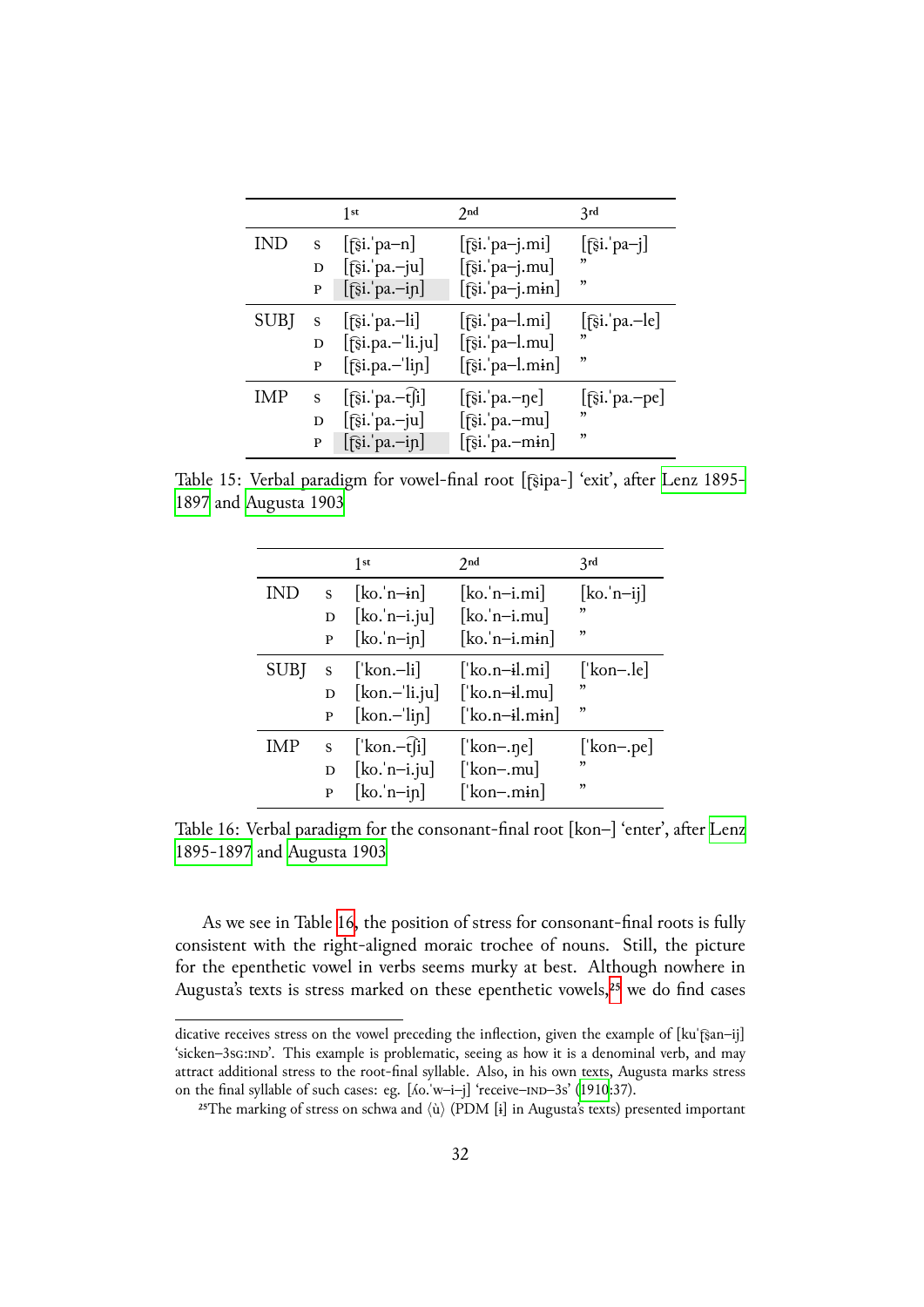where Augusta does not transcribe the epenthetic vowel itself after a monosyllabic root (cf.  $\langle$ kim–n $\rangle$  'know–1sG:IND', 204). Furthermore, in Lenz's work, although we do find cases of stressed epenthetic vowels after monosyllabic roots, such as, precisely,  $\langle$ ki.m– $\sin$ <sup>3</sup> 'know–1sG:IND' (1895-1897: 38), there are also disyllabic roots that follow this pattern, such as  $\langle$ ja.we.l– $\langle$ in $\rangle$  'ride–1sG:IND' (104).

Just as in nouns with epenthesis, it appears we are dealing with a process that is no longer fully post-lexical, since the [epenthetic](#page-49-8) vowel is sometimes susceptible to stress marking. The interaction with the stem-level stress is crucial to the realisation of stress in such cases. I will return to the issue, however, in the general analysis of the period.

#### **3.3.4 Left-edge stress?**

For the first time, in the late nineteenth century, we get enough data to examine the issue of an apparent second stress for compounds and verbs. As in contemporary accounts, this stress appears to be realised on the final syllable of the first morphological element (the verbal root or first noun in a compound). However, in verbs we are only explicitly told about this second stress where there is more than one root (i.e. verbs with nominal incorporation or serial verbs) or if there is suffixation beyond the OFI, as in Table 17.<sup>26</sup> The implication, of course, is that minimally inflected forms do not have an independent stress on the stem. In most vowel-final stems this is irrelevant, since stem and word stresses are predicted to be conflated, but in particula[r in](#page-32-0) [t](#page-32-1)he consonant-final ones, there is room for both stresses. Unfortunately, Augusta gives no exemplification of these cases.

| ROOT+OFI | ROOT+OFI | ROOT+SUFFIX+OFI                                                                                                        | ROOT+ROOT+OFI |
|----------|----------|------------------------------------------------------------------------------------------------------------------------|---------------|
|          |          | $[[e.'u]_{R}$ -j.-m-i] $[[ko.n]_{R}$ -i.-m-i] $[[\text{`e.}]_{R}$ -pa.-'la-j.-m-i] $[[\text{`sa.'}na.]_{R}$ -na.'u-ij] |               |
|          |          | 'give-IND-2-sG' 'enter-IND-2-sG' 'carry-CIS-NEG-IND-2-sG' 'strike-down-3sG:IND'                                        |               |

Table 17: Stress in minimally inflected verbs, further suffixed verbs, and serial verb constructions

<span id="page-32-0"></span>In Lenz's work, additional stresses in longer verbs are occasionally transcribed. In practically all cases, these stresses are verbal and surface on the root-final syllable (cf. 14).

difficulties for early twentieth century typesetting, as Augusta complains in his introduction to the *Lecturas* (1910: XI).

<span id="page-32-1"></span><sup>&</sup>lt;sup>26</sup>Augusta tells us that ["Ve](#page-32-0)rbs with interposed particles [i.e. pre-OFI suffixes] also have two stresses, the primary one being on the verbal root and the secondary, where the given rules require it" (1903: 4)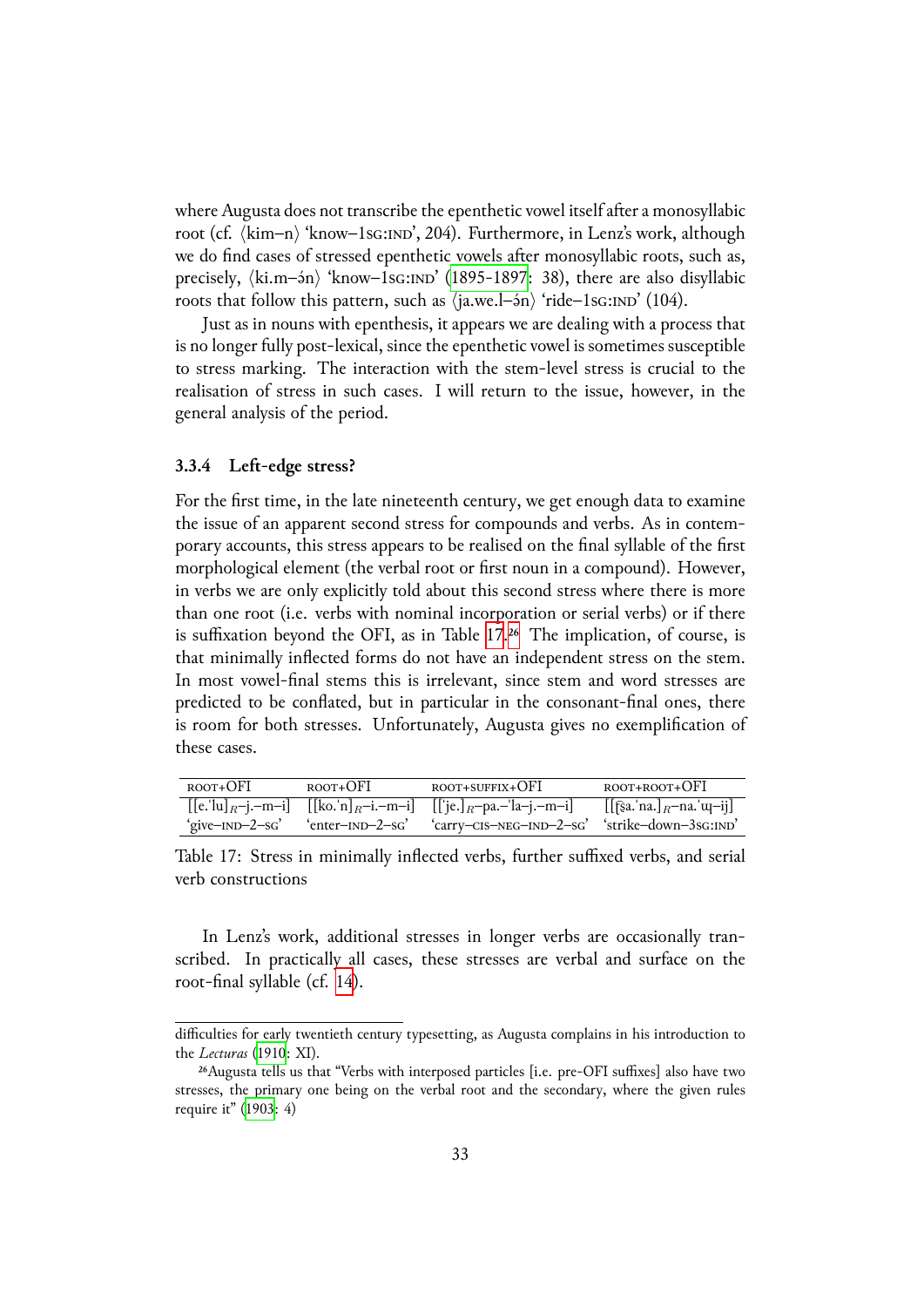| (14) |                | a. $[[u.]_{\text{rem.}}]_R$ -tu.-'vi.-ne]<br>$light$ -REST $-3$ :SP $-2$ SG:IMP<br>'s/he relight x' |                        |
|------|----------------|-----------------------------------------------------------------------------------------------------|------------------------|
|      |                |                                                                                                     | $(Lenz 1895-1897: 84)$ |
|      | $\mathbf{b}$ . | $[[\text{ki.m}]_R$ -a.-'vu-j]<br>$know-FUT-BI-3IND$<br>'s/he will have used to know'                |                        |
|      |                |                                                                                                     | (Lenz 1895-1897: 32)   |
|      |                | c. $[[a:\widehat{g}un.]_{R}$ -.ki.'le-n]<br>fatigue-PROG-1sG:IND<br>'s/he is becoming fatigued'     |                        |
|      |                |                                                                                                     | $(Lenz 1895-1897: 42)$ |

Augusta's *Gramática* states that compounds have their stress where it would be expected for the first root, although it often moves to [its final syllable.](#page-49-8) Indeed, in the examples he provides us with in his *Gramática*, as well as in the transcriptions in his texts (1910), stress is consistently on the final syllable of the first root (cf. 15).

| (15) | a. | $[ku.$ [e. - pə. $\Lambda i$ ] |
|------|----|--------------------------------|
|      |    | old.lady-soul                  |
|      |    | 'old woman's ghost'            |

(Augusta 1910: 81)

b.  $[$ fo.' $\theta$ u.-t $[a\Lambda.wa]$ spine–fish 'fishbone'

(Augusta 1903: 4)

c. [ka.ˈʎe.–ka.ʎe] shrub–shrub 'white-flowering plant (Libertia Ixioides)'

(Augusta 1903: 4)

Of course, final stress in the first element of longer words is a feature we find both in the earliest stage of the language and in the cont[emporary accou](#page-46-0)nt, presented for PDM as a case of stem-final stress. Clearly, here the definition of *stem* differs from the earliest stages of the language, and even from that at the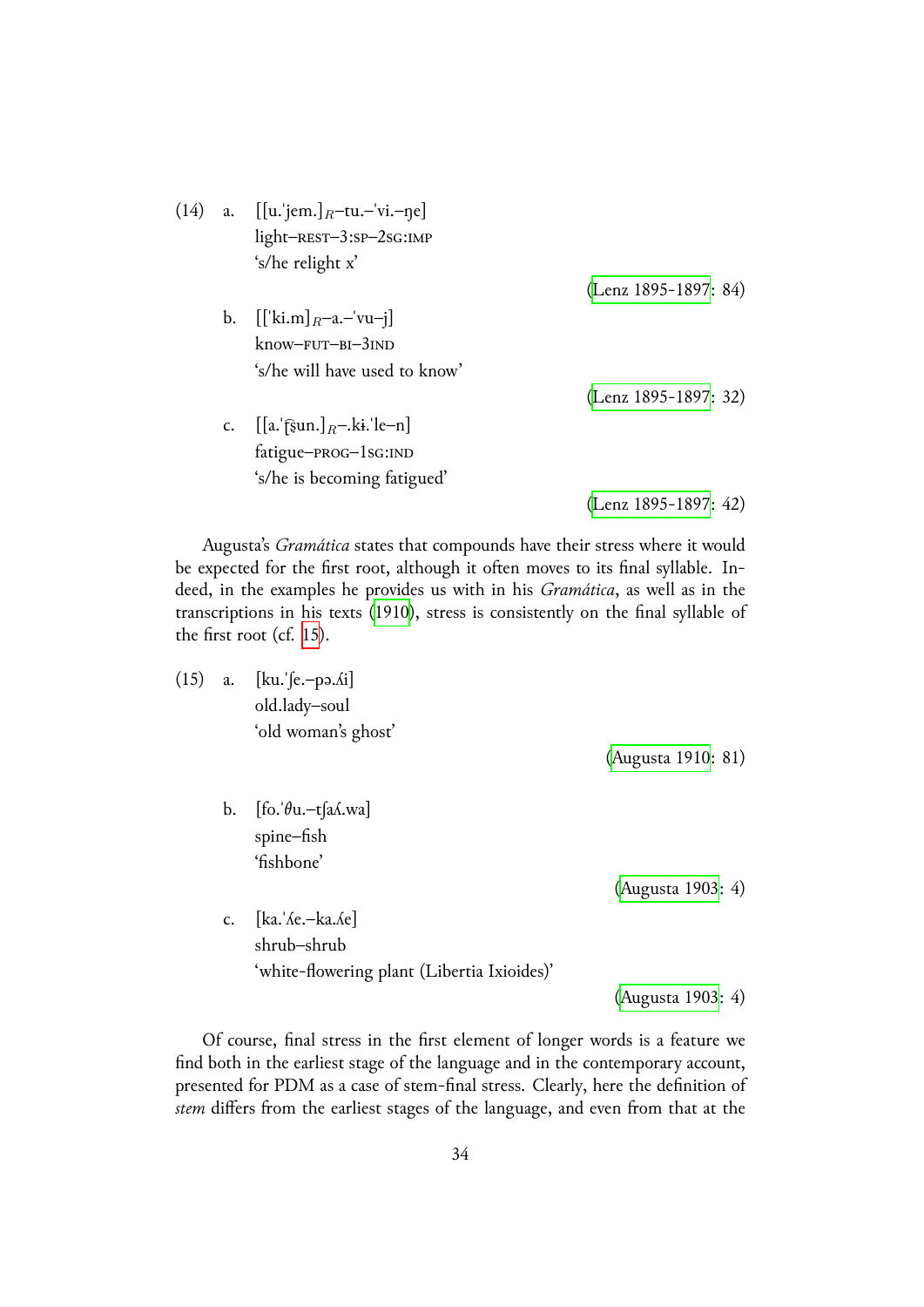immediately preceding attested stage (cf. Section 3.2.3, above). It remains to be seen whether the stem form we find in Lenz and Augusta is compatible with the account given for PDM.

#### **3.3.5 Summary**

According to Lenz and Augusta, there are two major stress positions for Mapudungun of the period, one on the penultimate mora of the word, and in longer words, another on the final syllable of the leftmost element. There is also some visible alternation in the case of vowel-final disyllables (especially, in Lenz's *Estudios*, for the case of nouns).

Some non-trivial interaction between stress and epenthesis surfaces as well, with Lenz and Augusta showing variability in the stressing of final-syllable, interconsonantal [ɨ]*∼*[ə]. In the light of the PDM data, where this vowel receives stress, it seems that Lenz and Augusta's data represent an intermediate stage between a purely post-lexical process of epenthesis (i.e. one that applies after lexical stress), and a vowel-ful underlying representation. Indeed, in Lenz's texts corresponding to PDM northern varieties of Mapudungun (cf. Section 2), we find that stressing the epenthetic is exceptionless, perhaps indicating that here lexicalisation of the process is complete. Tables 18 and 19 give tentative de-rivations for the three stages in lexicalisation of the epenthetic vowel.<sup>27</sup> [Fe](#page-3-0)brés represents the oldest stage, where epenthesis follows stress assignment. Augusta represents the intermediate stage, where n[oun](#page-35-0)s are [str](#page-35-1)essed both on the underlying vowel and the epenthetic (the 'spondee' pattern) and ver[bs](#page-34-0) vary in the assignment of stress on the (former) epenthetic vowel. Finally, the northern dialects in Lenz represent the most advanced stage, where the vowel appears to be lexicalised, and hence stressed, as it is in PDM.

In the case of the disyllables, there is also some alternation for vowel-final forms, which seems, at this historical stage to be restricted to phrase-final position or to the position preceding the postposition *mo/mew*.<sup>28</sup> In that it is only a tendency, rather than a categorical shift of stress position, and that it refers to phrasal edges and the concatenation of specific words or functional elements, final open syllable stress bears the hallmarks of a phrasal rul[e.](#page-34-1)

A key aspect of the verbal stress system, as presented explicitly by Augusta and exemplified often by Lenz, is the interaction of stem and word-level stress. It appears that where the final syllable of the verbal root and mood-marking are not adjacent (i.e. where there are suffixes beyond the OFI), there are two

<sup>&</sup>lt;sup>27</sup>The cyclical application of rules at a lexical and post-lexcial level follows the architecture of Lexical Phonology, as in Kiparsky (1985), where post-lexical simply means that these rules are applied after the word-level rules, in an automatic, phonetic implementation.

<span id="page-34-1"></span><span id="page-34-0"></span><sup>&</sup>lt;sup>28</sup> For the functions of the postposition see Harmelink (1987).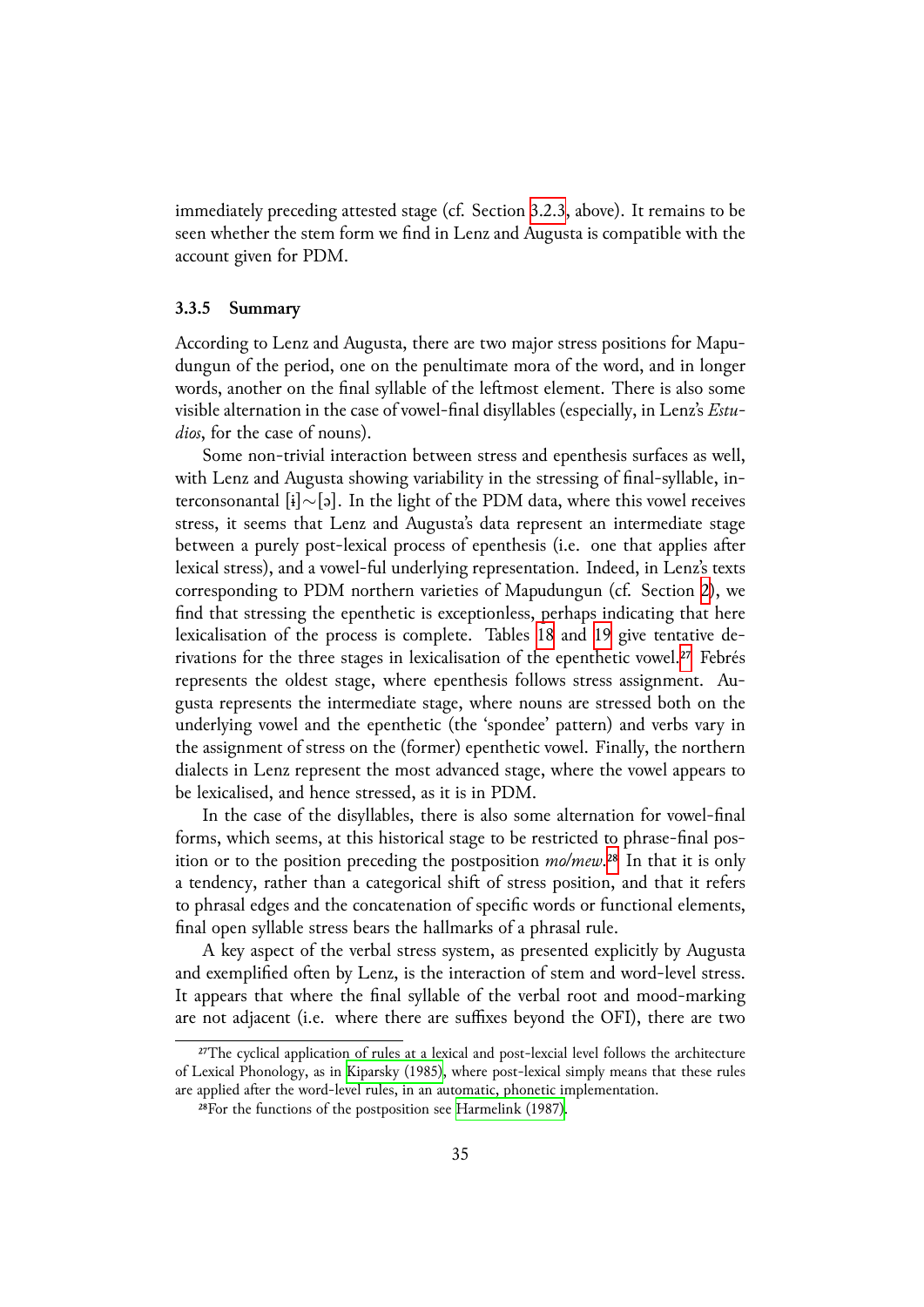|                           | Febrés (1765)<br>(North/Center) | Augusta (1903)<br>(Center) | Lenz (1897)<br>(North) |
|---------------------------|---------------------------------|----------------------------|------------------------|
| Underlying                | $/\text{mam}$                   | $/\text{mam}$              | /mami $\Lambda$        |
| Cycle 1:STRESS            | 'mamÁ                           | 'mam ∕                     | ma.'mi/                |
| <b>EPENTHESIS</b>         |                                 | 'ma.mi⁄                    |                        |
| Cycle 2:STRESS            |                                 | 'ma.'mi/                   |                        |
| EPENTHESIS (post-lexical) | ma.mis                          |                            |                        |
| Surface:                  | $\lceil$ 'ma.mi $\Lambda$       | [ˈma.ˈmɨʎ]                 | [ma.ˈmɨʎ]              |

Table 18: Differences in stress for disyllabic nouns with interconsonantal [ɨ]*∼*[ə]  $(\lceil \text{maniA} \rceil \text{ 'wood'})$ 

<span id="page-35-0"></span>

|                   | 18th Century<br>(North/Center) |        | Augusta (1903)<br>(Center) |              | Lenz (1897)<br>(North)                                                                                                                                             |              |
|-------------------|--------------------------------|--------|----------------------------|--------------|--------------------------------------------------------------------------------------------------------------------------------------------------------------------|--------------|
| <b>UNDERLYING</b> |                                |        |                            |              | $\frac{\sinh(-\ln)}{\sin(-\ln)}$ /kim-n/ /el-in/ /kim-in/ /el-in/                                                                                                  |              |
| <b>STRESS</b>     | 'kimn                          | 'eln   | 'kimn                      | $e$ .' $\ln$ | ki. min                                                                                                                                                            | $e$ .' $\ln$ |
| <b>EPENTHESIS</b> | 'ki.min                        | 'e.lɨn | 'ki min                    |              |                                                                                                                                                                    |              |
| Surface           |                                |        |                            |              | $\lceil$ 'ki.min $\rceil$ $\rceil$ 'e.lin $\rceil$ $\rceil$ 'ki.min $\rceil$ $\rceil$ e.'lin $\rceil$ $\rceil$ $\lfloor$ ki.'min $\rceil$ $\rceil$ e.'lin $\rceil$ |              |

<span id="page-35-1"></span>Table 19: Differences in stress for consonant-final verb roots

stresses, one on the final syllable of the root, and the other on the penultimate mora of the word (cf. Table 17 and example 14).

It is Augusta's claim that the first element in such constructions — the root, or underived stem — bears main stress, while the rightmost stress is secondary. Transcriptions of stress in L[enz](#page-32-0)'s texts, how[ever](#page-32-0), show this to be somewhat unstable. Here, the majority of verbal forms have only the rightmost, penultimatemora stress transcribed, while stem-final stress is only occasionally marked.

In other words, although the two stresses are important to the system, their relative prominence appears to be only marginally relevant. As in the contemporary account, we find here that the culminativity of stress does not seem to be strongly enforced for words with complex morphological structure. What does seem important, however, is the marking of the edge of the leftmost constituent, which emphasises demarcation over rhythm and culminativity — a feature we also see in nominal compounds (cf. 15, above). The existence of morphologicalboundary-related contours in the stress patterns appears to be more important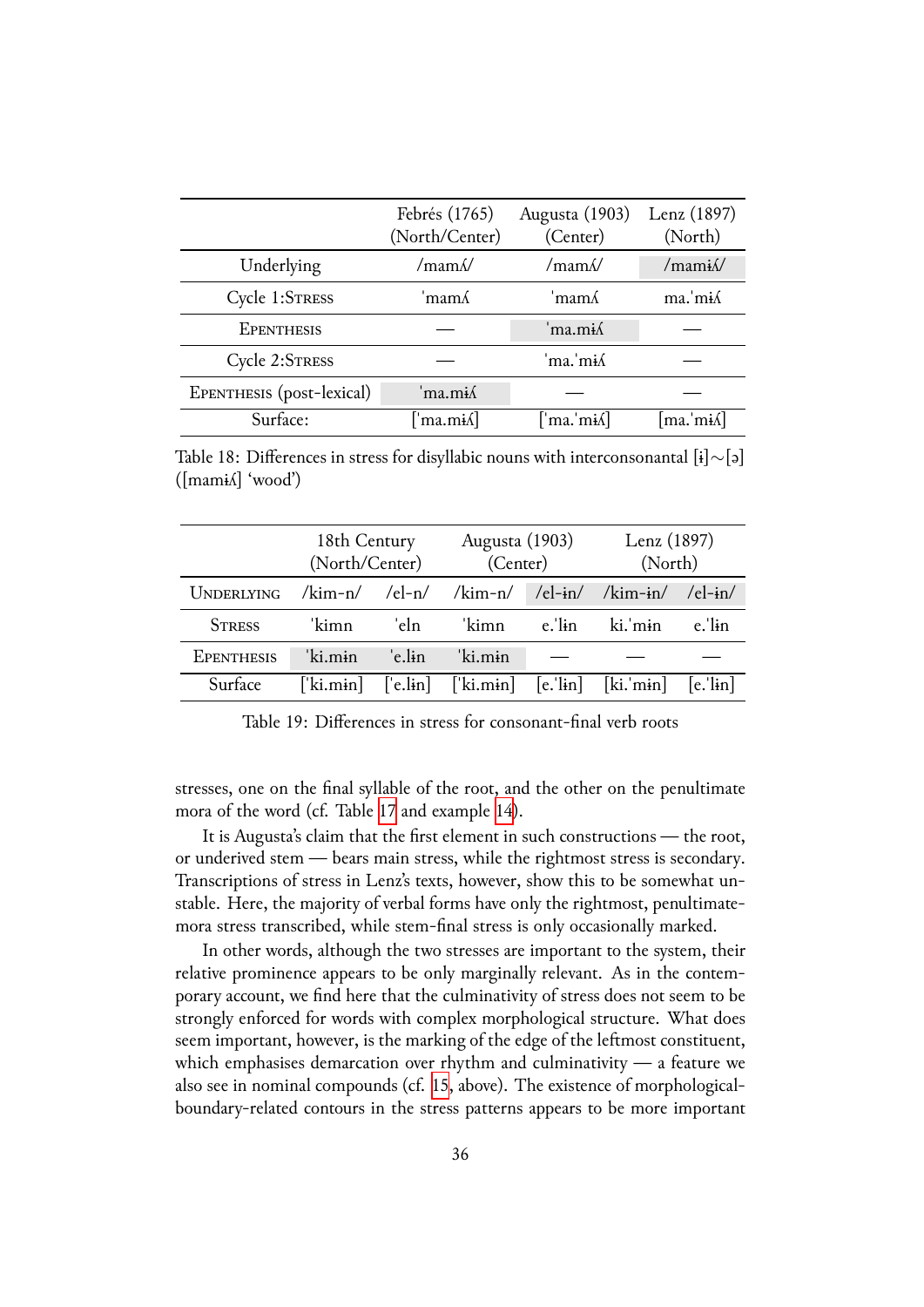than the relative height of the peaks.

Finally, accounting for invariant final stress on adjectives, adverbs and pronouns requires some adjustment to the general penultimate-mora stress-assignment system. Interestingly, this pattern appears to be similar to that of the first stemelement in compounds and verbs. Since I have remained agnostic as to exactly what mechanism brings about stem-final stress, I do the same for these peripheral word categories. I do claim, however, that they must be stressed at the same level as the stems. In a way, the fact that these are all dependent word categories — they do not tend to stand alone, but modify or complement verbs or nouns — may allow us to say that they are not stressed as full prosodic words.<sup>29</sup>

# **4 Preservation and change: from 1606 to the present**

<span id="page-36-0"></span>As should now become clear, the first three centuries of the historical period for the Mapuche language display a number of striking diachronic processes related to stress. Among these are the system's overall transition from syllabic to moraic trochees, the redefinition of the domain of the stem, the lexicalisation of epenthesis in specific morphological and prosodic contexts, and the development of final-syllable stress in some word-categories. In what follows, I will examine the stages of each one of these changes (Sections  $4.1-4.4$ ), evaluate them with regards to the general situation of the language at the time (Section  $4.5$ ), and contrast them with what has actually been preserved despite the changes (Section 4.6). More general conclusions regarding th[e da](#page-36-1)t[a fo](#page-41-0)r the history of Mapudungun morphology and stress interactions follow (Section 5).

## **4.1 C[han](#page-44-0)ges in weight sensitivity**

<span id="page-36-1"></span>The earliest observation we have for Mapudungun (Stage I: Valdivia 1606: 74) claims that stress — in all word categories but verbs — falls on the penultimate syllable. Approximately one hundred and fifty years later (Stage II: Febrés 1765, Havestadt 1777), this pattern appears to be restricted only to [vowel-final no](#page-51-2)uns, while consonant-final ones have shifted their stress to the final syllable. Explicit claims at later stages in the language find this pattern to persist (Stage III: Lenz [1895-1897,](#page-48-11) Augusta 1903, Stage IV: PDM), although there is a [tendency to](#page-47-9) stress a disyllable's final vowel in certain morpho-syntactic positions (Stages II

<sup>&</sup>lt;sup>29</sup>The alternative, as suggested by a reviewer, would be for Mapudungun to be in the [process](#page-49-8) [of developing](#page-49-8) [non-cohering foot](#page-46-0) templates as has been claimed for .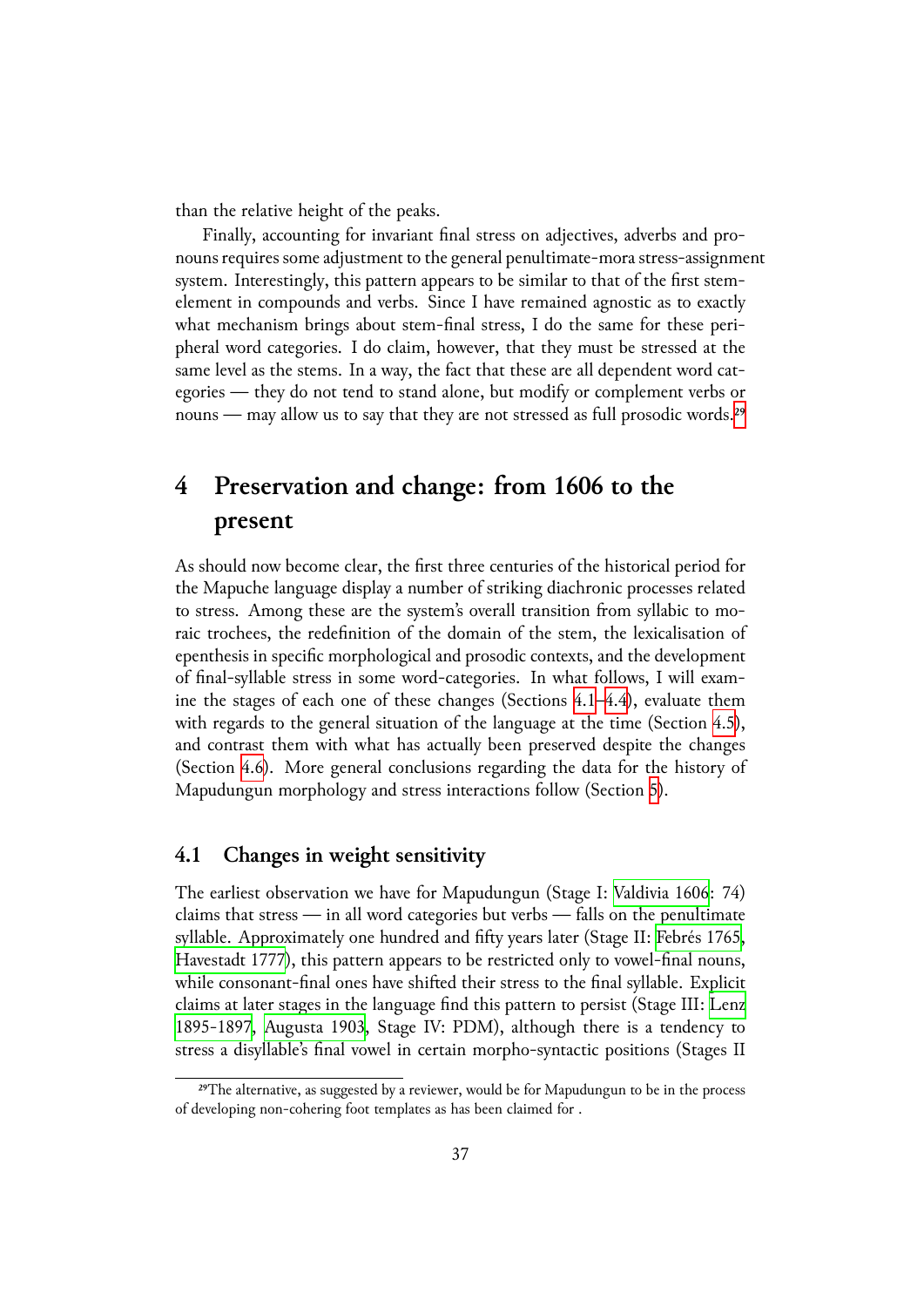| Stage I              | Stage II             | Stage III                      | Stage IV                 | Gloss      |
|----------------------|----------------------|--------------------------------|--------------------------|------------|
| ('ru.ka)             | ('ru.ka)             | $('ru.ka) \sim$<br>$(ru$ .'ka) | ('ru.ka)~<br>$(ru$ .'ka) | 'house'    |
| ('pu.kem)            | pu.('kem)            | pu.('kem)                      | pu.('kem)                | 'winter'   |
| ma.('wi. $\theta$ a) | ma.('wi. $\theta$ a) | ma.('wi. $\theta$ a)           | ma.('wi. $\theta$ a)     | 'woodland' |
| $a.(ta.wa\Lambda)$   | $a.t a.('wa\Lambda)$ | $a.t a.('wa\Lambda)$           | $a.t a.('wa\Lambda)$     | 'hen'      |

and III) or in particular registers (Stage IV). An overview of these different stages are given in Table 20, with proposed feet in parentheses and key changes in grey.

Table 20: Changes in nominal stress in di- and tri-syllables: vowel and consonant final

<span id="page-37-0"></span>We assume that the blanket claim for penultimate stress at Stage I applies not only to nouns but to all other non-verbal parts of speech (adjectives, adverbs, pronouns and determiners). By Stage II, the weight-sensitive pattern seems to apply to these word categories as well (cf. Table 21), though we have some initial evidence for stress shifting to the final of two syllables in particular syntactic contexts and registers (see Section 4.4, below). By the turn of the 20th century most disyllabic adjectives, adverbs and pronoun[s w](#page-37-1)ere stress-final, a pattern that continues into PDM (Stage IV).

|  | Stage I Stage II Stage III Stage IV Gloss                                                       |  |
|--|-------------------------------------------------------------------------------------------------|--|
|  | $(e.pum)$ e. $('pum)$ e. $('pum)$ e. $('pum)$ $'hot'$                                           |  |
|  | $(\forall w \in \theta a)$ $(\forall w \in \theta a)$ we $\theta a$ we $\theta a$ $\forall$ ad' |  |

<span id="page-37-1"></span>Table 21: Changes in adjectival stress: vowel and consonant-final forms

Table 22 looks at the development of quantity sensitivity in verbs. Stage I data seem to show a fundamentally morphologically-driven stress assignment system, which places stress on the final vowel before the OFI (underlined). However, in t[he v](#page-38-0)ast majority of the verbal paradigms this position is effectively the vowel of the penultimate syllable (cf. Table 23, below). I suggest, therefore, that where the two are not coextensive (e.g.  $['ko.(n-i-m-i)]$ ), there must be, at Stage I, a word-level rule promoting stem stress over the penult. In the tables below the 'demoted' stress is given as a secon[dary](#page-39-0) stress mark, although there is no historical or contemporary evidence for these being perceptible for speakers.

Our analysis of Stage II showed verbal stress to follow the same overall pattern of Stage I in terms of stressing the stem-final vowel and the head of a rightaligned trochee, the only differences being that the trochee, as in nouns, was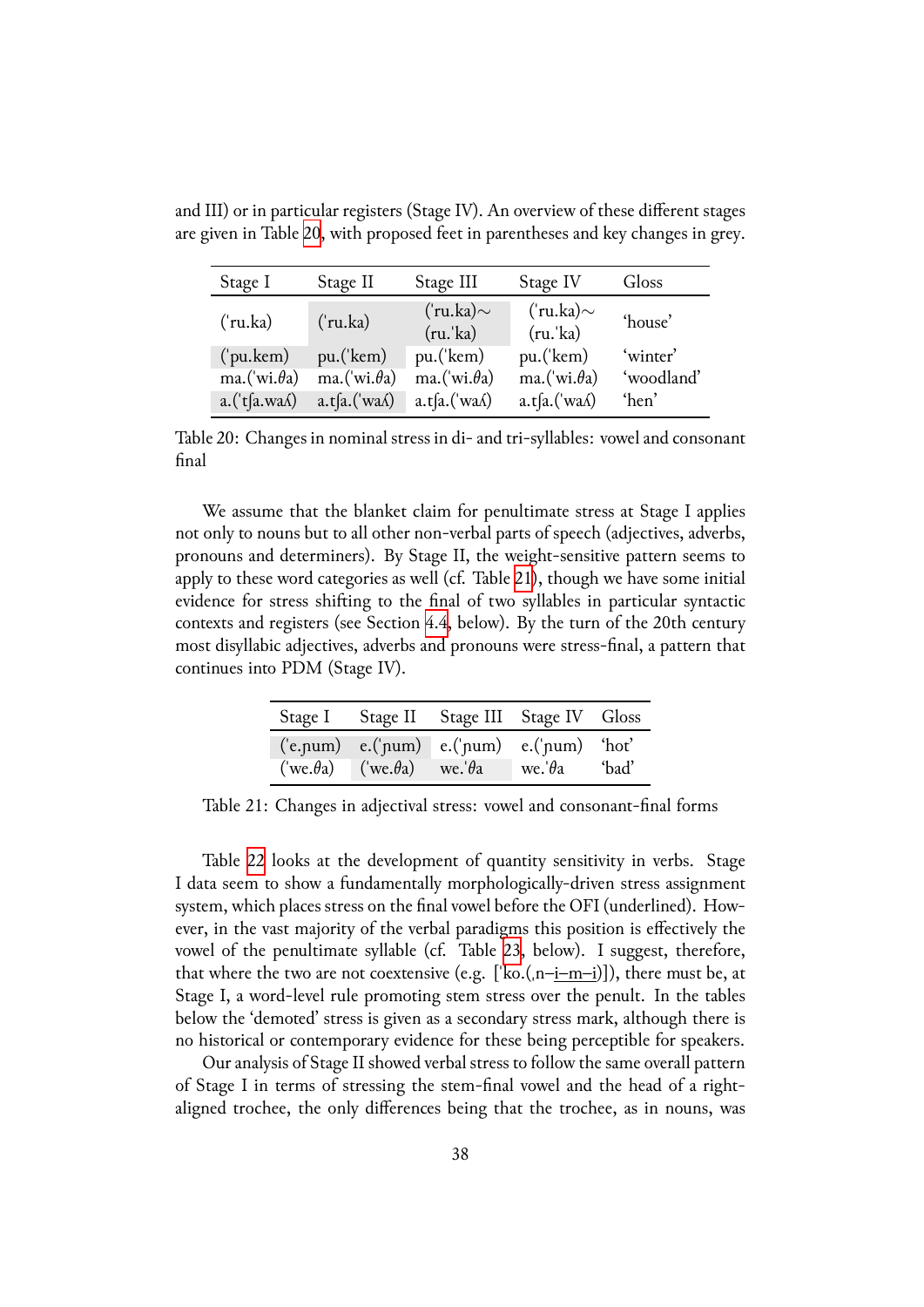considered to be weight sensitive and to take priority over stem stress. Effectively, this means that the trochee is more clearly surface-true than in Stage I.

In Stage III, verbs are also stressed on a right-aligned moraic trochee and on the final syllable of the stem. At this point, however, the stem appears to be restricted mostly to the verbal root. Where the two stress rules do not target the same syllable, it is Augusta's contention that the stem takes priority over the root, however, this occurs only where the stem is not immediately adjacent to the OFI (1903: 4).

In the data for Stage VI we find a very similar pattern to that of Stage III, the only major difference being that the stem is defined as the root followed by a limited [numb](#page-46-0)er of mostly diathesis-changing suffixes (cf. Section 2.2). In this case, the penultimate mora tends to be promoted in the context of clash with the stem-final syllable (which is usually destressed), except when the stem is derived, in which case it takes main stress (see Table 24: d).

| Stage I            | Stage II         | Stage III               | Stage IV                  | Gloss                        |
|--------------------|------------------|-------------------------|---------------------------|------------------------------|
| $('ko.n-i-j)$      | $ko.(n-i-j)$     | ko.( $n-i-j$ )          | $ko.(n-i-j)$              | 'enter-3 <sub>IND</sub> -sG' |
| $ko.(n-i-m-i)$     | $ko.(n-i-m-i)$   | $ko.(n-i.-m-i)$         | $ko.(n-i.mi)$             | 'enter-IND-2-sG'             |
| e.('lu. $-f_1$ -n) | e.lu. $-($ fi-n) | e.'lu. $-(\text{fi}-n)$ | e., lu. – $(\text{fi}-n)$ | 'give-1sG:IND'               |

<span id="page-38-0"></span>Table 22: Changes in right-edge verbal stress

If our data is relatively accurate, the change from syllabic to moraic trochees occurs early in the recorded history of the language, between Stages I and II. For the learner, evidence of final closed syllables being stressed would have most obviously come from the verbal system, in particular from the first person indicative and a number of other forms where the OFI is preceded by a vowel (as in Table 23). Interestingly, in the remainder of the forms of the paradigm there is a very strong tendency for the final syllable to be open and for stress to fall on the penultimate. As a result, the percept would have been that the stem-final stress [— w](#page-39-0)hich was main stress as well — was usually also on the penultimate mora, thus paving the way for the reanalysis of the footing as moraic trochees.

## **4.2 Changes in the stem domain**

Stage I displays an almost purely morphological rule for verb stress: prominence falls on the final vowel of the first person singular indicative — invariably the syllable preceding the OFI — which is then reproduced throughout the paradigm with minimal exceptions (cf. Valdivia 1606: 75 and Table 24). Stage II presents a very similar patter of stem-final stress, though in competition with penultimate-mora stress. By Stage III, however, we find that primary stress is on the root-final syllable (cf. Table 24: [c,d\), except in](#page-51-2) the cases whe[re t](#page-39-1)he root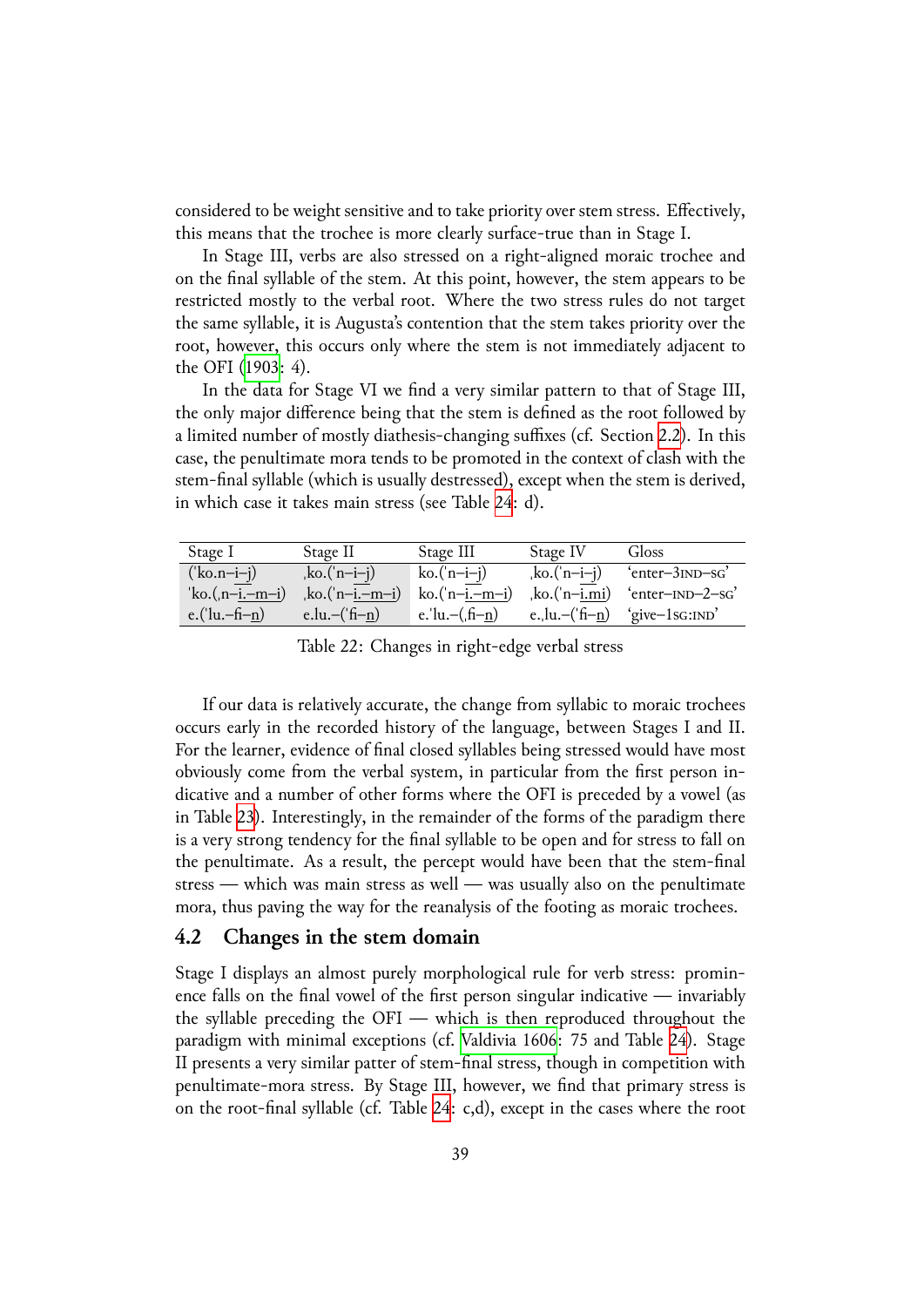| a. Final Syllable Closed |                     |                              |  |  |
|--------------------------|---------------------|------------------------------|--|--|
| $[e.]u-n]$               | $[e.]$ u-l-m-n]     | $[e.]\mathbf{u}-\mathbf{j}]$ |  |  |
| give-1sG:IND             | give-subj-2-PL      | give-3sG:IND                 |  |  |
| 'I gave'                 | 'if you(many) gave' | 's/he gave'                  |  |  |
| b. Final Syllable Open   |                     |                              |  |  |
| $[e$ .'lu-j.-m-i]        | $[e$ .'lu-l-i]      | $[e.]u-t[i]$                 |  |  |
| give-IND-2-sG            | give-subj-1sG       | give-1sG:IMP                 |  |  |
| 'you(one) give'          | 'if I gave'         | 'I shall give!'              |  |  |

<span id="page-39-0"></span>Table 23: Stage I stem-stress on a vowel-final verbal stem

is followed exclusively by an OFI, in which case the word-level right-aligned moraic trochee is stressed (cf. Table 24: b). The Stage IV data shows a similar pattern, where roots may be extended to stems by the addition of a very limited set of suffixes (Table 24: d, cf. examples in 3).

|    | Stage I                                | Stage II                   | Stage III            | Stage IV                   | Gloss                                         |
|----|----------------------------------------|----------------------------|----------------------|----------------------------|-----------------------------------------------|
|    | $e.('lu-j)$                            | $e.('lu-j)$                | $e.('lu-j)$          | $e.('lu-j)$                | give-3sG:IND<br>'s/he gave'                   |
| b. | $ko.(n-i-m-i)$                         | $k$ o.('n- <u>i.-m-i</u> ) | $ko.(n-i-m-i)$       | $k$ o.('n- <u>i.-m-i</u> ) | $enter–IND-2–SG$<br>'you(one) entered'        |
|    | c. $e.lu.-(l-a-j)$                     | e.lu. $-(\text{la}-j)$     | $e$ ., lu. – ('la–j) | e., lu. $-(\text{la}-j)$   | give-NEG-3sG:IND<br>'s/he did not give'       |
|    | d. e.lu. $-\eta$ e. $-(\alpha - \eta)$ | $e.lu.ne-('la-j)$          | e.'lu.ne.-('la-j)    | e.lu.'ne.–(,la–j)          | give-PASS-NEG-3sG:IND<br>'s/he was not given' |

<span id="page-39-1"></span>Table 24: Changes in verbal stem stress

Importantly, by Stage II the purely morphological pattern of stem-final stress has been phonologised to become penultimate-mora stress. This means that stress in Stage II no longer signals the morphological structure of verbs as clearly. Indeed, when penultimate-mora stress and pre-OFI-syllable stress are not conflated, the latter stress is demoted due to immediate adjacency to the main stress (see Table 24: b).

As a result, I argue that the marking of the last pre-OFI syllable soon became redundant (between stages II and III), and additional stress retracted to the next prominent [m](#page-39-1)orphological position: the root-final syllable, which is what we find for Stage III (see Table 24: b,c). This change would have had the important functional role of helping to parse longer verbs by signalling the edge of the root. It is unclear whether the suffixes that I have identified as stem-extending in Stage IV were also the locus of st[ress](#page-39-1) at Stage III (except for passive [-ŋe], which does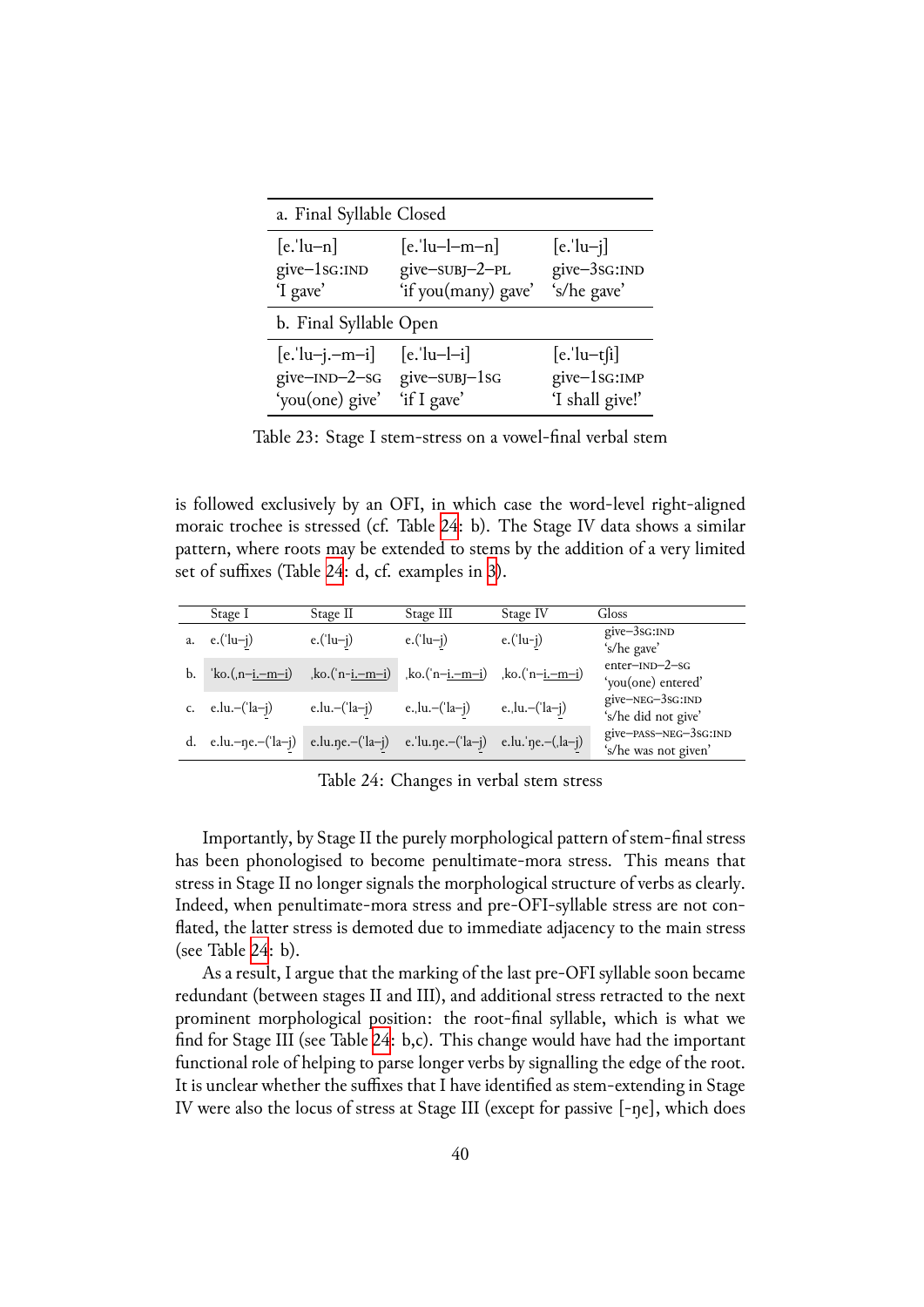not bear stress). Nevertheless, by PDM the stem domain (or extended-root domain) came to include these suffixes with core root-semantics, which in turn appear to override penultimate-mora stress in clash positions (see Section 2.2) and Table 24: d).

It seems, therefore, that at every stage of the language there are two types of stress at play, one which is fundamentally morphologically driven and the ot[her](#page-6-0) which is f[und](#page-39-1)amentally phonologically driven. Their interaction is complex and the predominance of one over the other is not always clear. This said, Mapudungun seems to persistently accommodate stress marking to its morphological signalling function.

## **4.3 Lexicalisation of epenthesis**

<span id="page-40-0"></span>Throughout attested Mapudungun, the locus for epenthesis seems relatively straightforward: breaking up series of onset or coda consonants. Where this happens across morpheme boundaries, the data seem quite robust throughout the four stages, though incipient lexicalisation does seem afoot in the later stages. For morpheme-internal epenthesis, as claimed for nouns, the process does not seem well established at Stage I (cf. 9), where Valdivia seems to tolerate clusters. A century and a half later, though, the old clusters are broken up by the epenthetic vowel [ɨ](∼[ə]), which is never stressed at Stage II. Finally, from Stage III onward, there is evidence for erstw[hi](#page-16-0)le epenthetic vowels becoming part of the lexical representation, in some contexts. Crucially, this would allow the inserted vowel to be stressed.

Where it occurs at stages I and II, epenthesis seems to be purely post-lexical, since the inserted vowels (given in parentheses in Table 25) are not relevant to the computation of stress.<sup>30</sup> By Stage III, however, both nominal and verbal epenthesis seem to interact with stress in some contexts. Augusta claims, to this effect, that sometimes nominal stress occurs both on a s[ylla](#page-41-1)ble-final epenthetic and on a preceding vowel ([the](#page-40-1) 'spondee' pattern of Section 3.3.1), and that verbal epenthetic vowels preceding the suffix  $[-n]$  '1sG:IND' are also variably stressed (cf. Section 3.3.3). However, in Lenz's data for northern dialects it seems that, for both contexts, stress falls on the epenthetic. This latter pa[ttern](#page-27-0) is also evidenced in the PDM data.

<span id="page-40-1"></span><sup>&</sup>lt;sup>30</sup>It [may be](#page-30-2) claimed that this is a cyclical argument: lack of stress signals an epenthetic vowel, which helps signal the pattern of stress. However, the opposite claim — that the vowel is underlying but is reduced and lost due to lack of stress — seems far less likely, since this reduction and loss occurs in cases where we have evidence for early stages with clusters, but not where the vowel is given in the earliest stages. For example, while Augusta's ['pʎi] 'soul' surfaces in Febrés and Augusta as [pɨˈʎi],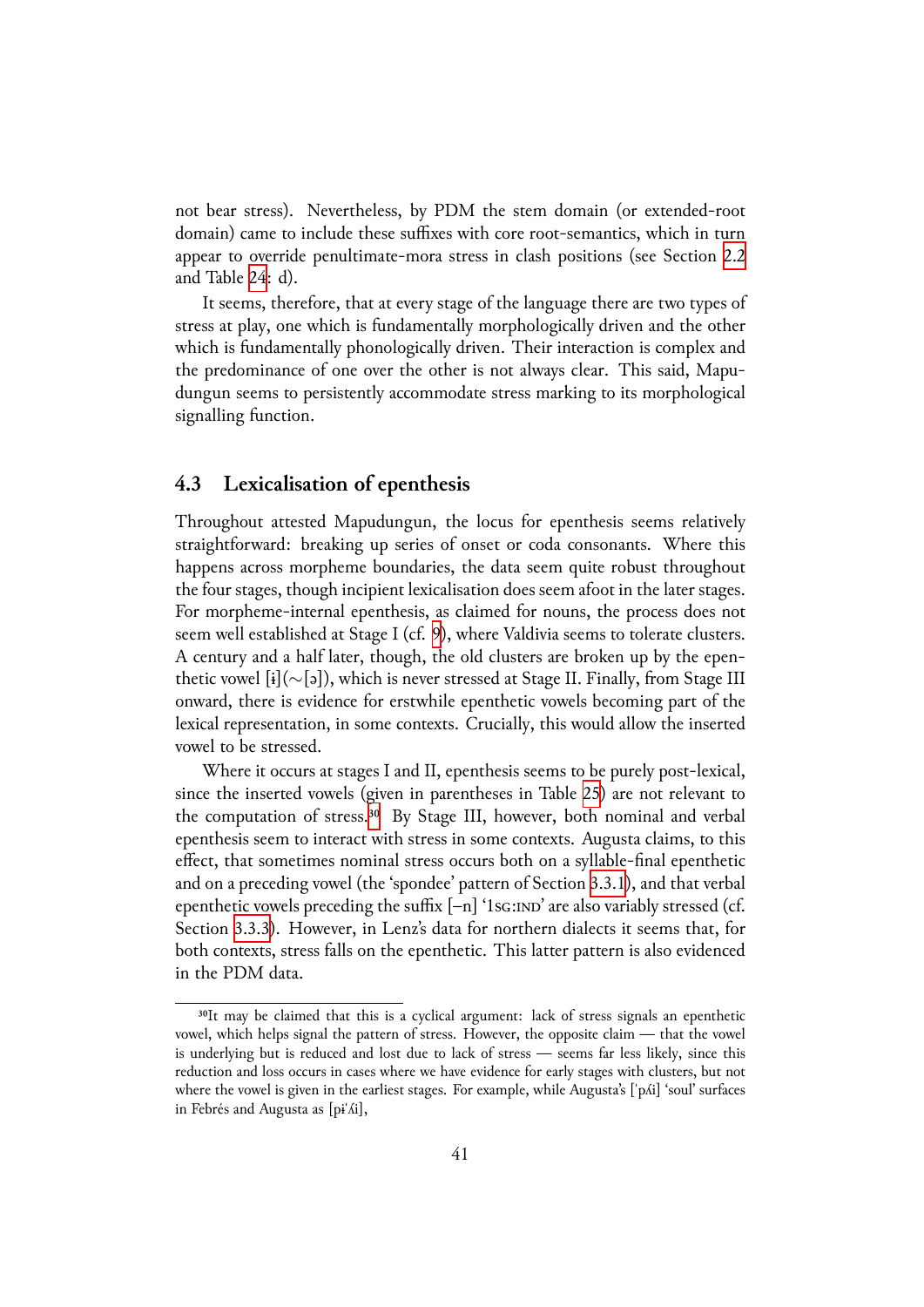|    | Stage I                                                      | STAGE II                              | STAGE III<br>(Augusta)          | Stage III<br>(Lenz)             | STAGE IV                      | Gloss                     |
|----|--------------------------------------------------------------|---------------------------------------|---------------------------------|---------------------------------|-------------------------------|---------------------------|
| a. | $\lceil \mathsf{mam}\Lambda \rceil$                          | $\lceil \text{mam}(i) \Lambda \rceil$ | $\lceil \text{ma'mi}\rceil$     | $[ma'mi\Lambda]$                | $\lceil \text{ma'mi}\ \rceil$ | 'wood'                    |
|    | $\mathbf{b}$ . $\lceil \mathbf{p} \Lambda \mathbf{i} \rceil$ | $\lceil p(i)' \hat{\Lambda} i \rceil$ | $\lceil p(i)' \Lambda i \rceil$ | $\lceil p(i)' \Lambda i \rceil$ | $[p(i)'\Lambda i]$            | 'soul'                    |
|    | $\lceil \text{kon}-(i)n \rceil$                              | $\lceil$ ko.n-in]                     | $\lceil$ 'ko.'n-in]             | $[ko, n-in]$                    |                               | $[ko, 'n-in]$ 'I entered' |

<span id="page-41-1"></span>Table 25: Epenthesis vs. underlying [ɨ] and its relation to stress

One of the major insights we can draw from the nominal epenthesis data is that the tendency to break up word-initial clusters seems much weaker than that to break up word-final clusters. Indeed, the stress data shows epenthesis in wordinitial clusters never interacts with stress (see Table 25: b), and is probably an automatic articulatory constraint applying after word-level rules. This contrasts with the state of affairs in final-cluster epenthesis, which eventually becomes part of the representation of the word, taking on stress ([as i](#page-41-1)n Table 25: a).

Another interesting conclusion that seems to emerge from the verbal data is that epenthesis is lexicalised more easily when the morpheme it becomes part of underlyingly has more of a fusional structure — as the c[ase](#page-41-1) of  $[-in]/[-n]$  $-1$ s $\sigma$ :IND' in Table 25:  $\sigma$  — that is, when it cannot be decomposed into its constituent parts. This can be contrasted with the epenthetic in  $[-m-(i)n]$  '3– sg', which is never stressed, even in PDM. This seems rather common sense, as in the case of po[rtm](#page-41-1)anteau suffixes there is no necessary correspondence of one morph to one meaning, hence freeing up the suffix from corresponding to the other elements of the paradigm. In other words, portmanteau morphemes appear to more readily develop allomorphy.

### **4.4 The rise of final-syllable stress**

<span id="page-41-0"></span>With the exception of some vowel-final nouns as well as the right edge of verbs, PDM shows a clear pattern of final stress. Not only does this apply to adjectives, adverbs and pronouns, but also to the domain of the verb stem, and the first element of compounds. Diachronically, the issue of stress on the final syllable of verb-stems (cf. Table 26: a-b) seems rather uncontroversial, as this is the stated position of main stress — always with some caveats — in the first three stages of the language. Although there has clearly been a shift in the position of this stress, it has never be[en](#page-42-0) to the first syllable of the root, except in the case of monosyllables. For compounds (cf. Table 26: c-f) we only have data beginning in Stage III. In Augusta's work, however, there are only disyllabic stems as first elements, all of which are stressed on the final syllable, regardless of weight. In the Stage IV data there are also trisyll[abic](#page-42-0) stems as first elements. Here the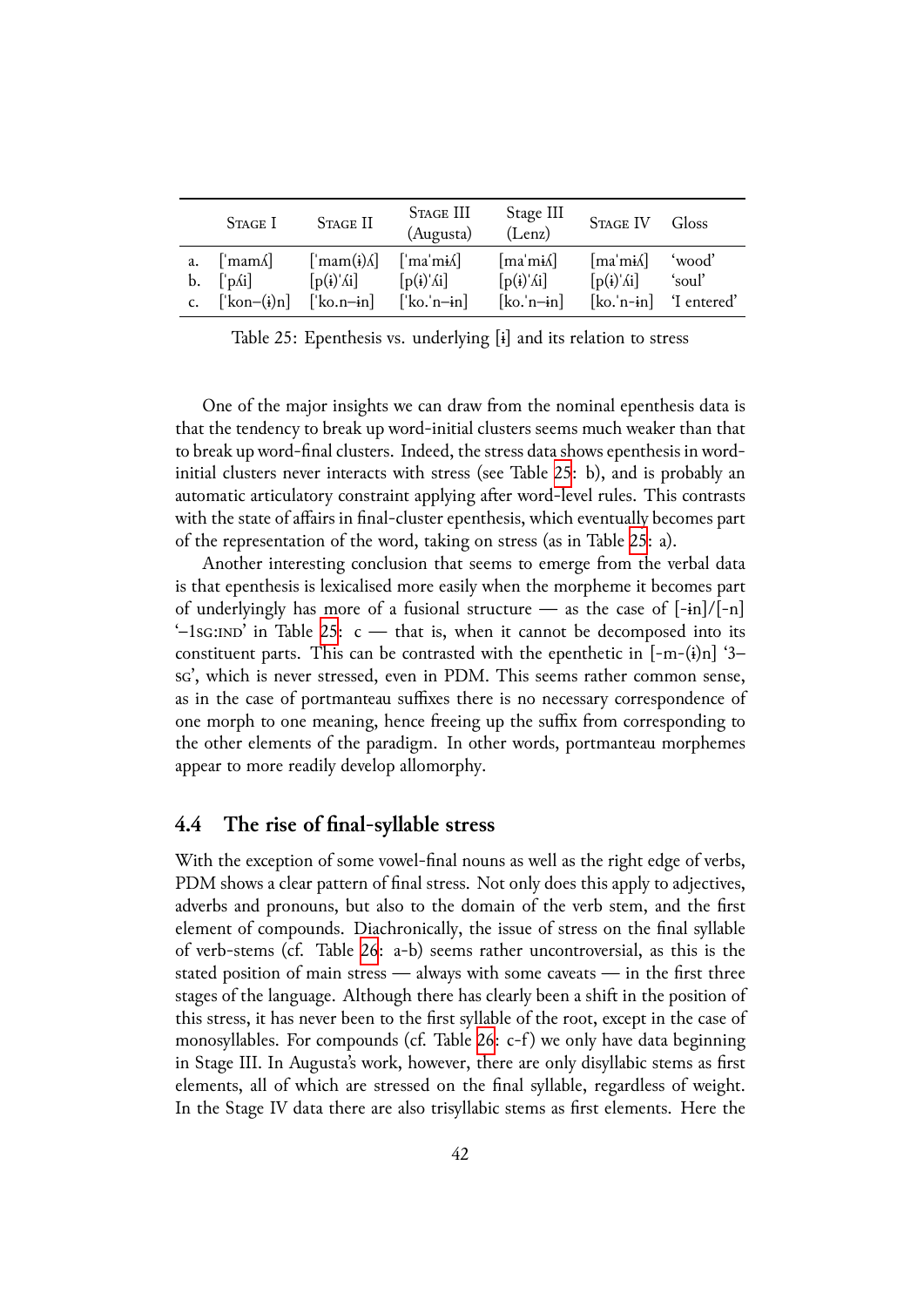pattern is different, as it follows that of trisyllables in isolation: final syllables are stressed if closed, otherwise, the penultimate is stressed.

|                      | STAGE I                                                      | STAGE II                                        | STAGE III                                                                                                      | <b>STAGE IV</b>                                                                                                                                                                     | Gloss                                                                                                  |
|----------------------|--------------------------------------------------------------|-------------------------------------------------|----------------------------------------------------------------------------------------------------------------|-------------------------------------------------------------------------------------------------------------------------------------------------------------------------------------|--------------------------------------------------------------------------------------------------------|
| a.<br>b.<br>d.<br>e. | $\lceil$ ko.n <sub>s</sub> -i.-m-u<br>[u.'ma. $m_s$ -i.-m-u] | [,ko. $n_s$ -i.-m-u]<br>$[u, ma, 'u, -i, -m-u]$ | [ko. n. -i. - m - u]<br>$[u, ma, us-i,-m-u]$<br>$[fa. \theta u - t[aA.wa]$<br>$[t(a, 'n i\Lambda - na, 'min])$ | [,ko.'n,-i.-m-u]<br>$[u, ma, u_s-i,-m-u]$<br>$[fa. \theta u.-t[a\Lambda.wa]$<br>$[\hat{t}]$ a. nis. - na. min]<br>$[ma.$ wi. $\theta$ a.- t $[e]$<br>$[a.fa.$ wa $\Lambda$ - ru.ka] | 'you two entered'<br>'you two slept'<br>'spine-fish'<br>'finger-foot'<br>'woods-person'<br>'hen-house' |

Table 26: Stem-final verb stress and first element stress in nominal compounds

<span id="page-42-0"></span>For disyllabic nouns, although word-initial stress would have been the rule at Stage I, by Stage II the switch to moraic trochees left only monosyllables and vowel-final disyllables as stress-initial. In formal speeches, this proportion would have been further reduced by phrase-final disyllables, which would have had final stress regardless of this syllable's structure. In Stage III, Lenz's data appears to show the same pattern. Finally, by Stage IV, the alternation has become much more widespread, leaving the cases of disyllables with initial stress as much more of a rarity.

For adjectives, adverbs, determiners and pronouns we have no explicit data for the early stages. In Febrés (1765: 8), the formal speech data never places one of these word categories in phrase-final position, so there is no evidence for stress shifting at Stage II. However, by Stage III the marking of final stress on disyllables within these [parts of speec](#page-47-9)h is practically exceptionless (when stress is marked at all). This pattern seems well established in Stage IV as well, where penultimate stress is very rare. In other words, here the final-stress pattern seems to have moved forward more quickly and to have ultimately become more pervasive than in nouns, which still show a fair amount of alternation today (see Table 21).

As a result of the processes outlined in this section, by Stage IV, stems and words appear to dependably be stressed on a first syllable only if they are monosyllab[ic.](#page-37-1) The fact that trisyllables in the initial position of compounds are not invariably stress-final, following the moraic trochee pattern (see Table 26: e), points to the issue no longer being just of preference for the final syllable but rather for actively avoiding the initial one. Indeed, I have argued elsewhere (Molineaux 2014: 176–181) that this may be interpreted as an instance initial [syl](#page-42-0)lable extrametricality in PDM.

Although the data for final stress in the first element in compounds doe[s not](#page-49-5) [stretch back f](#page-49-5)ar enough, it is possible to see the stress-final pattern in verb-stems as far back as we have records of the language. In this sense it is not unlikely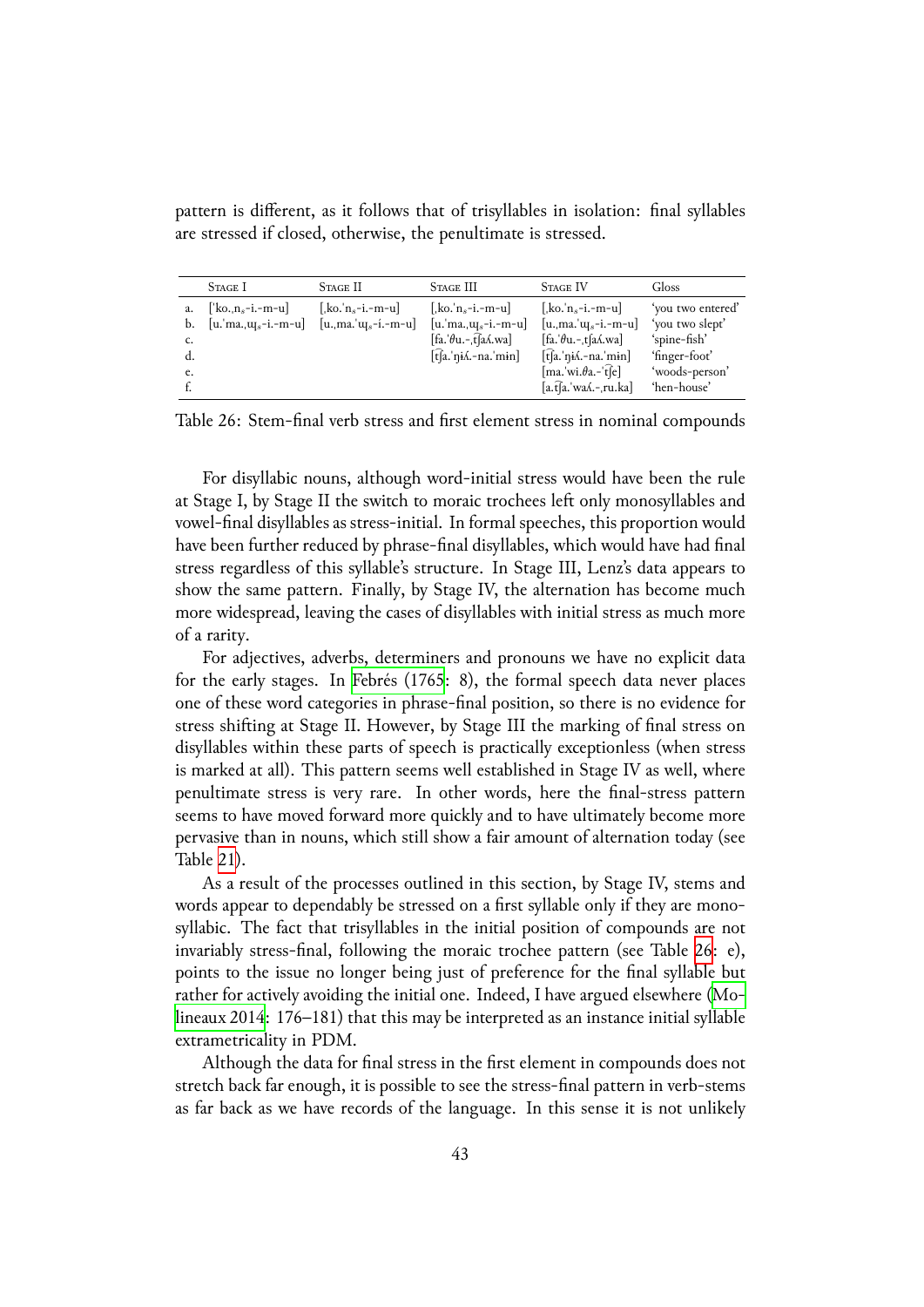that the pattern of stems (and possibly for the first element in compounds) may have spread to other monomorphemic forms in context. The utterance-final rise in formal speech may have been the first possible context for this spreading, which moved relatively quickly across to all non-verbal disyllables. Such a pattern is likely to have been facilitated by the polysynthetic nature of Mapudungun, whereby the difference between word and morpheme boundaries are less absolute.

## **4.5 The context of change**

Adalberto Salas, writing two decades ago, tells us that "the effects of systematic, continuous contact with Spanish are displayed at all levels of today's Mapuche language" (1992:28-9). Evidently, this includes lexical borrowings at a massive scale, alongside a non-trivial amount of function words, as well as morphosyntactic adaptations. These include the development of an article system, an increase in [analy](#page-50-4)tical formulations (Salas 1992: 29) — including the reduction in frequency of nominal incorporation — and the rise of the agent-verb-object word order (Zúñiga 2006a: 488), to name a few.

Many of the content words rele[vant to the](#page-50-4) changes in the Mapuche lifestyle during the conquest (agriculture, sheep-herding, war, and governance) were borrowed ea[rly and most l](#page-51-5)ikely with little direct contact with Spanish speakers among the general populace. As a result, it is highly doubtful that such words would have been incorporated into Mapudungun following the Spanish stress patterns. It is clear that for segmental patterns, the borrowings of this period tended to transpose the Spanish inventory onto the Mapudungun one, adding no non-native patterns (cf. Hasler & Soto 2012). Although the early grammars give us no evidence for the stress patterns, I assume borrowings would have been adapted to the native system, as is the case, for the most part, even today.

As a result, I assume th[at the change in the b](#page-48-12)asic foot pattern between Stage I and Stage II cannot simply be attributed to contact conditions, but must be the result of language internal factors such as those suggested in Section 4.1. Even though the moraic-trochee pattern is precisely that of unmarked words in Spanish (cf. Harris 1996), it seems doubtful that these patterns would have kicked off the change, even if they may have helped reinforce it later on.

An interesting possibility is that the preservation of stress-initial disyll[abic](#page-36-1) nouns, as well [as the percep](#page-48-13)t of 'correctness' for these forms, may be bolstered by Spanish bilingualism at Stage IV. In other words, although we would expect the tendency we see in the peripheral word categories — stressing final vowels in disyllables — to spread to nouns in all syntactic positions, this does not seem to be occurring at the same rate. In the context of practically universal Spanish bilingualism, this is less surprising, as speakers would have abundant data from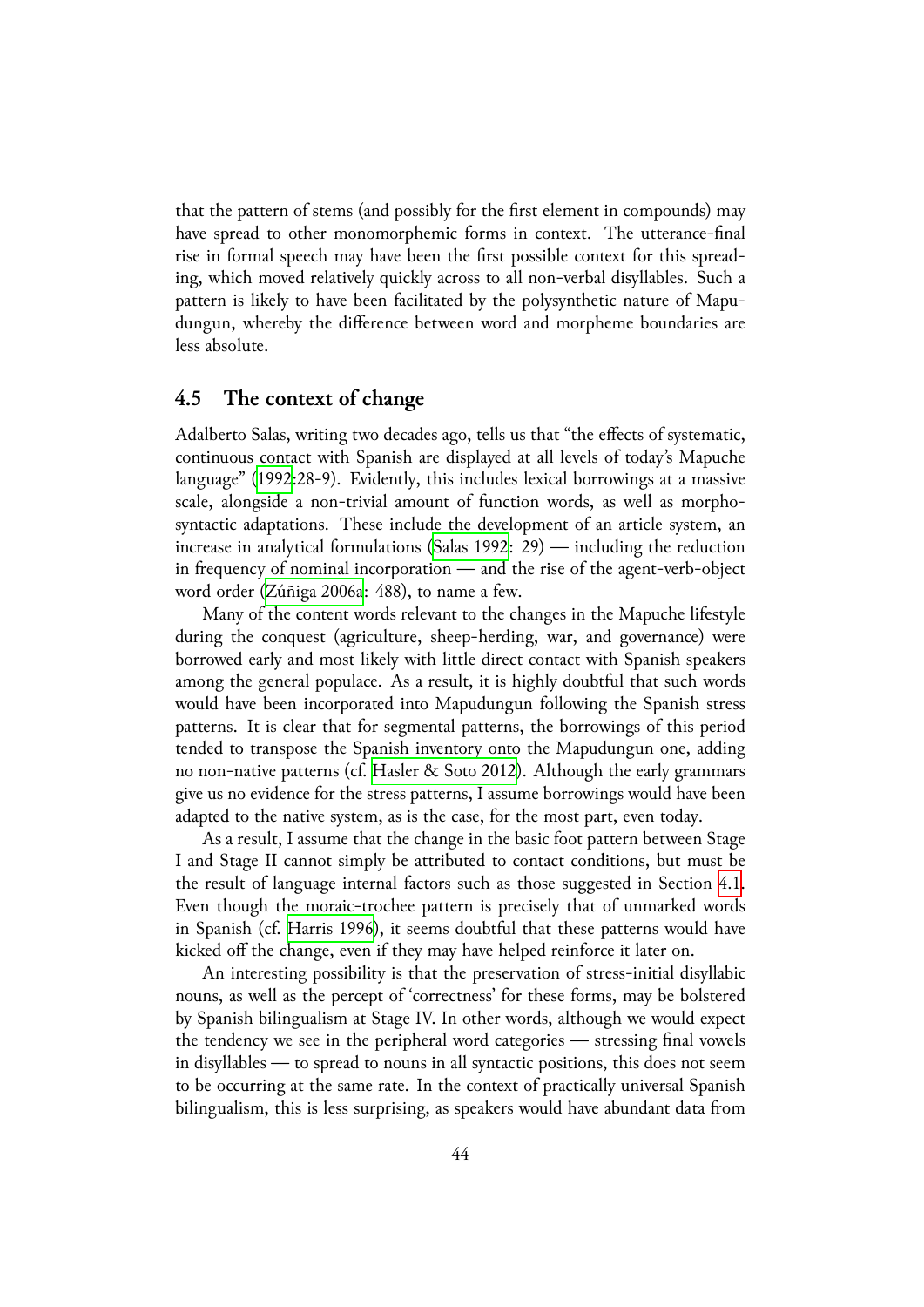new borrowings and from a parallel phonological module in order to assume that the penultimate mora continues to be the correct position for stress, and to apply a postlexical rule to these at the right edge of the phrase.

## **4.6 Preservation vs. change**

<span id="page-44-0"></span>Although here I have focused predominantly on reconstructing the major stressrelated changes that have taken place in the 400 years of documented Mapudungun, at least as important as these are the elements that have avoided change in the same period. To this effect there are three persistent traits of the prosodic system that must be highlighted: the alignment of stress to the right edge of domains (end-rule right), the left-headed nature of feet, and the use of tress as a strategy for stem-edge demarcation.

Throughout the language's attested history, the right edge of a prosodic domain seems to be the locus of alignment for feet (or syllables, in the cases where I have stipulated morphologically determined stress). This applies both to verbs, and to simplex and complex nouns. Clearly, the question of whether it is the absolute final syllable that is stressed or the head of a right-aligned trochee (syllabic at Stage I, moraic later) is one that causes important noise in the data, especially for disyllabic nouns. However, the global assessment of each one of the different cross-sections obtained for the language shows the general pattern to be one of right-alignment. In this sense, my account differs from the most influential contemporary one: Echeverría & Contreras  $(1965)$ , which has been taken to show that feet align to the left edge of words.

Another fundamental difference I find with the standard interpretation of Mapudungun stress, as presented in Echeverría & Contreras (1965), relates to the headedness of feet. Throughout the four stages I report on here, it appears that the basic foot-structure of the language is trochaic. The exceptions to this rule are context and register-boundi[n nouns, and circumscribed to](#page-47-1) peripheral word categories elsewhere. In verbs, although occasionally the right-aligned trochee may be demoted in favour of stem-stress, a final open syllable is never stressed.

As in the case of end-rule right, the influence of the incoming language presents no conflict, the default stress pattern being clearly trochaic as well (in this case moraic). Furthermore, especially in the case of the spreading of finalvowel stress in disyllabic nouns at Stage IV, it may be the case that widespread bilingualism actually prevents the shift, reinforcing the penultimate mora as the locus of stress.

Another persistent prosodic feature I present here is that of sub-lexical domains aligning stress to the right edge. Although Spanish, the incoming language, does show features of stress following sub-lexical morphological domains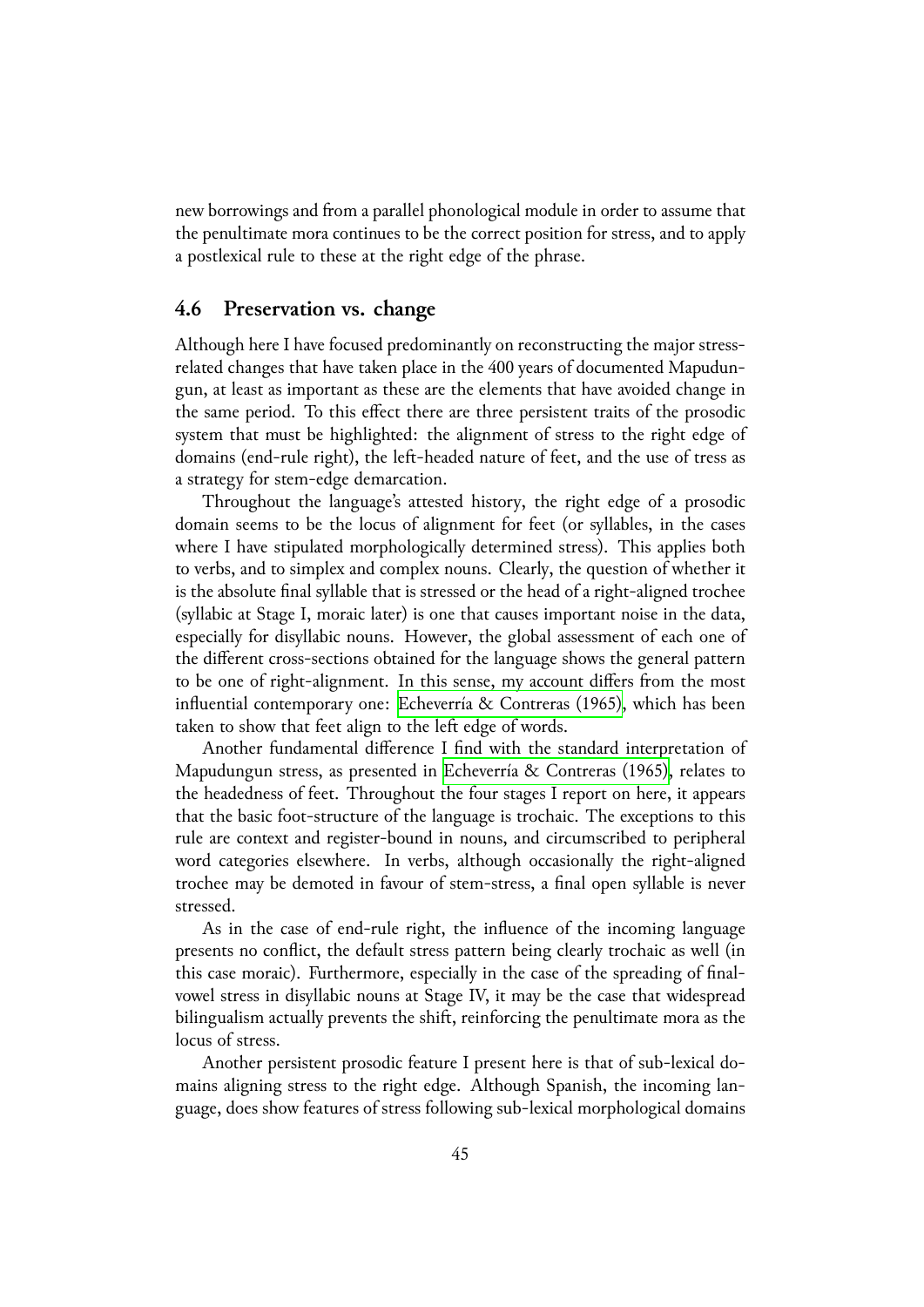(cf. Roca 2005 for non-verbs and Oltra-Massuet & Arregi 2005 for verbs, among others), this marking does not show the same type of interaction with an independent word-level stress assignment system, as in Mapudungun. In the Amerindi[an languag](#page-50-12)e, stress appears t[o consistently mark a stem-fina](#page-49-13)l syllable (or foot in Stage IV). Where the confluence of penultimate mora stress and stem-final stress (defined as the  $\omega$  minus OFI suffixes) becomes practically exceptionless (at Stage II) the domain of stem stress is re-defined (apparently as the rootmorpheme alone) in order not to be conflated with the word-edge stress and to continue to highlight the morphological structure of the word.

The fact that attested Mapudungun has tended to preserve the boundarymarking within complex nouns and verbs, gives further grounding to the contemporary claims for demarcative stress. Ultimately, this feature also reinforces the diachronic pattern by which stress is subordinate to morphological structure, rather than the opposite (cf. Molineaux 2014).

## **5 Polysynthesis a[nd domain p](#page-49-5)ertinacity**

This paper has examined the known evidence for the phonological system of Mapudungun up to the early twentieth century, and ventured a plausible set of rules for stress assignment at four distinct stages. It is, of course, difficult to ascertain whether the differences between the sets of data are an artefact of the methods for data-gathering and the perception of the researchers involved, or whether they are actual historical differences. Unless there are contradictions in the data from the same period, I have taken the grammarians' reports at face value.

Considering the historical data, as well as the sources for PDM, I assessed the commonalities and differences between the four outlined stages, attempting a diachronic view of the relation of stress and morphological structure.

The major changes identified in the language occur early in the recorded history, when relations between Spaniards and the Mapuche were less fluid, and are therefore unlikely to be contact-induced. Two of these changes were the development of weight-sensitivity and the re-definition of the domain of the stem. Both of these processes appear to be related to the disambiguation of the partial conflation of stem- and word-level stress assignment. The third change — lexicalisation and stressing of epenthetic vowels — seems slightly later, as it is first attested at Stage III. Here, the process seems to be most robust where the morphological structure of the words is less transparent.

Finally, the shift of stress from the first to the second syllable of vowelfinal disyllables in non-verbs appears to be a phrase-final phenomenon, and is attested starting at Stage II. By Stage IV, however, the pattern seems to have be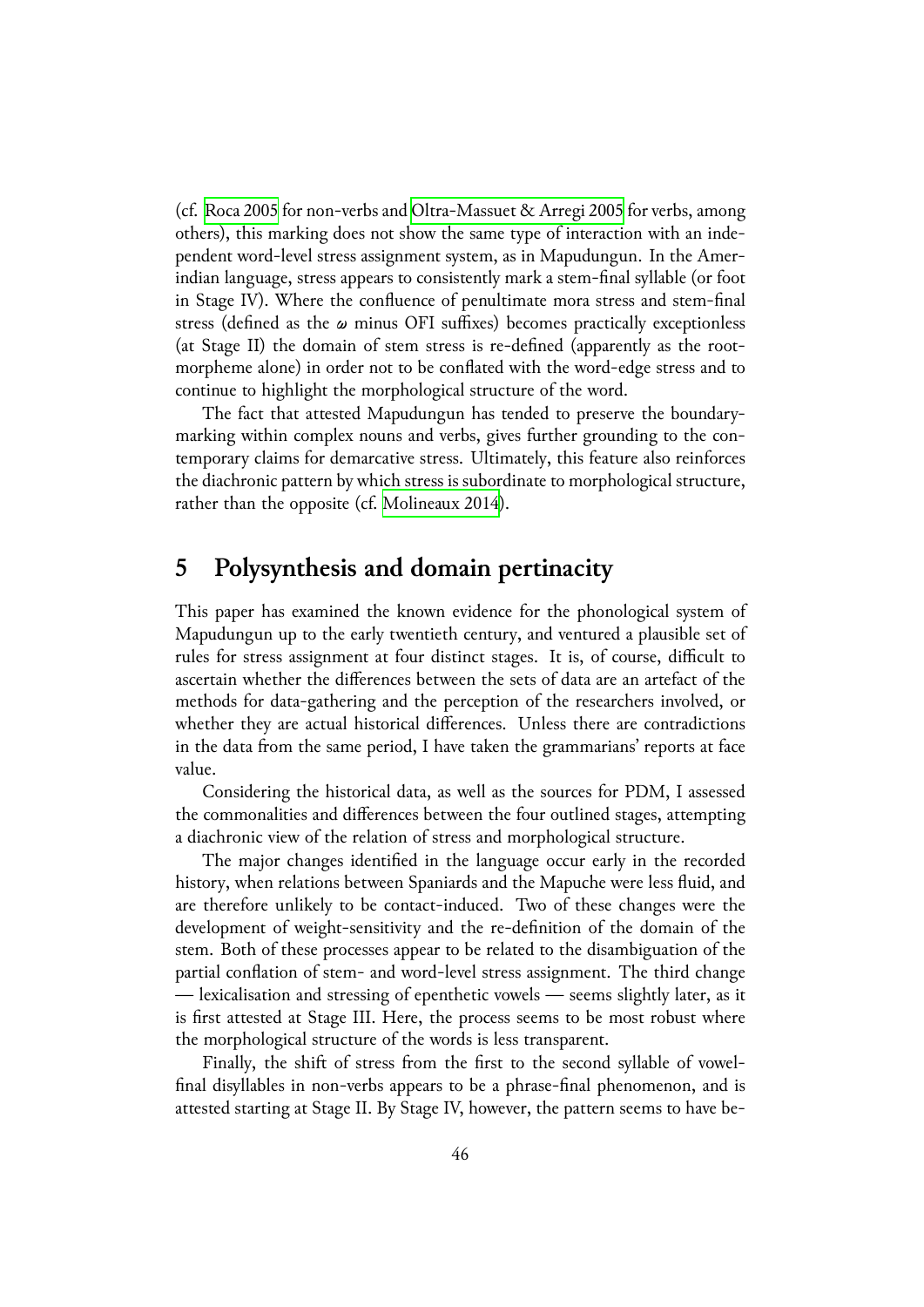come predominant in words in phrase-internal contexts. Here, I have suggested that Spanish foot structure may well have contributed to the preservation of the stress-initial pattern in nouns.

The demarcative function of stress in Mapudungun, and its pertinacity across the four stages of the language, is one of the more interesting findings in both the synchronic and diachronic data. If we, furthermore, take into account the polysynthetic nature of the language, the motivations for this type of phenomenon become more transparent. If the ideal polysynthetic language has single words as full sentences — as is no doubt possible for Mapudungun —, word-stress may have more features of the phrasal type and less of the word-type. As a result, it seems that Mapudungun places a greater value on demarcation (which is typically a phenomenon related to the phrasal level), than on culminativity (typically prosodic-word internal).

The issue of lack of clear culminativity is present in the PDM literature overall, where we find alternation between the different grammars as regards the preponderance of stem vs. word level stress. This is perhaps clearest in Smeets's claim that there may be two main stresses in longer words (Smeets 2008: 64). The fact that the data at Stage IV finds the same lack of clear culminativity at the morphosyntactic word level, points to a deep-seated tendency — most likely related to the language's morphological type — for sacrificin[g culminativit](#page-50-1)y and rhythmic structure in order to highlight the morphological structure of words. From a diachronic perspective, this is particularly interesting since Sala's claim that "a high degree of resistance to change may be seen as an overall, prominent feature of the Mapuche language"(1991: 166). While this seems to hold for segmental and morphological change, prosodic structures seems ever-ready to change in patterns that preserve and highlight morphological structure.

## **References**

- Adelaar, Willem F. H. 199⒎ Las transiciones en la tradición gramatical hispanoamericana: Historia de un modelo descriptivo gramatical hispanoamericano. In K. Zimmermann (ed.), *La descripción de las lenguas amerindias en la época colonial*, 259–270. Madrid: Iberoamericana.
- <span id="page-46-3"></span>Adelaar, Willem F. H. & Pieter C. Muysken. 2004. The languages of the Andes. Cambridge: Cambridge University Press.
- Alvarez-Santullano Busch, Maria Pilar. 199⒉ Variedad interna y deterioro del dialécto huilliche. *Revista de Lingüı ́stica Teórica y Aplicada* 30. 61–7⒋
- <span id="page-46-2"></span><span id="page-46-1"></span><span id="page-46-0"></span>Augusta, Félix José. 190⒊ *Gramática araucana*. Valdivia: Imprenta Central J. Lampert.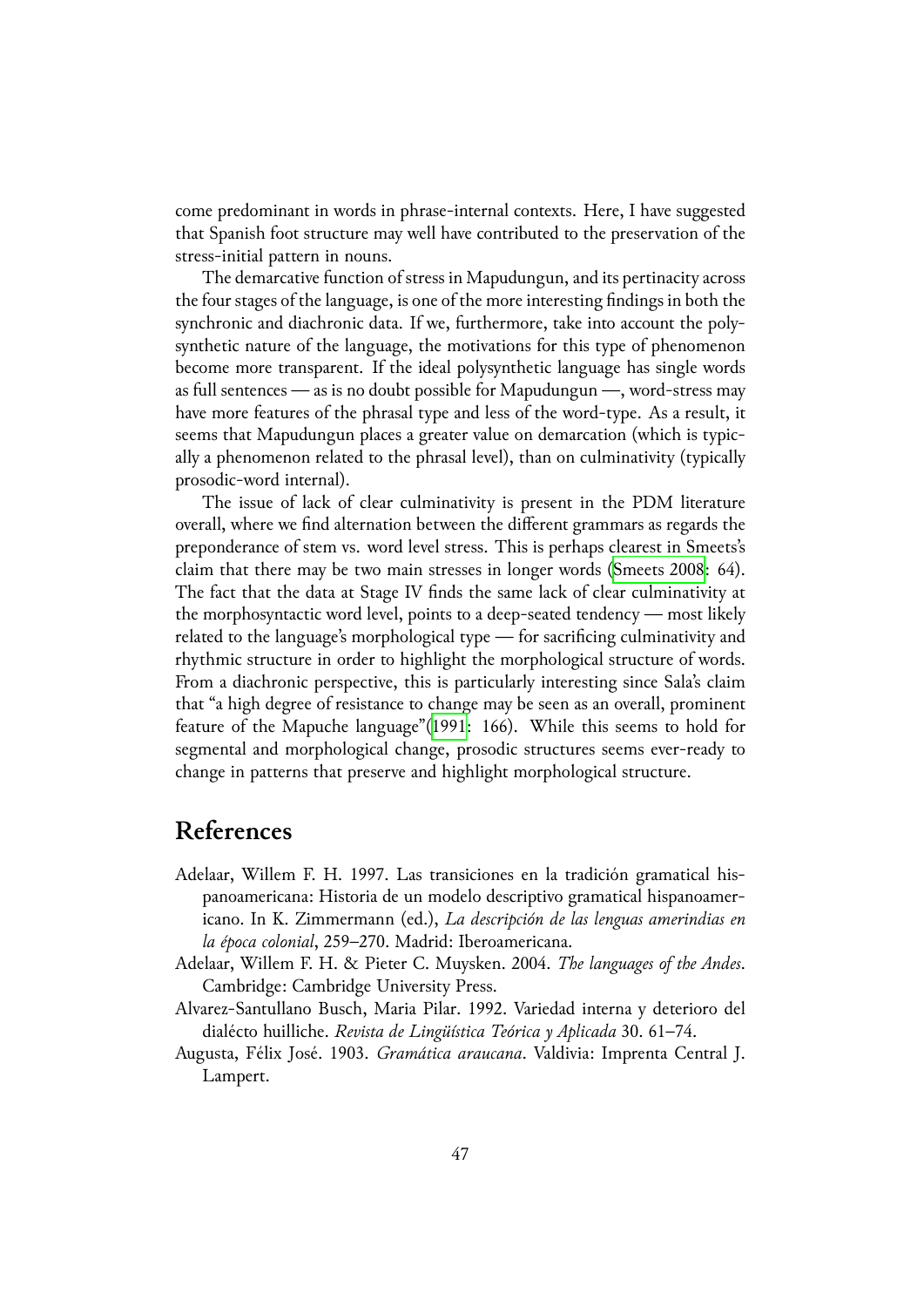- Augusta, Félix José. 19⒑ *Lecturas araucanas*. Padre Las Casas: Editorial San Francisco.
- Augusta, Félix José. 19⒗ *Diccionario araucano-español y español-araucano*. Santiago: Imprenta Universitaria.
- <span id="page-47-12"></span><span id="page-47-11"></span>Baker, Mark C. 200⒊ On the loci of agreement: inversion constructions in Mapudungun. Unpublished Ms. Rutgers University. www.rci.rutgers. edu/ mabaker/mapuche-inversion.pdf.
- Baker, Mark C. & Roberto Fasola. 200⒐ Araucanian: Mapudungun. In R. Lieber & P Stekauer (eds.), *The Oxford handbook of compounding*, 594–60⒏ Oxford: Oxford University Press.
- Catrileo, Maria. 1995. *Diccionario lingüístico-etnográfico de la lengua mapuche*. Santiago: Editorial Andrés Bello.
- Croese, Robert. 1980. Estudio dialectológico del mapuche. *Estudios Filológicos* ⒖ 7–3⒏
- <span id="page-47-6"></span><span id="page-47-4"></span>Croese, Robert. 198⒌ Mapuche dialectal survey. In H. Klein & L. Stark (eds.), *South american indian languages. retrospect and prospect*, 784–80⒈ Austin: University of Texas Press.
- <span id="page-47-7"></span>de Lacy, Paul. 20⒕ Evidence for stress systems. In Harry van der Hulst (ed.), *Word stress: Theoretical and typological issues*, 149–19⒊ in press. Cambridge: Cambridge University Press.
- <span id="page-47-2"></span>Díaz-Fernández, Antonio. 2011. Relaciones genéticas del mapuzungun: aportes para su ubicación dentro del stock equatorial. In Antonio Díaz Fernández & Ana Fernández Garay (eds.), *Investigaciones sobre lenguas indígenas sudamericanas*, 69–1⒕ Santa Rosa: Universidad Nacional de La Pampa. Facultad de Ciencias Humanas. Instituto de Lingüística.
- <span id="page-47-10"></span>Dresher, Elan B. & Aditi Lahiri. 2003. Main stress left in Early Middle English. In Michael Fortescue, Eva Skafte, Jens Erik Mogensen & Lene Schøsler (eds.), *Historical linguistics 2003*, 75–8⒌ Amsterdam: John Benjamins.
- <span id="page-47-5"></span>Echeverría, Sergio Max. 1964. Descripción fonológica del mapuche actual. *Boletín del Instituto de Filología de la Universidad de Chile* 25. 13–59.
- Echeverría, Sergio Max & Heles Contreras. 1965. Araucanian phonemics. *International Journal of American Linguistics* 31⑵. 132–13⒌
- <span id="page-47-3"></span>Febrés, Andrés. 176⒌ *Arte de la lengua general del Reyno de Chile*. Lima.
- <span id="page-47-1"></span>Goedemans, Rob, Jeffrey Heinz & Harry van der Hulst. 2014. *StressTyp2*. http: //st2.ullet.net/? (1 March, 2017).
- <span id="page-47-9"></span><span id="page-47-8"></span><span id="page-47-0"></span>Golluscio, Lucı́a A. 200⒐ Loanwords in mapudungun, a language of chile and argentina. In Martin Haspelmath & Uri Tadmore (eds.), *Loanword[s in the](http://st2.ullet.net/?) [world's languages: a com](http://st2.ullet.net/?)parative handbook*, 1035–107⒈ Berlin: Mouton de Gruyter.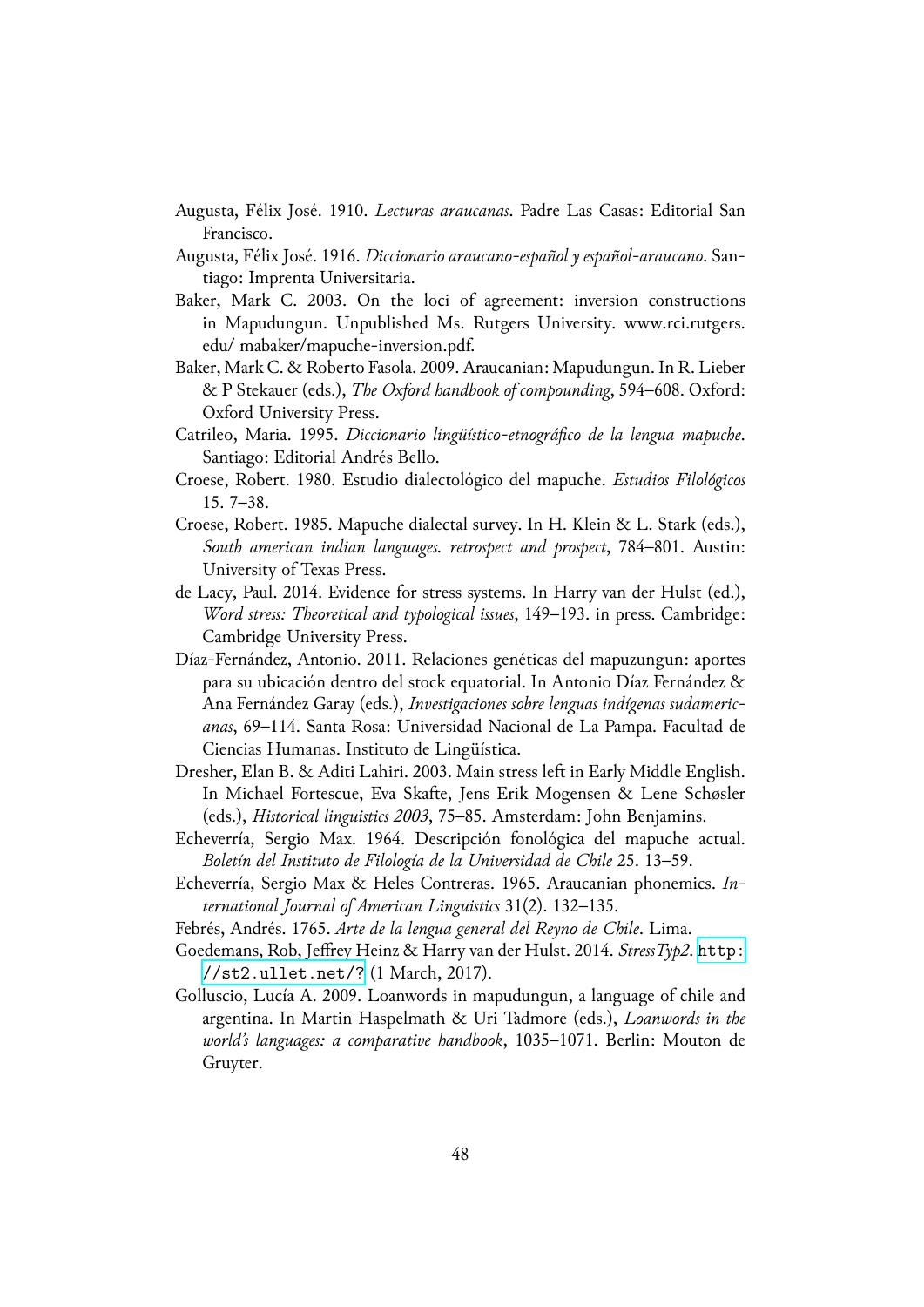- <span id="page-48-10"></span>González, Carolina. 2016. Tipología de los sistemas métricos de veinticinco lenguas pano. *Amerindia. Revue d'Ethnolinguistique amérindienne* 39⑴. 129– 17⒉
- <span id="page-48-4"></span>Gordon, Matthew. 200⒉ A factorial typology of quantity insensitive stress. *Natural Language and Linguistic Theory* ⒛ 491–55⒉
- <span id="page-48-5"></span>Gordon, Matthew. 2011. Stress systems. In John Goldsmith, Jason Riggle & Alan C. L. Yu (eds.), *The handbook of phonological theroy*, chap. 5, 141–16⒊ Oxford: Wiley-Blackwell.
- <span id="page-48-9"></span>Gundermann, Hans, Jaqueline Caniguan, Ernesto Castillo, Alejandro Clavería & Cesar Faúndez. 200⒏ *Perfil sociolingüı ́stico de comunidades mapuche de la VIII, IX y X Región*. Informe de Resultados. Santiago: Universidad Tecnológica Metropolitana.
- Harmelink, Bryan. 1987. The uses and functions of 'mew' in Mapudungun. *Lenguas Modernas* ⒕ 173–17⒏
- <span id="page-48-13"></span>Harris, James W. 1996. Projection and edge marking in the computation of stress in Spanish. In John Goldsmith (ed.), *The handbook of phonological theory*, 867–88⒎ Oxford: Blackwell.
- <span id="page-48-12"></span>Hasler, Felipe & Guillermo Soto. 2012. Determinación de algunas propie-dades del subsistema consonántico del mapudungun y el del español de Chile en los siglos XVI y XVII a partir de los hispanismos léxicos. In Hebe A. González & Beatriz Gualdieri (eds.), *Lenguas indígenas de América del Sur*, vol. I Fonología y léxico (Volúmenes temáticos de la Sociedad Argentina de Lingüı́stica), 92– 10⒉ Mendoza, Argentina: Editorial de la Facultad de Filosofı́a y Letrasde la Universidad Nacional de Cuyo.
- <span id="page-48-11"></span>Havestadt, Bernhard. 177⒎ *Chilidúǵu: sieve tractatus linguæ chilensis*. Leipzig: Teubner.
- <span id="page-48-3"></span>Hayes, Bruce. 1995. Metrical stress theory. Chicago: University of Chicago Press.
- <span id="page-48-8"></span>Hermans, Ben. 2011. The representation of word stress. In Marc van Oostendorp, Colin Ewen, Elizabeth Hume & Keren Rice (eds.), *Blackwell companion to phonology*, vol. 2, chap. 41, 1003–102⒍ Malden, MA: Wiley-Blackwell.
- <span id="page-48-1"></span>Hung, Henrietta. 1993. Iamabicity, rhythm and non-parsing. Brandeis University, Waltham, Mass.
- <span id="page-48-2"></span>Hung, Henrietta. 1994. The rhythmic and prosodic organization of edge constitu*ents*. Waltham, MA: Brandeis University. dissertation.
- <span id="page-48-6"></span>Hyde, Brett. 2002. A restrictive theory of metrical stress. *Phonology* 19. 313–339.
- <span id="page-48-7"></span>Hyde, Brett. 2011. The Iambic-Trochaic Law. In Harry van der Hulst, Colin Ewen, Elizabeth Hume & Karen Rice (eds.), *A companion to phonology*, 1052– 1077. Oxford: Oxford University Press.
- <span id="page-48-0"></span>Hyman, Larry. 1977. On the nature of linguistic stress. In Larry Hyman (ed.), *Studies in stress and accent*, vol. SCOPIL 4, 37–8⒉ University of Southern California.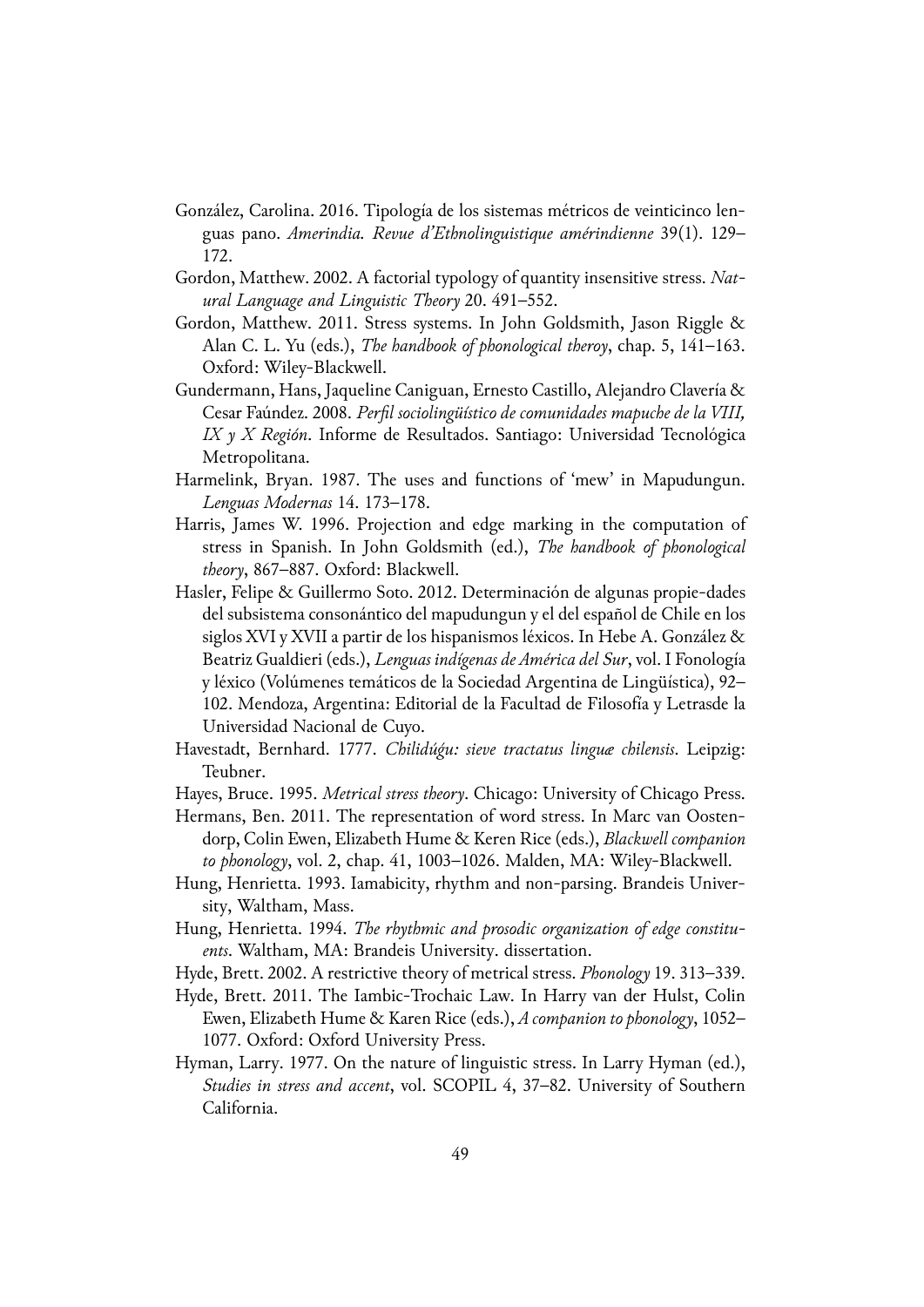- INEC. 2005. *Encuesta Complementaria de Pueblos Indígenas (ECPI) 2004–2005*. Tech. rep. Buenos Aires: Instituto Nacional de Estadı́sticas y Censos. http: / / www . indec . mecon . ar / webcenso / ECPI / pueblos / Datos / 0700c0302.xls.
- <span id="page-49-7"></span>Kager, René. 199⒊ Alternatives to the Iambic-Trochaic Law. *Natural L[anguage](http://www.indec.mecon.ar/webcenso/ECPI/pueblos/Datos/0700c0302.xls) and Linguistic Theory* 11. 381–432.
- Ka[ger, René. 200⒎ Feet and metrical stress. In Paul de Lacy \(ed.\),](http://www.indec.mecon.ar/webcenso/ECPI/pueblos/Datos/0700c0302.xls) *The Cambridge companion to phonology*, 195–22⒎ Cambridge: Cambridge University Press.
- <span id="page-49-0"></span>Kenstowicz, Michael. 199⒋ *Phonology in generative grammar*. Oxford: Blackwell.
- <span id="page-49-1"></span>Kiparsky, Paul. 198⒌ Some consequences of Lexical Phonology. *Phonology Yearbook* ⒉ 85–13⒏
- <span id="page-49-2"></span>Lahiri, Aditi. 2015. Change in word prosody: stress and quantity. In Patrick Honeybone & Joseph Salmons (eds.), *The Oxford handbook of historical phonology*, chap. 15, 219–24⒋ Oxford University Press.
- Lenz, Rodolfo. 189⒊ Beitraege zur Kenntnis des Amerikanospanischen. *Zeits*chrift fuer Romanische Philologie 17. 188–214.
- Lenz, Rodolfo. 1895-189⒎ *Estudios araucanos*. Vol. XCVII. Santiago: Anales de la Universidad de Chile.
- <span id="page-49-11"></span><span id="page-49-8"></span>Martínez-Paricio, Violeta & René Kager. 2015. The binary-to-ternary rhythmic continuum in stress typology: Layered feet and non-intervention constraints. *Phonology* 32(03). 459–50⒋
- <span id="page-49-4"></span>McGarrity, Laura. 200⒊ *Constraints on patterns of primary and secondary stress*. Indiana University dissertation.
- <span id="page-49-3"></span>Molineaux, Benjamin J. 20⒕ *Synchronic and diachronic morphoprosody: evidence om Mapudungun and Early English*. Oxford: The University of Oxford dissertation.
- <span id="page-49-5"></span>Molineaux, Benjamin J. 2016a. *Rhythmic vs. demarcational stress in Mapudungun*. Presented at the *24th Manchester Phonology Meeting (24mfm)*, The University of Manchester, May 26-28 20⒗ http://www.homepages.ed.ac.uk/ bmolinea/Papers\_files/24MFM.pdf.
- <span id="page-49-6"></span>Molineaux, Benjamin J. 2016b. Vigencia del *Diccionario Araucano* de Félix de Augusta a cien años de su publicación. *Boletín de Filología* LI(1). 187–209.
- <span id="page-49-12"></span>Molineaux, Benjamin J. 2017. Native and non-native perception of stress in Mapudungun: Assessing structural maintenance in the phonology of an endangered language. *Language and Speech* 60. 48–6⒋
- <span id="page-49-9"></span>Olivares, Luis de. 200⒌ *Los jesuitas en la Patagonia: Las misiones en la Araucanı ́a y el Nahuelhuapi (1593-1796)*. Santiago: Corriente.
- <span id="page-49-13"></span><span id="page-49-10"></span>Oltra-Massuet, Isabel & Karlos Arregi. 2005. Stress-by-structure in Spanish. *Linguistic Inquiry* 36⑴. 43–8⒋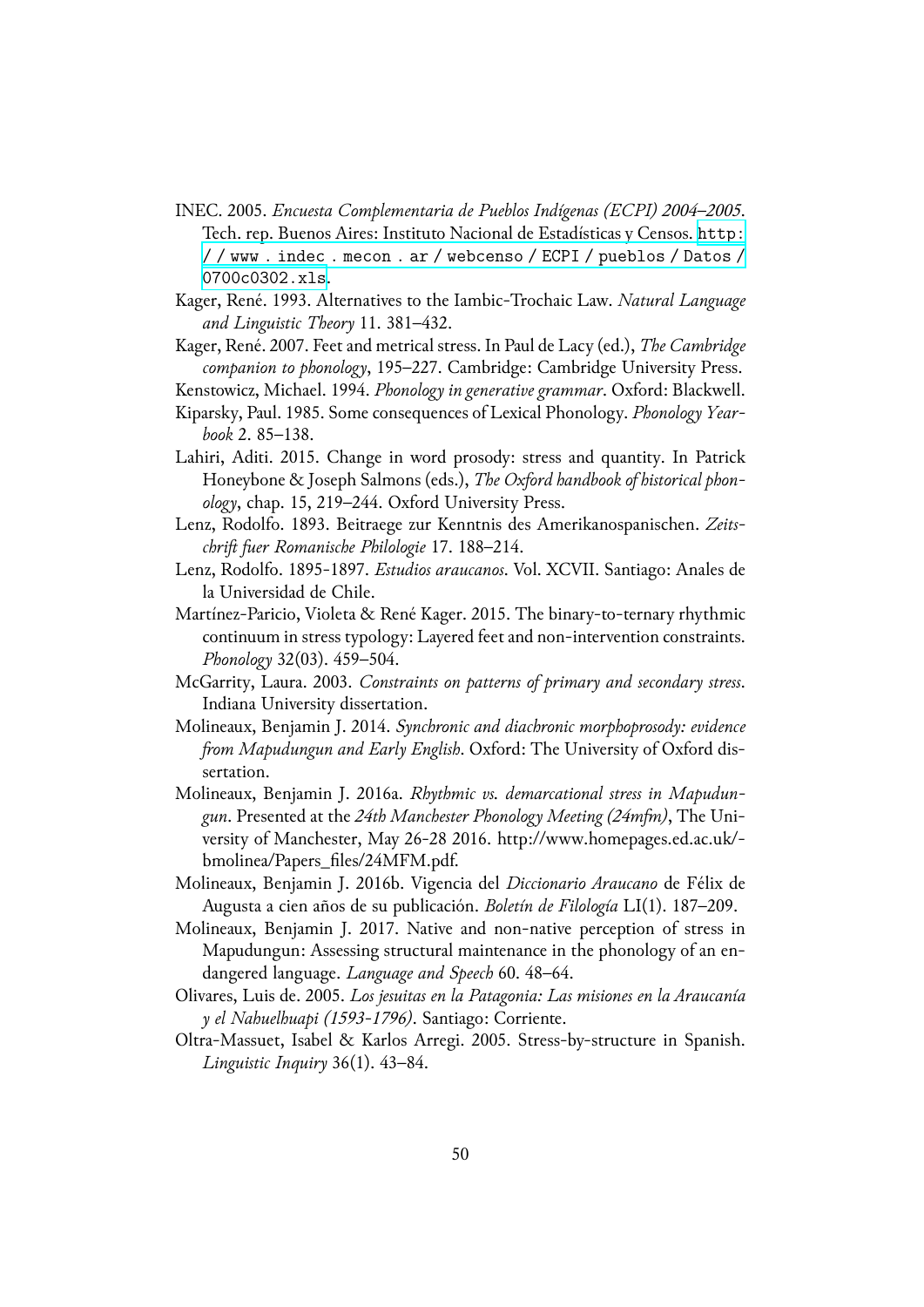- <span id="page-50-8"></span>Rivano, Emilio. 198⒐ Persons, interactions, proximity and metaphorical grammaticalization in Mapundungu. *Lund University Department of Linguistics Working Papers* 35. 149–168.
- Rivano, Emilio. 1990. Notes on the feature matrix for Mapudungun vowels and related issues. *Revista de Lingüı ́stica Teórica y Aplicada* 2⒏ 135–14⒌
- <span id="page-50-12"></span>Roca, Iggy. 200⒌ Saturation of parameter setting in Spanish stress. *Phonology*  $22(3)$ . 345–394.
- <span id="page-50-6"></span>Sadowsky, Scott, Marı́a José Aninao, Marı́a Isabel Cayunao & Paul Heggarty. 2015. Huilliche: ;geolecto del mapudungun o lengua propia? una mirada desde la fonética y la fonologı́a de las consonantes. In Ana Fernández Garay & Marı́a Alejandra Regúnaga (eds.), *Lingüı ́stica indı ́gena sudamericana*, 23– 5⒈ Buenos Aires: Facultad de Filosofı́a y Letras, Universidad de Buenos Aires.
- <span id="page-50-5"></span>Sadowsky, Scott, Héctor Painequeo, Gastón Salamanca & Heriberto Avelino. 20⒔ Mapudungun. *Journal of the International Phonetic Association: Illustration of the IPA* 43⑴. 87–9⒍
- <span id="page-50-3"></span>Salas, Adalberto. 1976. Esbozo fonológico del mapuθuηu, lengua de los mapuche o araucanos de Chile central. *Estudios Filológicos* 11. 143-153.
- <span id="page-50-11"></span>Salas, Adalberto. 1985. Fray Félix José de Augusta: su aporte a los estudios de la lengua y la cultura de los mapuches o araucanos. *Cultura, Hombre, Sociedad (CUHSO)* 2⑵. 197–27⒉
- <span id="page-50-9"></span>Salas, Adalberto. 1991. The minimal finite verbal paradigm in Mapuche or Araucanian at the end of the sixteenth century. In Mary Ritchie Kay (ed.), *Language change in South American Indian languages*, 166–17⒎ Philadelphia: University of Pennsylvania Press.
- <span id="page-50-4"></span>Salas, Adalberto. 199⒉ *El mapuche o araucano*. Madrid: MAPFRE.
- <span id="page-50-10"></span>Salas, Adalberto. 2003. Lingüística mapuche, guía bibliográfica. Biblioteca Virtual Universal www.biblioteca.org.ar/libros/8854.pdf.
- <span id="page-50-7"></span>Salas, Adalberto. 2006. *El mapuche o araucano*. Santiago: Centro de Estudios Públicos.
- <span id="page-50-1"></span>Smeets, Ineke. 200⒏ *A grammar of Mapuche*. Berlin: Mouton de Gruyter.
- <span id="page-50-2"></span>Soto, Guillermo & Felipe Hasler. 2010. La no vigencia en el momento de habla: sobre la posibilidad del anti-perfecto como categoría gramatical. In M. Castel & Liliana Cubo de Severino (eds.), *La renovación de la palabra en el bicentenario de la argentina. los colores de la mirada lingüı ́stica*, 1265–127⒈ Editorial FFyL UNCuyo.
- Suárez, Jorge. 195⒐ The phonemes of an Araucanian dialect. *International Journal of American Linguistics* 25. 177–181.
- <span id="page-50-0"></span>Tesar, Bruce. 2004. Using inconsistency detection to overcome structural ambiguity in language learning. *Linguistic Inquiry* 35⑵. 219–25⒊